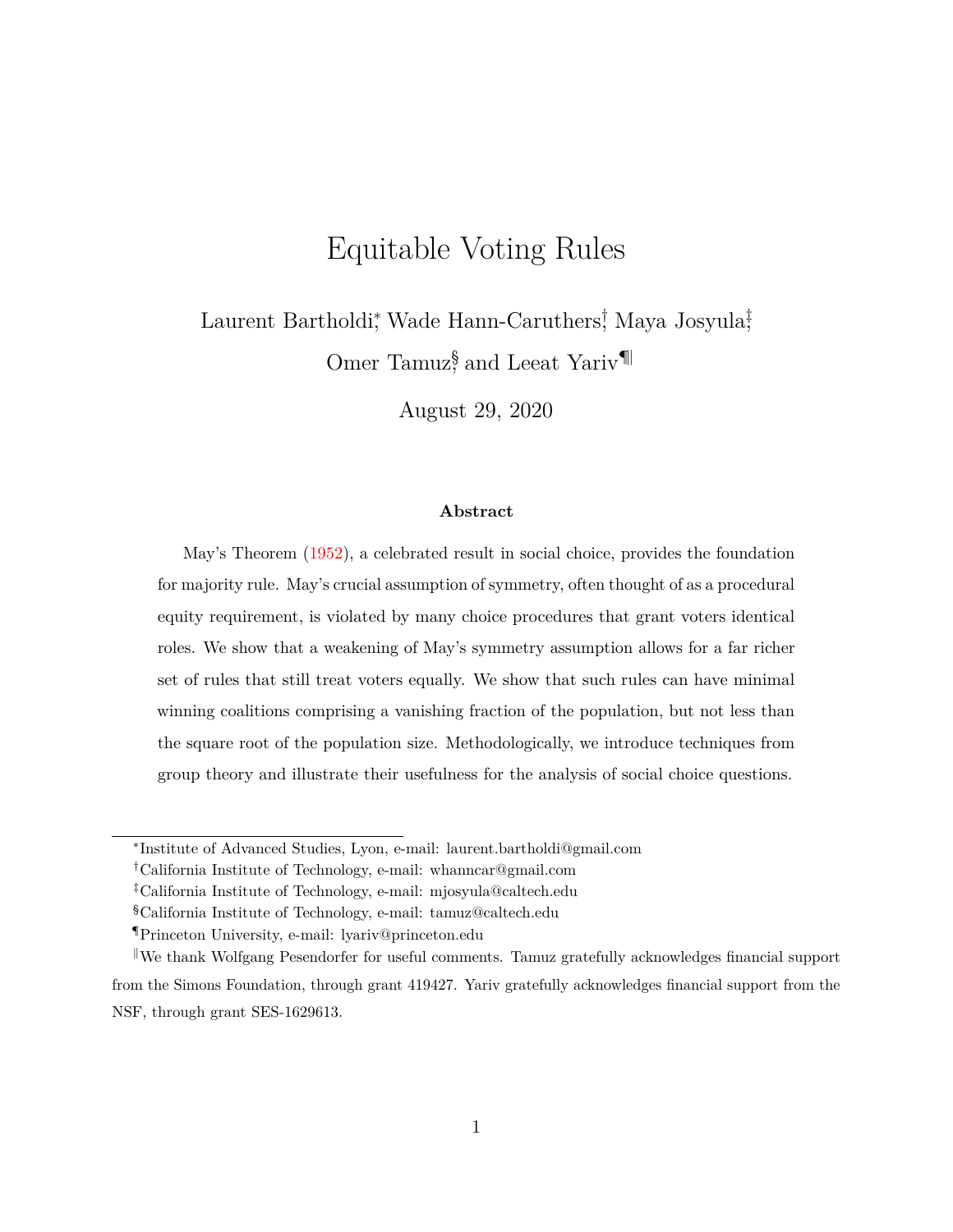## **1 Introduction**

Literally translated to "power of the people", democracy is commonly associated with two fundamental tenets: equity among individuals and responsiveness to their choices. May's celebrated theorem provides foundation for voting systems satisfying these two restrictions [\(May,](#page-41-0) [1952\)](#page-41-0). Focusing on two-candidate elections, May illustrated that majority rule is unique among voting rules that treat candidates identically and guarantee symmetry and responsiveness.

Extensions of May's original results are bountiful.<sup>[1](#page-1-0)</sup> However, what we view as a procedural equity restriction in his original treatment—often termed anonymity or symmetry—has remained largely unquestioned.[2](#page-1-1) This restriction requires that no two individuals can affect the collective outcome by swapping their votes. Motivated by various real-world voting systems, this paper focuses on a particular weakening of this restriction. While still capturing the idea that no voter carries a special role, our equity notion allows for a large spectrum of voting rules, some of which are used in practice, and some of which we introduce. We analyze winning coalitions of such equitable voting rules and show that they can comprise a vanishing fraction of the population, but not less than the square root of its size. Methodologically, we demonstrate how techniques from group theory can be useful for the analysis of fundamental questions in social choice.

To illustrate our motivation, consider the stylized example of a *representative democracy* rule: *m counties* each have *k* residents. Each county selects, using majority rule, one of two representatives. Then, again using majority rule, the *m* representatives select one of two policies (see Figure [1](#page-2-0) for the case  $m = k = 3$ ).

This rule does not satisfy May's original symmetry restriction: individuals could swap their votes and change the outcome. In Figure [1,](#page-2-0) for example, suppose voters  $\{1, 2, 3, 4, 5\}$ 

<span id="page-1-1"></span><span id="page-1-0"></span><sup>1</sup>See, e.g., [Cantillon and Rangel](#page-40-0) [\(2002\)](#page-40-0), [Fey](#page-40-1) [\(2004\)](#page-40-1), [Goodin and List](#page-40-2) [\(2006\)](#page-40-2), and references therein.

<sup>&</sup>lt;sup>2</sup>An exception is [Packel](#page-41-1) [\(1980\)](#page-41-1), who relaxes the symmetry restriction and adds two additional restrictions to generate a different characterization of majority rule than May's.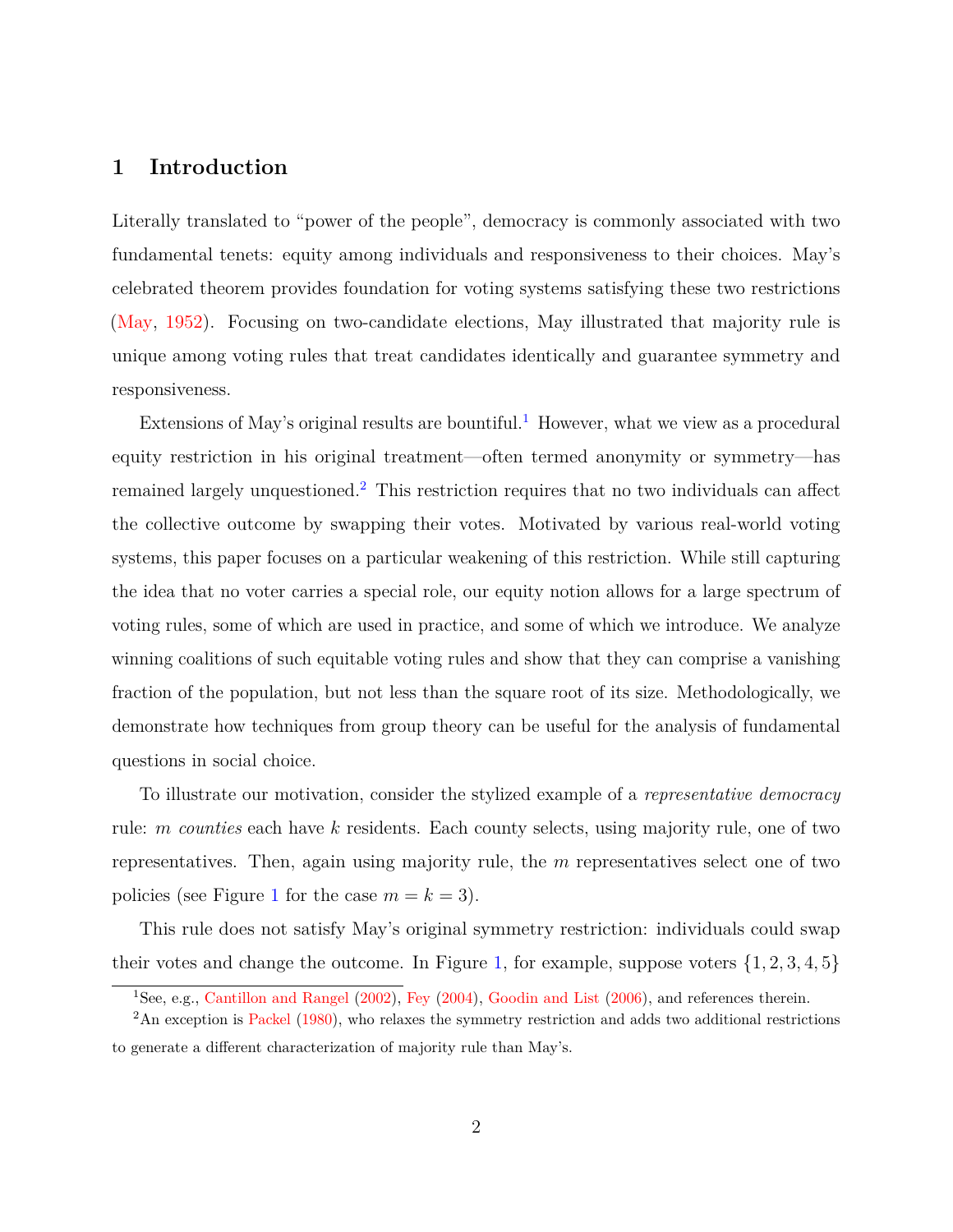<span id="page-2-0"></span>

Figure 1: A representative democracy voting rule. Voters are grouped into three counties: {1*,* 2*,* 3}, {4*,* 5*,* 6} and {7*,* 8*,* 9}. Each county elects a representative by majority rule, and the election is decided by majority rule of the representatives.

vote for representatives supporting policy A, while voters  $\{6, 7, 8, 9\}$  vote for representatives supporting policy B. With the original votes, policy A would win; but swapping voters 5 and 9 would cause policy B to win.

Even though representative democracy rules do not satisfy May's symmetry assumption, there certainly is an intuitive sense in which their fundamental characteristics "appear" equitable. Indeed, variations of these rules were chosen in good faith by many designers of modern democracies. Such rules are currently in use in France, India, the United Kingdom, and the United States, among others.

Is there a formal sense in which a representative democracy rule is more equitable than a dictatorship? More generally, what makes a voting rule equitable? We suggest the following definition. In an *equitable voting rule*, for any two voters *v* and *w*, there is some permutation of the full set of voters such that: (i) the permutation sends  $v$  to  $w$ , and (ii) applying this permutation to any voting profile leaves the election result unchanged.

In [§2.4,](#page-9-0) we formalize the notion of "roles" in a voting body. For instance, in university committees there are often two distinct roles: a chair and a standard committee member;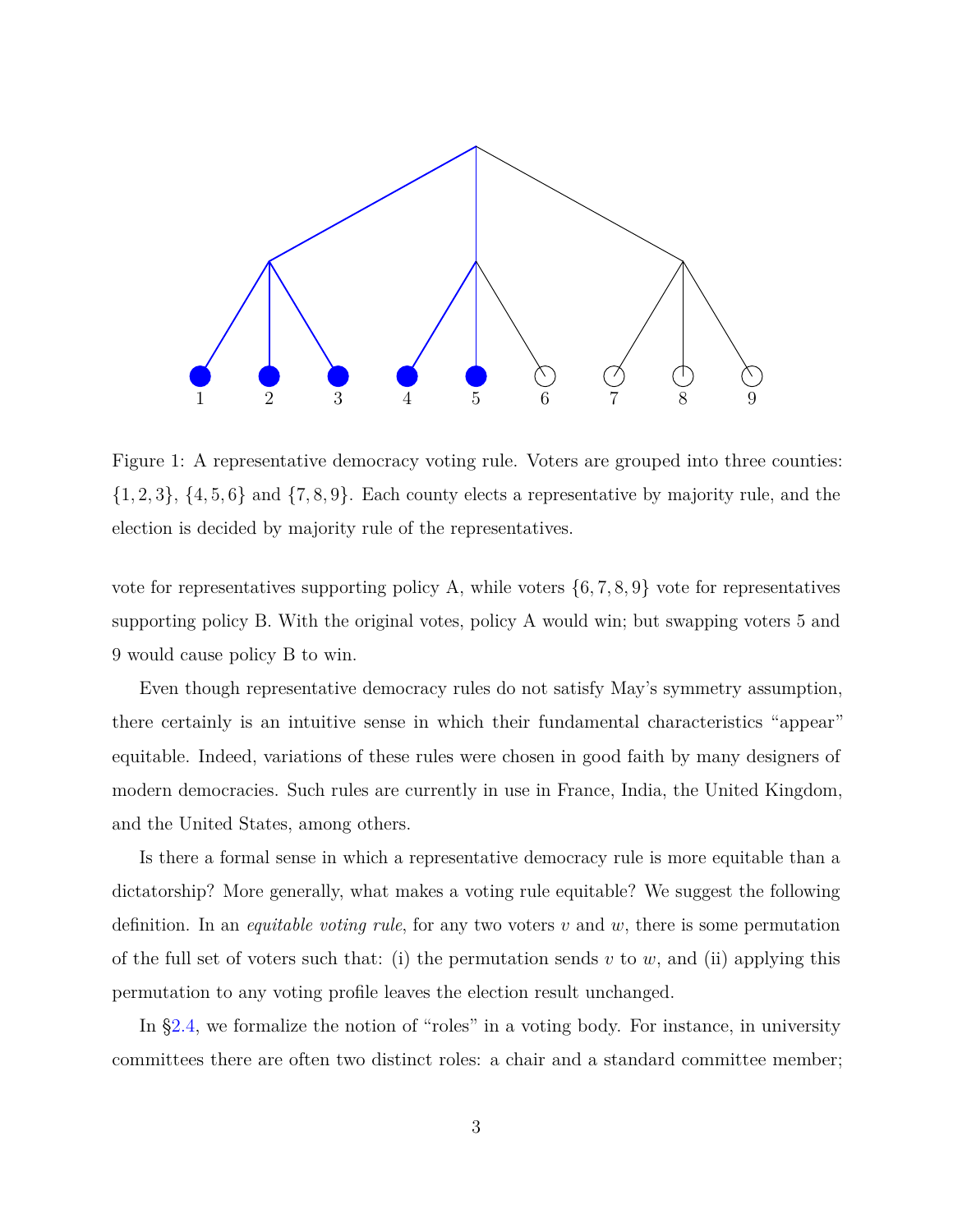likewise, in juries, there is often a foreperson, who carries a special role, and several jury members, who all have the same role. We show that our notion of equity is tantamount to *all* agents in the electorate having the same role.

Under our equity definition, representative democracy rules are indeed equitable, but dictatorships are not. For instance, in the case depicted in Figure [1,](#page-2-0) voters 1 and 2 play the same role, since the permutation that swaps them leaves any election result unchanged. But 1 and 4 also play the same role: the permutation that swaps the first *county* with the second *county* also leaves outcomes unchanged.

There is a large variety of equitable rules that are not representative democracy rules. An example is what we call *Cross Committee Consensus (CCC)* rules. In these, each voter is assigned to two committees: a "row committee" and a "column committee" (see Figure [2\)](#page-4-0). If any row committee and any column committee both exhibit consensus, then their choice is adopted. Otherwise, majority rule is followed. For instance, suppose a university is divided into equally-sized departments, and each faculty member sits on one university-wide committee. CCC corresponds to a policy being accepted if there is a strong unanimous lobby from a department and from a university-wide committee, with majority rule governing decisions otherwise. This rule is equitable since each voter is a member of precisely one committee of each type, and all row (column) committees are interchangeable.

We provide a number of further examples of equitable voting rules, showing the richness of this class and its versatility in allowing different segments of society—counties, university departments, etc.—to express their preferences.

In order to characterize more generally the class of equitable voting rules, we focus on their *winning coalitions*, the sets of voters that decide the election when in agreement [\(Reiker,](#page-41-2) [1962\)](#page-41-2). In majority rule, all winning coalitions include at least half of the population. We analyze how small winning coalitions can be in equitable voting rules.

Under representative democracy, winning coalitions have to comprise at least a quarter of the population.[3](#page-3-0) Much smaller winning coalitions are possible in what we call *generalized*

<span id="page-3-0"></span><sup>&</sup>lt;sup>3</sup>A winning coalition under representative democracy must include support from half the counties, which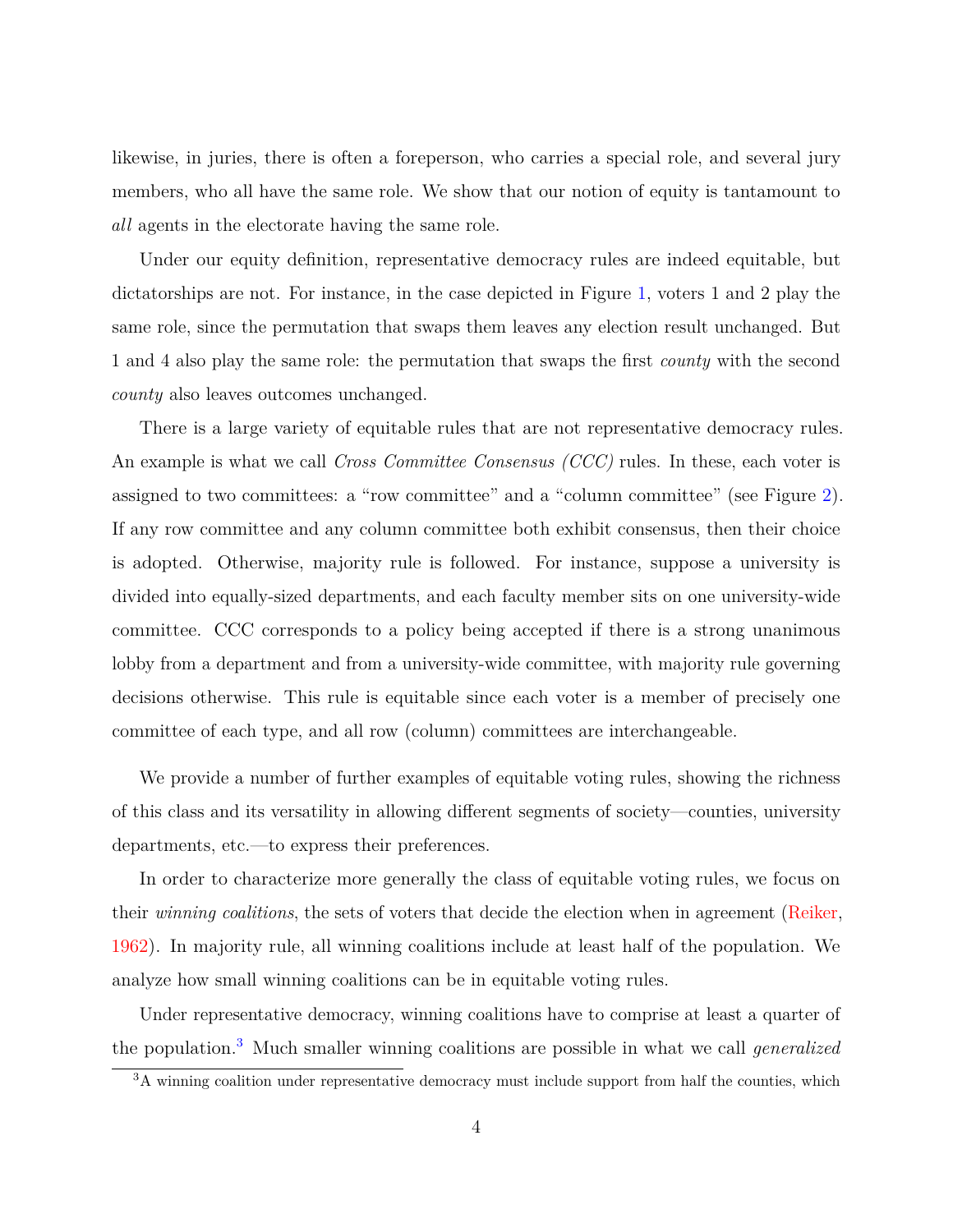<span id="page-4-0"></span>

Figure 2: Cross-committee consensus voting rule. The union of a row and a column is a winning coalition.

*representative democracy (GRD)* voting rules, where voters are hierarchically divided into sets that are, in turn, divided into subsets, and so on. For each set, the outcome is given by majority rule over the decisions of the subsets.<sup>[4](#page-4-1)</sup> We show that equitable GRD rules for  $n$ voters can have winning coalitions as small as  $n^{\log_3 2}$ , or about  $n^{0.63}$ , which is a vanishingly small fraction of the population.<sup>[5](#page-4-2)</sup>

When the number of voters *n* is a perfect square, and when committee sizes are taken to be  $\sqrt{n}$ , the CCC rule has a winning coalition of size 2 √  $\overline{n}$  − 1. This is significantly smaller

<span id="page-4-1"></span>translates to half of the population in those counties, or one quarter of the entire population.

<sup>&</sup>lt;sup>4</sup>These rules have been studied under the name *recursive majority* in the probability literature (see, e.g., [Mossel and O'Donnell,](#page-41-3) [1998\)](#page-41-3).

<span id="page-4-2"></span><sup>&</sup>lt;sup>5</sup>For an example of a non-equitable GRD with a small winning coalition, consider voters  $\{1, \ldots, 1000\}$  and assume three counties divide the population into three sets of voters:  $\{\{1\},\{2\},\{3,\ldots,1000\}$ . Then  $\{1,2\}$  is a winning coalition. The value  $\log_3 2 \approx 0.63$  is the Hausdorff dimension of the Cantor set. As it turns out, there is a connection between equitable GRD's that achieve the smallest winning coalitions and the Cantor set.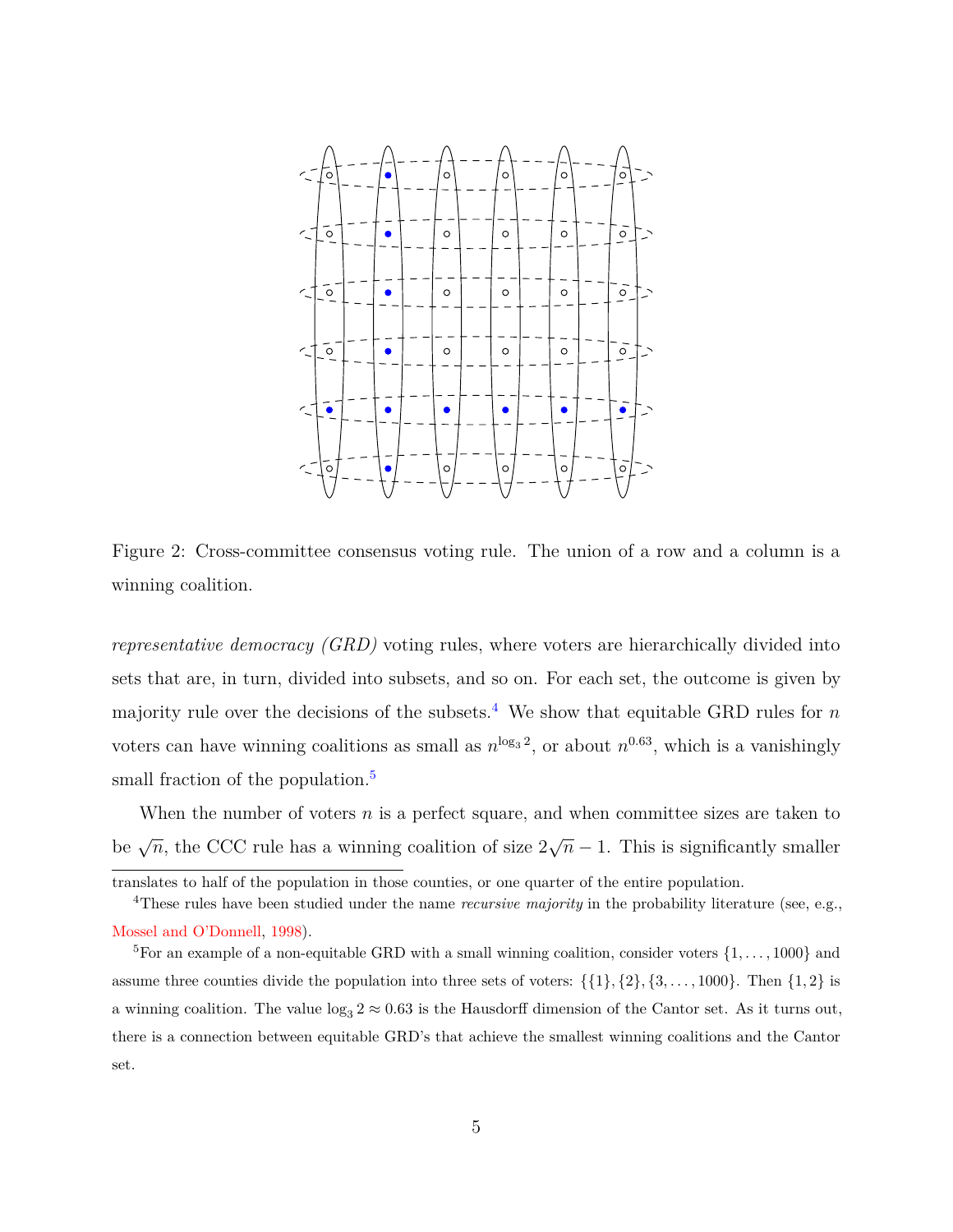than  $n^{\log_3 2}$ , for *n* large enough.

Our main result is that, for any *n*, there always exist simple equitable voting rules that have winning coalitions of size  $\approx 2$ √ *n*. Conversely, we show that no equitable voting rule can have winning coalitions of size less than  $\sqrt{n}$ . Methodologically, the proof utilizes techniques from group theory and suggests the potential usefulness of such tools for the analysis of collective choice.

While  $\sqrt{n}$  accounts for a vanishing fraction of the voter population, we stress that it can be viewed as "large" in many contexts. While in a department of 100 faculty, 10 members would need to coordinate to sway a decision one way or the other, in a presidential election with, say, 140 million voters, coordination between nearly 12*,* 000 voters would be necessary to impact outcomes.<sup>[6](#page-5-0)</sup>

For instance, even under majority rule, if each voter is equally likely to vote for either of two alternatives, the Central Limit Theorem suggests that a coalition of order  $\sqrt{n}$  can control the vote with high probability.

Certainly, beyond equity, another important aspect of voting rules is their susceptibility to manipulation. For instance, with information on voters' preferences, representative democracy rules are sensitive to gerrymandering [\(McGann et al.,](#page-41-4) [2016\)](#page-41-4). We view the question of manipulability as distinct from that of equity. It would be interesting to formulate a notion of non-manipulability, independent of equity, and to understand how these notions interact. The breadth of equitable voting rules allows for further consideration of various objectives, such as non-manipulability, when designing institutions.

In the next part of the paper, we explore a stronger notion of equity. We consider *k-equitable* voting rules in which every coalition of *k* voters plays the same role. These are

<span id="page-5-0"></span> $\overline{\text{6}}$ Interestingly, rules that give decisive power to minorities of size  $\sqrt{n}$  appear in other contexts of collective choice and have been proposed for apportioning representation in the United Nations Parliamentary Assembly, and for voting in the Council of the European Union, see [Życzkowski and Słomczyński](#page-42-0) [\(2014\)](#page-42-0). These proposed rules relied on the Penrose Method [\(Penrose,](#page-41-5) [1946\)](#page-41-5), which suggests the vote weight of any representative should be the square root of the size of the population she represents, when majority rule governs decisions. Penrose argued that this rule assures equal voting powers among individuals.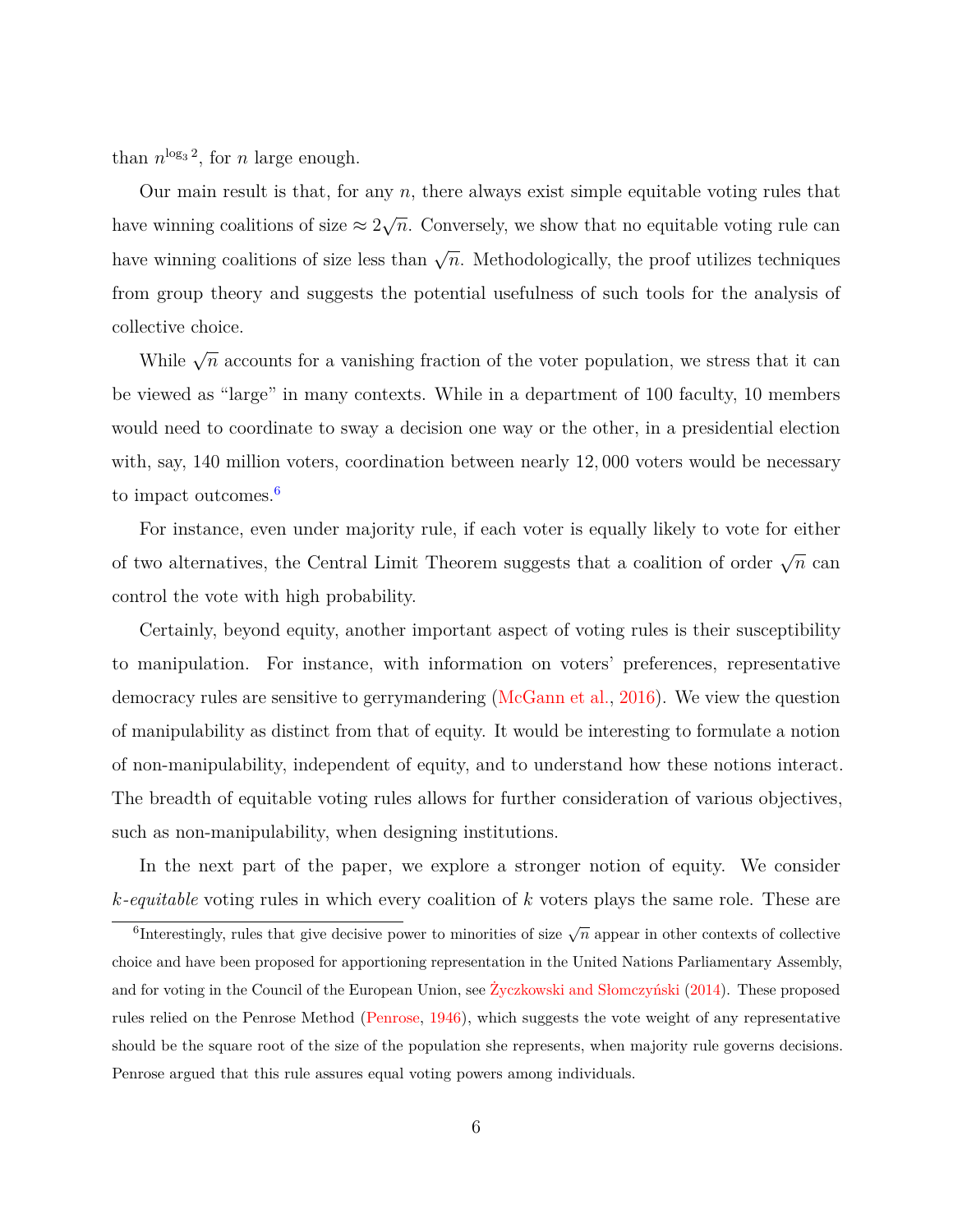increasingly stringent conditions that interpolate between our equity notion, when  $k = 1$ , and May's symmetry, when  $k = n$ . The analysis of k-equitable rules is delicate, due to groupand number-theoretical phenomena. There do exist, for arbitrarily large population sizes *n*, voting rules that are 2- and 3-equitable, and have winning coalitions as small as  $\sqrt{n}$ . However, for "most" sufficiently large values of *n*, and for any  $k \geq 2$ , the *only k*-equitable, neutral, and responsive voting rule is majority. Thus, while equity across individuals allows for a broad spectrum of voting rules, equity among arbitrary fixed-size coalitions usually places the restrictions May had suggested. While *k*-equity is arguably a strong restriction, it is still far weaker than May's original symmetry requirement. In that respect, our results here provide a strengthening of May's conclusions.

## **2 The Model**

### **2.1 Voting rules**

Let *V* be a finite set of voters. We denote  $V = \{1, \ldots, n\}$  so that *n* is the number of voters. Each voter has preferences over alternatives in the set  $Y = \{-1, 1\}$ . We identify the possible preferences over *Y* with elements of  $X = \{-1, 0, 1\}$ , where  $-1$  represents a strict preference for  $-1$  over 1, 1 represents a strict preference for 1 over  $-1$ , and 0 represents indifference between  $-1$  and 1. We denote by  $\Phi = X^V$  the set of voting profiles; that is,  $\Phi$  is the set of all functions from the set of voters  $V$  to the set of possible preferences  $X$ . A *voting rule* is a function  $f: \Phi \to X$ .

An important example is the *majority* voting rule m:  $\Phi \to X$ , which is given by

$$
m(\phi) = \begin{cases} 1 & \text{if } |\phi^{-1}(1)| > |\phi^{-1}(-1)| \\ -1 & \text{if } |\phi^{-1}(1)| < |\phi^{-1}(-1)| \\ 0 & \text{otherwise.} \end{cases}
$$

A vote of 0 can be interpreted as abstention or indifference.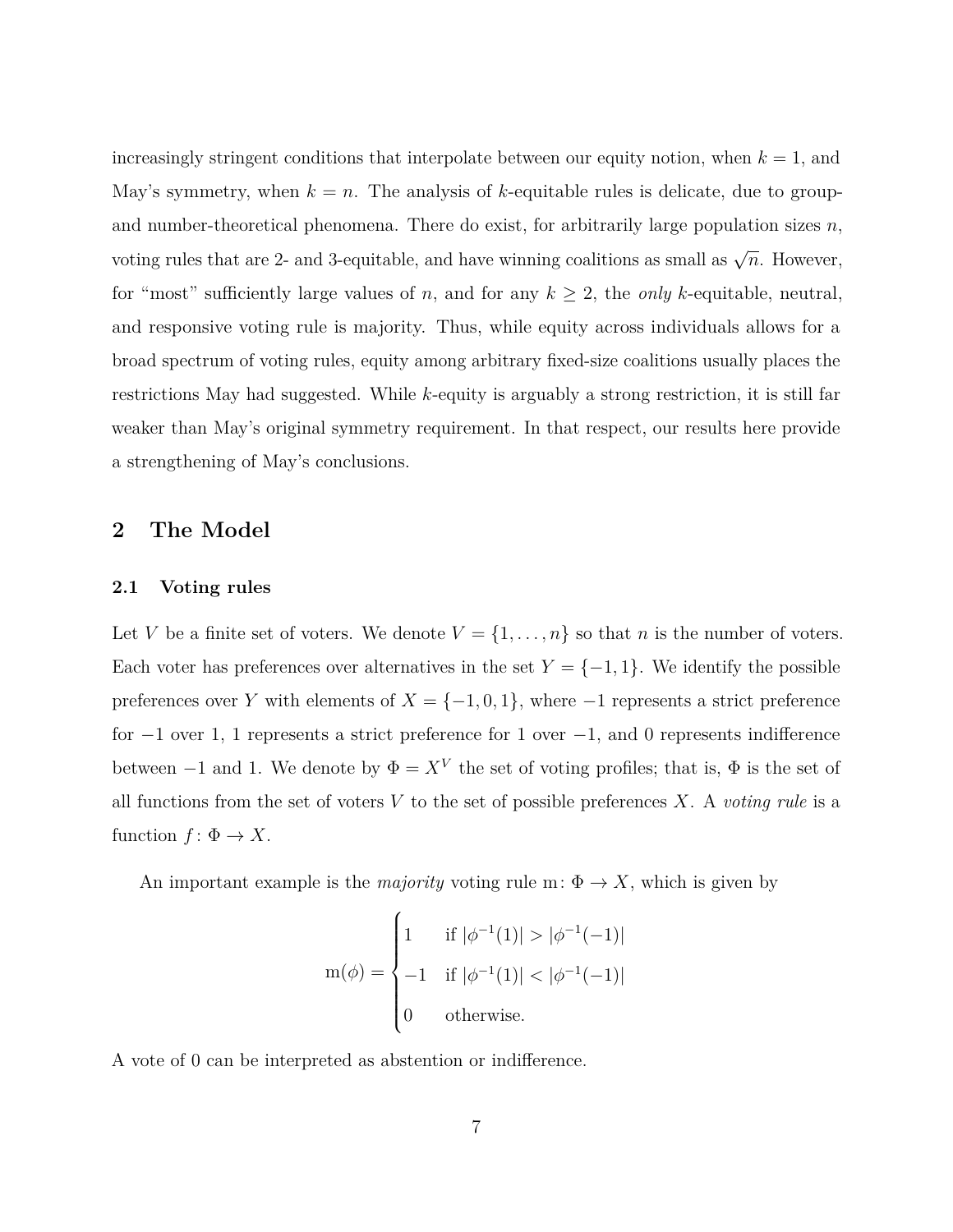#### **2.2 May's Theorem**

We now define several properties of voting rules. Following [May](#page-41-0) [\(1952\)](#page-41-0), we say that a voting rule *f* is *neutral* if  $f(-\phi) = -f(\phi)$ . Neutrality implies that both alternatives -1 and 1 are treated symmetrically: if each individual flips her vote, the final outcome is also flipped.

Again following [May](#page-41-0) [\(1952\)](#page-41-0), we say that a voting rule *f* is *positively responsive* if increased support for one alternative makes it more likely to be selected. Formally, *f* is positively responsive if  $f(\phi) = 1$  whenever there exists a voting profile  $\phi'$  satisfying the following:

- 1.  $f(\phi') = 0$  or 1.
- 2.  $\phi(v) \geq \phi'(v)$  for all  $v \in V$ .
- 3.  $\phi(v_0) > \phi'(v_0)$  for some  $v_0 \in V$ .

Thus,  $f(\phi) \geq f(\phi')$  if  $\phi \geq \phi'$  coordinate-wise, and if  $f(\phi) = 0$  then any change of  $\phi$  breaks the tie.

We now turn to the symmetry between voters. Several group-theoretic concepts will prove useful for the description and comparison of May's and our notions. Denote by *S<sup>n</sup>* the set of permutations of the *n* voters. Any permutation of the voters can be associated with a permutation of the set of voting profiles  $\Phi$ : given a permutation  $\sigma \in S_n$ , the associated permutation on the voting profiles maps  $\phi$  to  $\phi^{\sigma}$ , which is given by  $\phi^{\sigma}(v) = \phi(\sigma^{-1}v)$ . The *automorphism group* of the voting rule *f* is given by

$$
Aut_f = \{ \sigma \in S_n \, | \, \forall \phi \in \Phi, \, f(\phi^{\sigma}) = f(\phi) \}.
$$

That is,  $\text{Aut}_f$  is the set of permutations of the voters that leave election results unchanged, *for every* voting profile.

We can interpret a permutation  $\sigma$  as a scheme in which each voter *v*, instead of casting her own vote, gets to decide how some *other voter*  $w = \sigma(v)$  will vote. A permutation  $\sigma$  is in Aut<sub>f</sub> if applying this scheme never changes the outcome: when each  $w = \sigma(v)$  votes as *v* would have, the result is the same as when each player *v* votes for herself.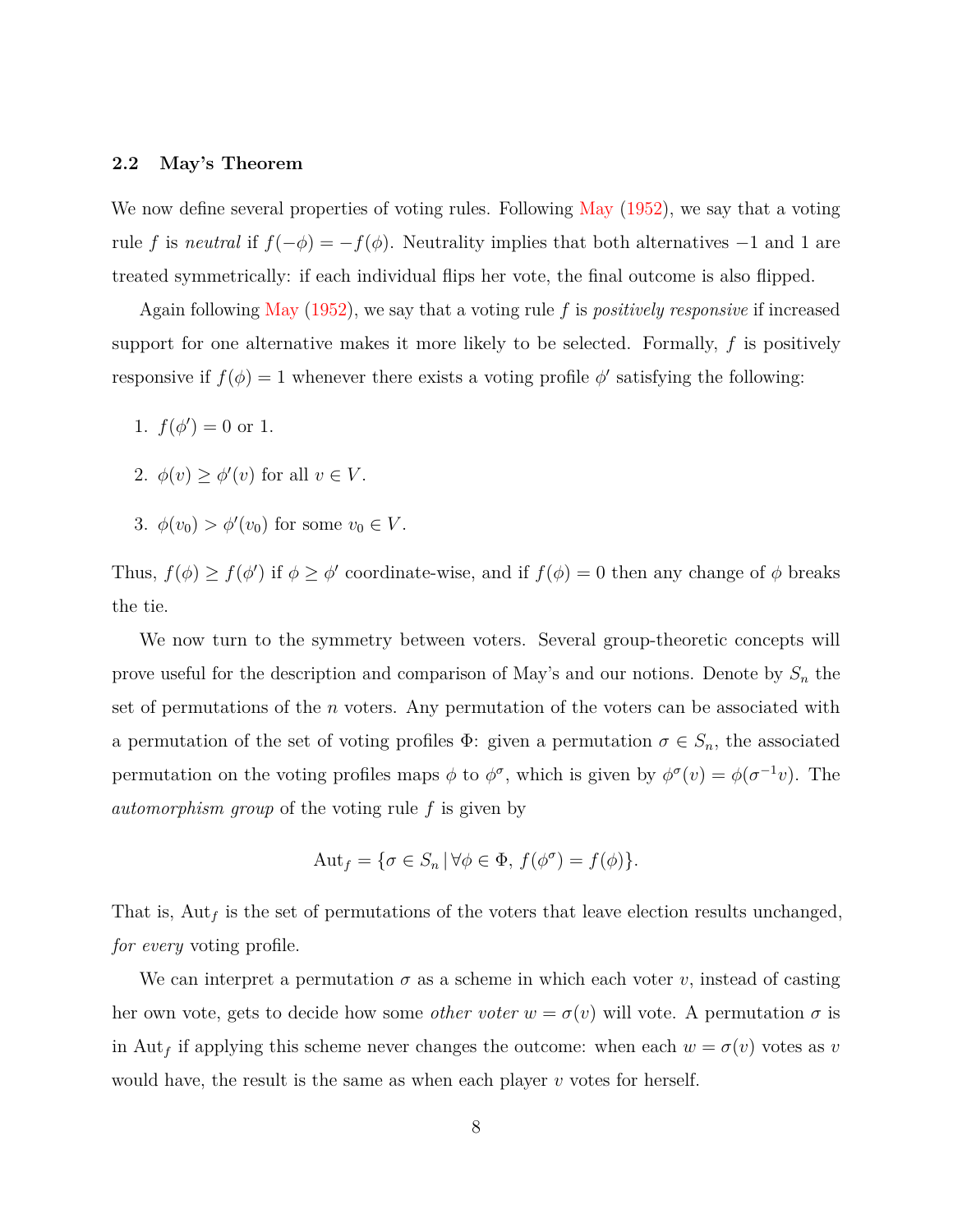The automorphism group Aut*<sup>f</sup>* has natural implications for pivotality, or the Shapley-Shubik and Banzhaf indices of players in simple games, see [Dubey and Shapley](#page-40-3) [\(1979\)](#page-40-3). Consider a setting in which all voters choose their votes identically and independently at random. Given such a distribution, we can consider the probability  $\eta_v$  that a voter *v* is pivotal.<sup>[7](#page-8-0)</sup> It is easy to see that if there is some  $\sigma \in$  Aut<sub>f</sub> that maps *v* to *w*, then  $\eta_v = \eta_w$ , implying that *v* and *w* have the same Banzhaf index. In fact, when there exists  $\sigma \in \text{Aut}_f$  that maps *v* to *w*, any statistic associated with a voter that treats other voters identically—the probability the outcome coincides with voter *v*'s vote, the probability that voter *v* and another voter are pivotal, etc.—would be the same for voters *v* and *w*. Hence, in an equitable rule, all the voters' Banzhaf indices will be equal.[8](#page-8-1)

[May](#page-41-0) [\(1952\)](#page-41-0)'s notion of equity, often termed *symmetry* or *anonymity*, requires that swapping the votes of any two voters will not affect the collective outcome. It can be succinctly stated as  $\text{Aut}_f = S_n$ .

**May's Theorem.** *Majority rule is the unique symmetric, neutral, and positively responsive voting rule.*

Perhaps surprisingly, the requirement of symmetry is stronger than what is needed for May's conclusions. As it turns out, a weaker requirement that  $\text{Aut}_f$  be restricted to only *even permutations* would suffice for his results, see Lemma [3](#page-31-0) in the appendix.<sup>[9](#page-8-2)</sup> In Theorem [5](#page-20-0) below we show that, in fact, a far weaker requirement suffices.

<span id="page-8-1"></span><span id="page-8-0"></span> $\sqrt{7}$ A voter *v* is pivotal at a particular voting profile if a change in her vote can affect the outcome under f.

 ${}^{8}$ In a recent follow-up paper to this paper, [Bhatnagar](#page-40-4) [\(2020\)](#page-40-4) shows that the converse does not hold: there are rules that are not equitable, but for which the same holds.

<span id="page-8-2"></span><sup>&</sup>lt;sup>9</sup>A permutation  $\sigma$  is even if the number of pairs  $(v, w)$  such that  $v < w$  and  $\sigma(v) > \sigma(w)$  is even. Put another way, define a transposition to be a permutation that only switches two elements, leaving the rest unchanged. A permutation is even if it is the composition of an even number of transpositions.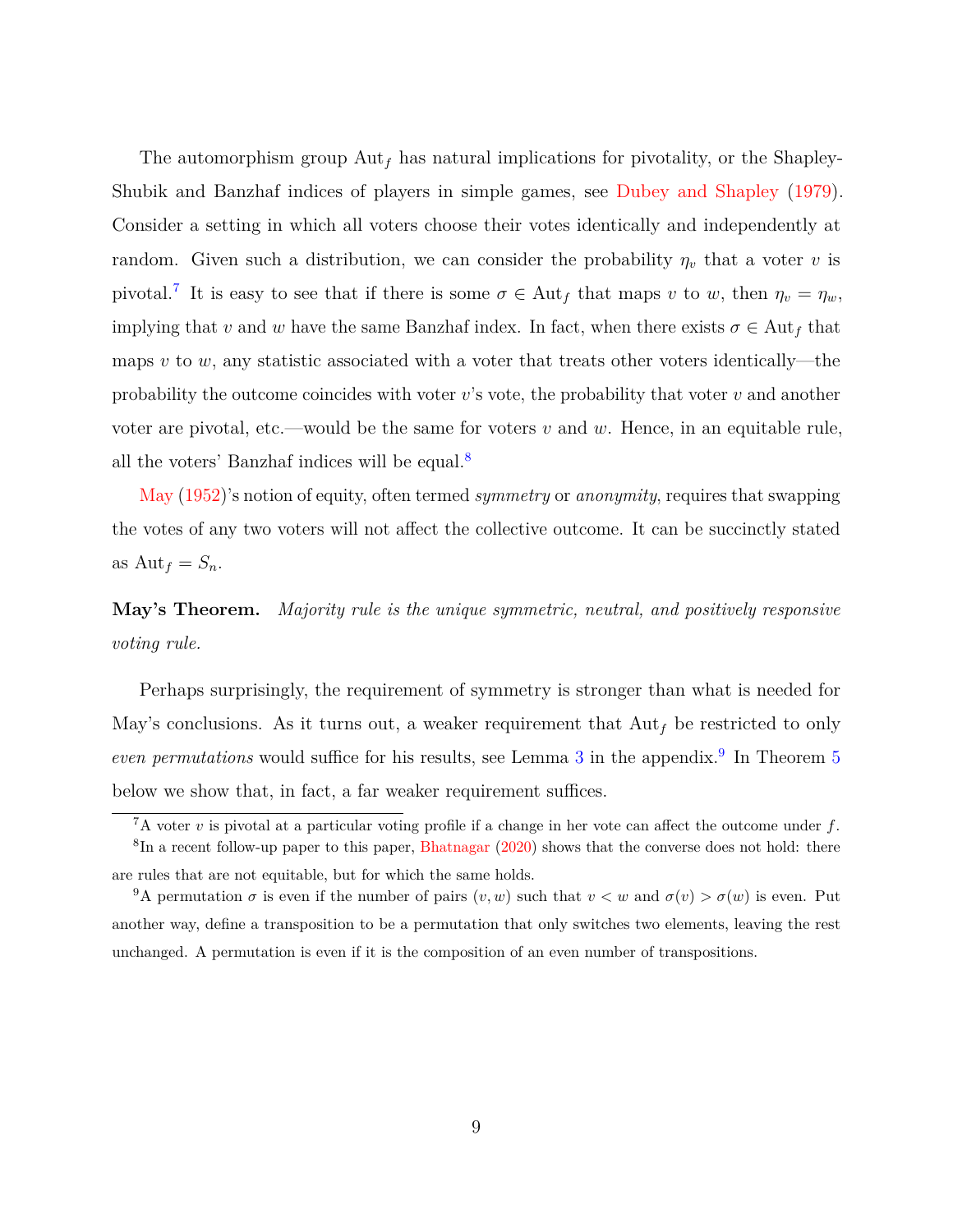#### **2.3 Equitable Voting Rules**

As we have already seen, the requirement that  $\text{Aut}_f$  includes all permutations, or all even permutations, precludes many examples of voting rules that "appear" equitable. What makes a voting rule appear equitable? Our view is that, in an equitable voting rule, ex-ante, all voters carry the same "role." We propose the following definition and discuss in the next section the sense in which it formalizes this view.

**Definition 1.** *A voting rule f is equitable if for every*  $v, w \in V$  *there is a*  $\sigma \in$  Aut<sub>*f*</sub> *such that*  $\sigma(v) = w$ *.* 

In words, a voting rule is equitable if, for any two voters *v* and *w*, there is some permutation of the population that relabels *v* as *w* such that, *regardless of voters' preferences*, the outcome is unchanged relative to the original voter labeling.

In group-theoretic terms, *f* is equitable if and only if the group Aut*<sup>f</sup> acts transitively* on the voters.[10](#page-9-1) Insights from group theory related to the characteristics of transitive groups are therefore at the heart of our main results. Appendix [A](#page-24-0) contains a short primer on the basic group theoretical background that is needed for our analysis. <sup>[11](#page-9-2)</sup>

### <span id="page-9-0"></span>**2.4 Equity as Role Equivalence**

May noted the strong link between anonymity and equality, stating that "This condition might well be termed anonymity... A more usual label is equality" [\(May,](#page-41-0) [1952,](#page-41-0) page 681). Are anonymity and equality inherently one and the same? In this section, we formalize this question in terms of *roles*. This allows for a natural distinction between May's symmetry or

<span id="page-9-1"></span> $10$ It turns out our equity restriction is effectively the definition of transitivity. The notion of transitive groups is not directly related to transitivity of relations often considered in Economics.

<span id="page-9-2"></span> $11$ <sub>[Isbell](#page-40-5)</sub> [\(1960\)](#page-40-5) studied a notion equivalent to our equity notion and considered its implications, combined with rule neutrality, in a setting in which preferences must be strict, so that tie breaking must also be equitable. When *n* is odd, majority is equitable and neutral. Isbell showed that for some even *n* such rules exist, while for other even *n* they do not.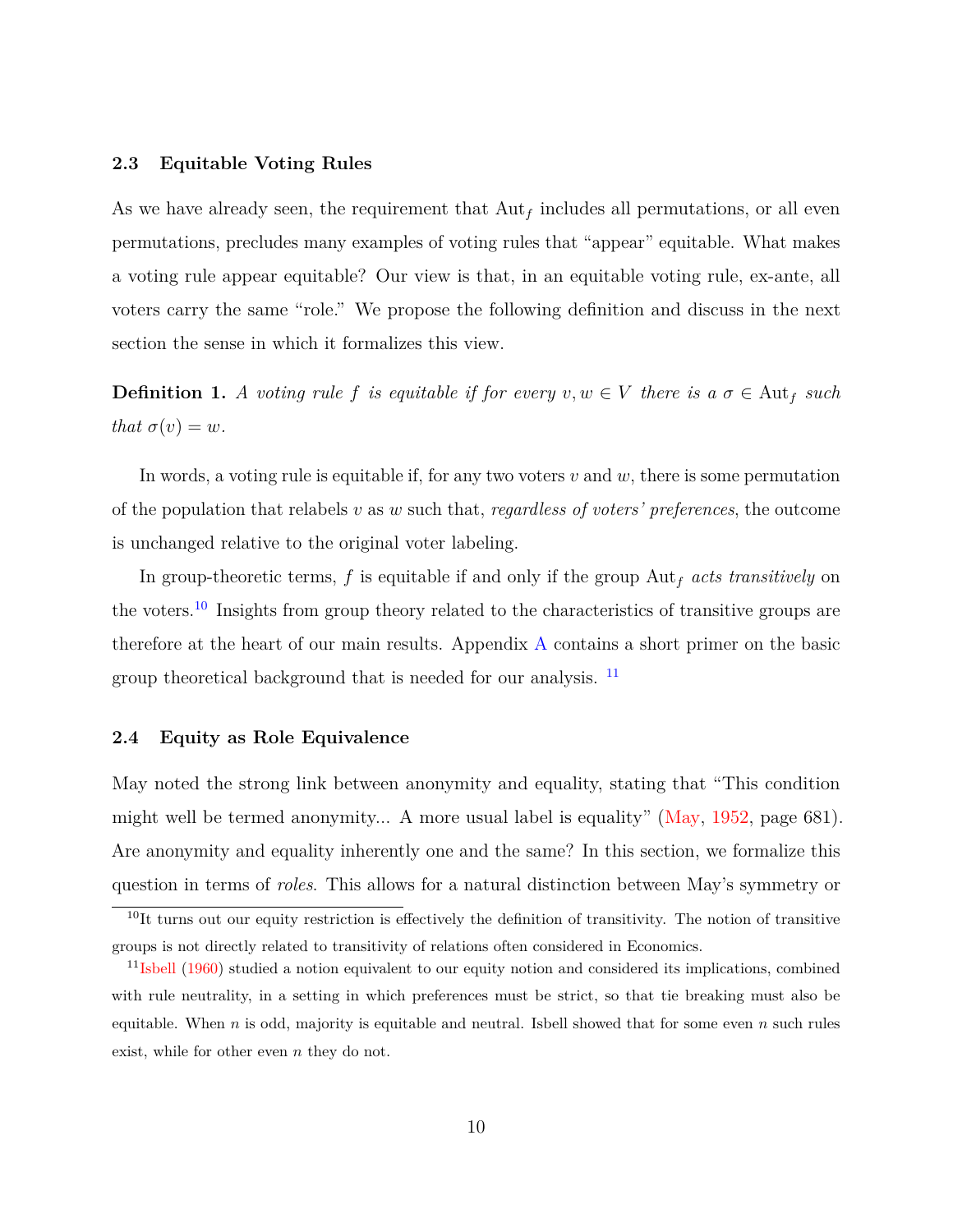anonymity condition and our equity notion. In particular, we formalize our motivating idea that equity corresponds to all voters carrying the same role.

Even though we defined voting rules with respect to a given set of voters, the design of voting rules is often carried out without a particular group of people in mind; rather, collective institutions are often designed in the abstract. For example, hiring protocols in university departments might be specified prior to any specific search. One such protocol might be that a committee chair decides dictatorially whom to hire, unless indifferent, in which case the committee decides by majority rule. Under such an abstract rule, the dictatorial privilege is not assigned to a particular Prof. X, but to an abstract role called "chair." Later, when a committee is formed, the role of chair is assigned to some particular faculty member. The same applies, at least in aspiration, to countries' election rules, jury decision protocols, etc. Indeed, historical cases in which laws were written with particular individuals specified or implied are often not benevolent examples of institution building.

To capture this idea, we introduce abstract voting rules. Recall that we define (nonabstract) voting rules as functions from  $X^V$  to  $X$  in the context of a particular voter set *V*. An *abstract* voting rule is a map  $f: X^R \to X$  for a set of *roles R*. Of course, mathematically, these objects are identical, and so we can speak of abstract voting rules as being anonymous, equitable, etc. In the above example of the committee, the set of roles would be  $R = \{C, M_2, \ldots, M_n\}$ , where *C* stands for "chair" and  $M_i$  is member *i*.

The conceptual difference between voters and roles is that voters have preferences and vote, whereas roles do not. Therefore, for a vote to take place, voters need to be assigned to roles. Accordingly, given a group of voters *V* equal in size to *R*, we call a bijection  $a: V \to R$ a *role assignment*. Given an abstract voting rule  $f: X^R \to X$ , a role assignment *a* defines a (non-abstract) voting rule  $f_a: X^V \to X$  in the obvious way, via  $f_a(\phi) = f(\phi \circ a^{-1})$ . In our university committee example, if  $V = \{$ Alex, Bailey, ..., $\}$ , an assignment *a* that satisfies  $a(\text{Alex}) = C$  and  $a(\text{Bailey}) = M_7$  assigns Alex the role of chair, and Bailey the role of member 7. Hence, the voting rule  $f_a$  is a dictatorship of Alex. A different assignment *b* with  $b(Bailey) = C$  and  $b(Alex) = M_7$  results in the voting rule  $f_b$  in which Bailey is the dictator.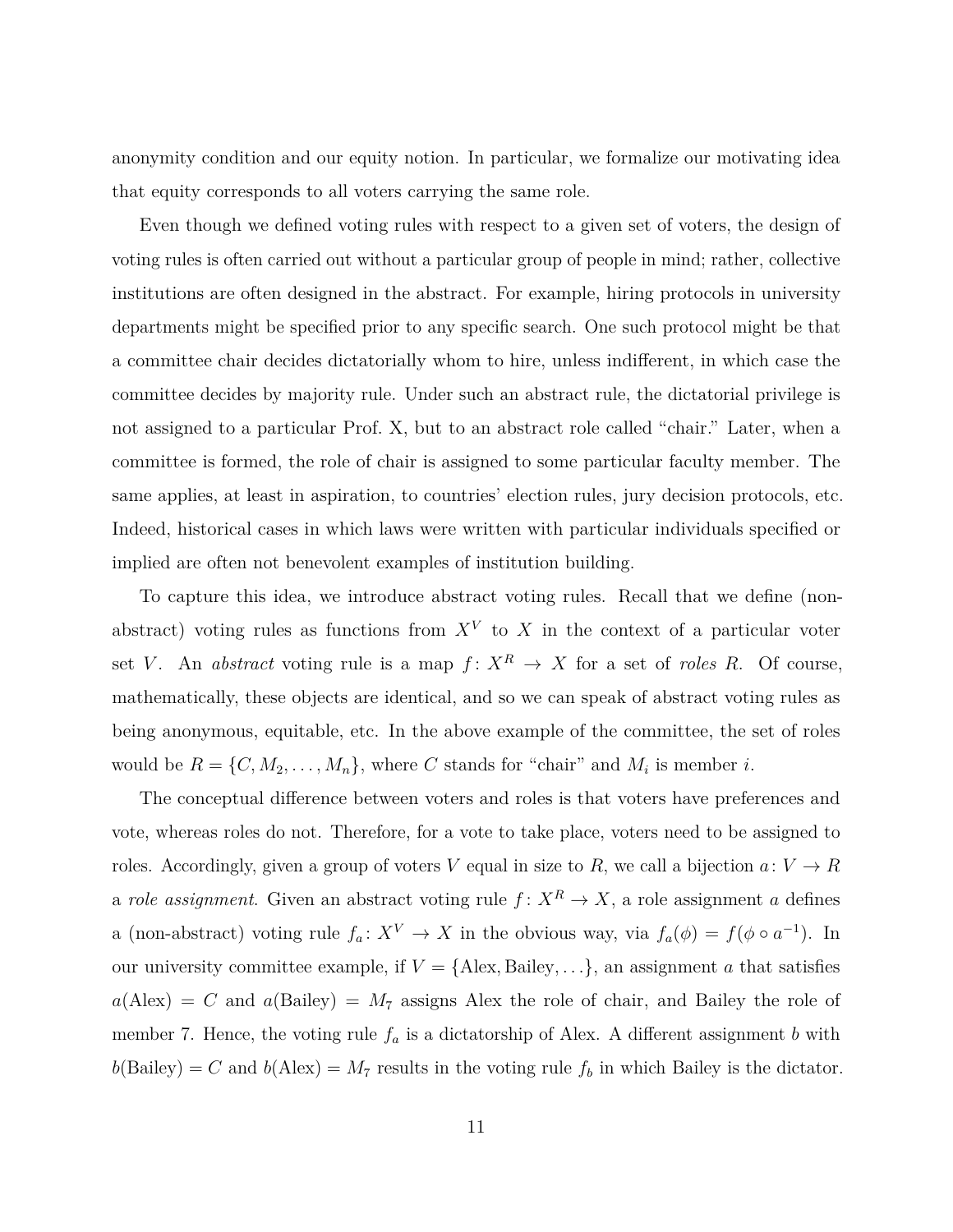Note that any assignment *c* that also assigns  $c(Bailey) = C$  results in the same voting rule as *b*, even if, say,  $c(Alex) = M_8$ :  $f_b(\phi) = f_c(\phi)$  for any voting profile  $\phi$ . In the context of an abstract voting rule  $f$ , we say that two assignments are equivalent if they lead to the same voting rule: *a* and *b* are equivalent under *f* if  $f_a = f_b$ .

The next proposition captures a sense in which symmetry is a form of equality:

<span id="page-11-0"></span>**Proposition 1A.** An abstract voting rule  $f: X^R \to X$  is symmetric if and only if all *assignments are equivalent under f.*

Thus, symmetry means that assignments do not matter, or that voters are completely indifferent between assignments: given any voting profile  $\phi$  and given f, each voter would be indifferent if given a choice between assignments. Voters do not care which role they have; moreover, voters do not care which roles other voters have.

We now turn to the interpretation of our equity notion in terms of roles. In the university committee example, certainly "chair" is a distinguished role. Likewise, it is clear that if we view the representative democracy example of Figure [1](#page-2-0) as an abstract voting rule, no role is distinguished. Of course, once we assign roles to voters with particular preferences, some voters may be disadvantaged, and prefer a different assignment ex-post. In that respect, in the abstract representative democracy rule, all roles are ex-ante identical.

We say that roles  $r_1, r_2 \in R$  are equivalent under an abstract voting rule  $f: X^R \to X$  if, for any voter *v* and assignment *a* such that  $a(v) = r_1$ , there is an assignment *b* with  $b(v) = r_2$ such that  $f_a = f_b$ . That is, roles  $r_1$  and  $r_2$  are equivalent if, for any voter, it is impossible to determine whether they are assigned the role of  $r_1$  or  $r_2$  from the entire mapping from vote profiles to chosen alternatives. In the university committee example,  $M_i$  and  $M_j$  are equivalent, but *C* is not equivalent to any other role. If  $a(v) = C$ , then clearly this can be determined from  $f_a$ , but not if  $a(v) \neq C$ ; in the latter case one can find an assignment *b* such that  $b(v) \neq a(v)$ , but  $f_a = f_b$ , since it is impossible to tell whether a voter has role  $M_i$  or  $M_j$ . In the representative democracy example of Figure [1,](#page-2-0) it is impossible to determine from  $f_a$ the role of any given voter *v*.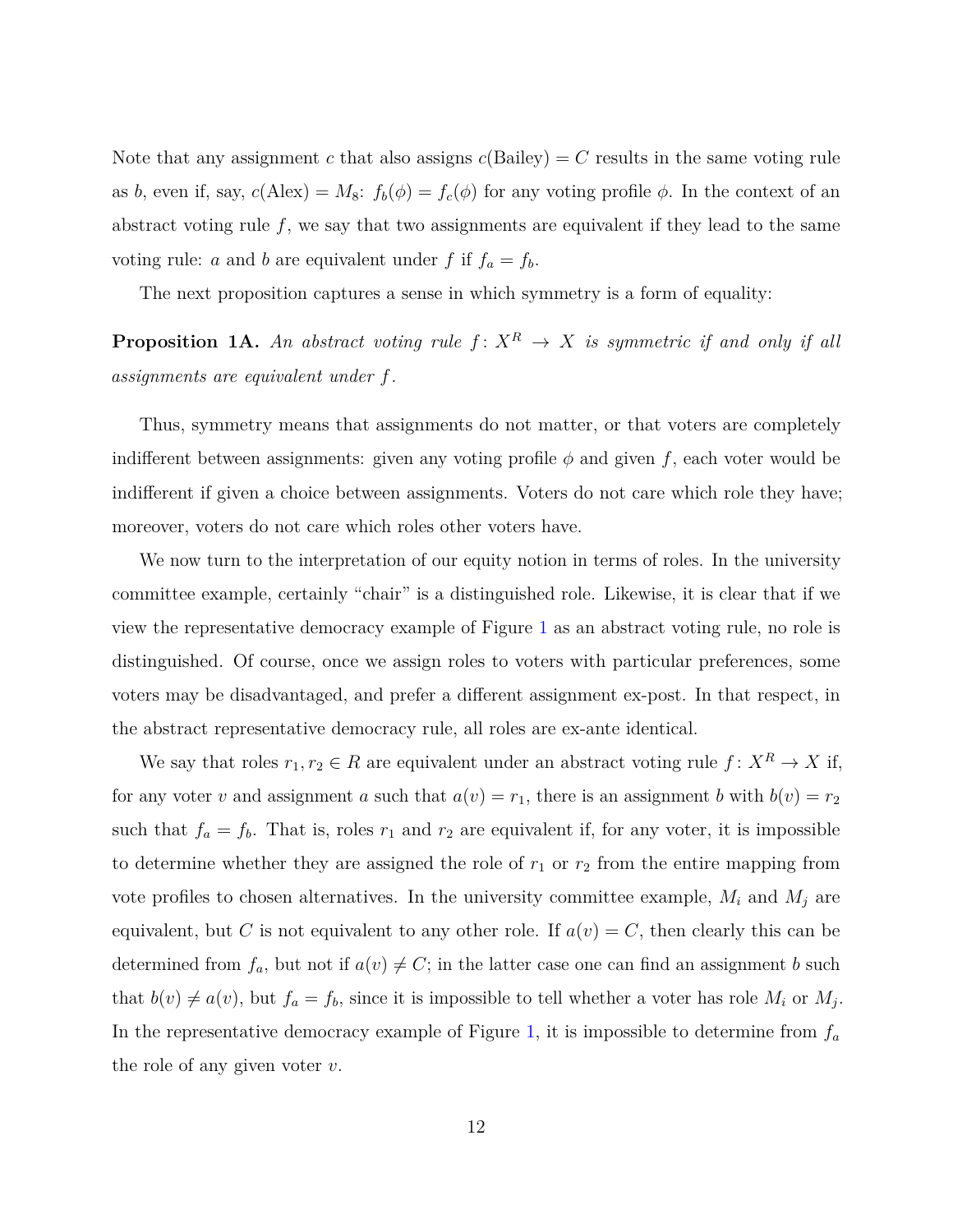Given this definition of equivalent roles, the next proposition is a sharp characterization of equity.

<span id="page-12-0"></span>**Proposition 1B.** An abstract voting rule  $f: X^R \to X$  is equitable if and only if all roles are *equivalent under f.*

Therefore, while symmetry means that voters are indifferent between assignments, equity implies that voters are indifferent between roles. Indeed, Proposition [1B](#page-12-0) implies that, given an abstract voting rule  $f$ , and given any two roles  $r_1, r_2$ , if a voter had to choose between (i) any assignment in which she had role  $r_1$ , or (ii) any assignment in which she had role  $r_2$ , she would be indifferent. Both would allow her to select the same voting rule *fa*. Likewise, if the voter had to choose between roles  $r_1$  and  $r_2$  knowing that an adversary would get to choose the rest of the assignment, she would be indifferent.

The following highlights the idea that equity captures indifference between roles.

<span id="page-12-1"></span>**Proposition 2A.** An abstract voting rule  $f: X^R \to X$  is equitable iff there is a set of *assignments A such that*

- *1.*  $f_a = f_b$  *for all*  $a, b \in A$ *, and*
- *2. for each role*  $r \in R$  *and voter*  $v \in V$  *there is an*  $a \in A$  *with*  $a(v) = r$ *.*

Thus, there is a menu of assignments that all induce the same voting rule, but allow *v* to choose any role.

## **2.5 Winning Coalitions**

One way to describe a voting rule is through its winning coalitions: the sets of individuals whose consensual vote determines the alternative chosen. Formally, we say that a subset  $S \subseteq V$  is a *winning coalition* with respect to the voting rule f if, for every voting profile  $\phi$ and  $x \in \{-1, 1\}$ ,  $\phi(v) = x$  for all  $v \in S$  implies  $f(\phi) = x$ .

Note that no two winning coalitions of  $f$  can be disjoint. Indeed, suppose that  $M, M' \subseteq V$ are two disjoint winning coalitions. We can then have a profile under which members of *M*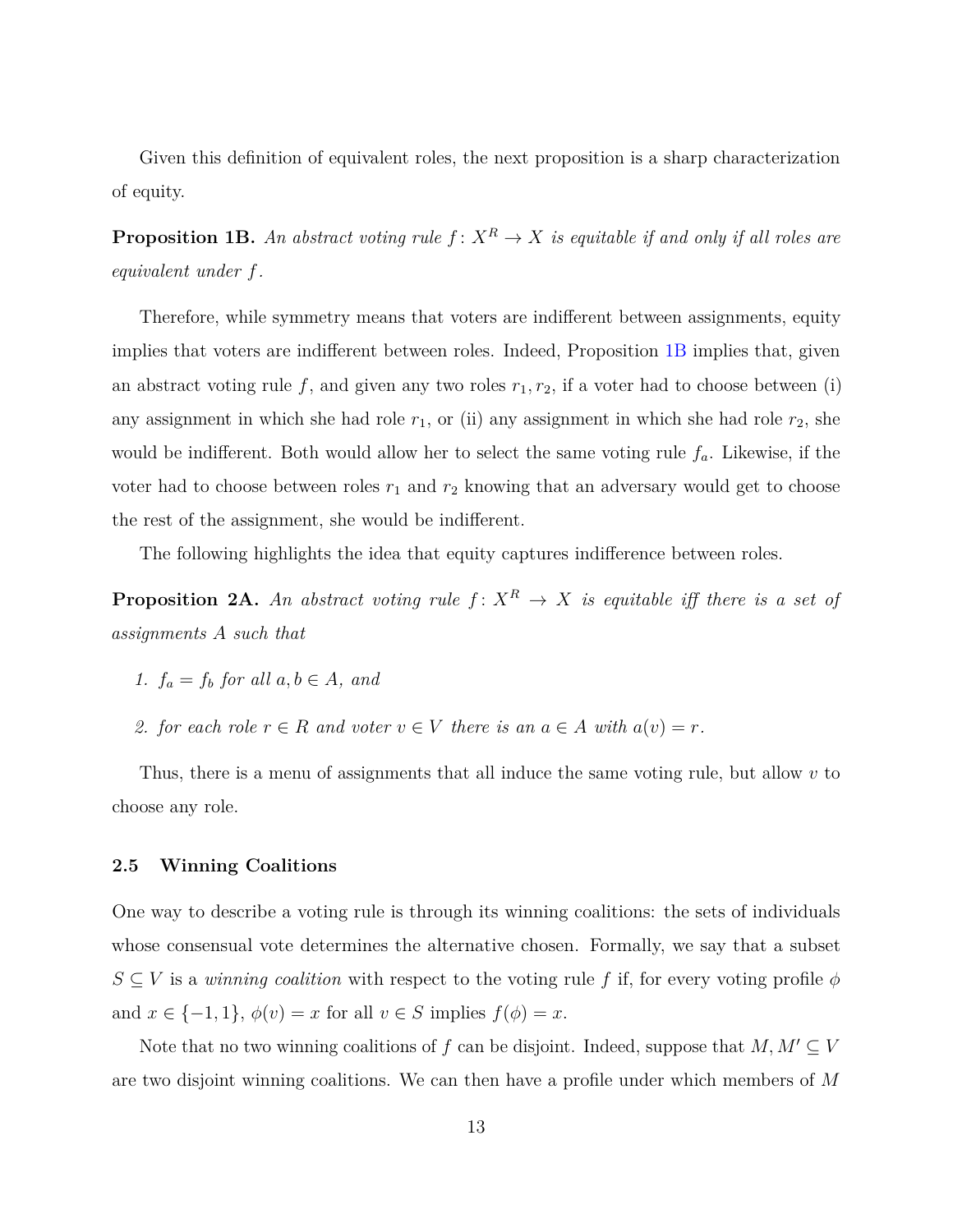vote unanimously for  $-1$  and members of  $M'$  vote for 1. In such cases,  $f$  would not be well defined. The following lemma illustrates a version of the converse.

<span id="page-13-0"></span>**Lemma 1.** Let W be a collection of subsets of V such that every pair of subsets in W has a *nonempty intersection. Then there is a neutral, positively responsive voting rule for V for which every set in* W *is a winning coalition.*

Intuitively, the construction underlying Lemma [1](#page-13-0) is as follows. First, for any vote profile in which a subset  $W \in \mathcal{W}$  votes for 1 (or -1) in consensus, we specify the voting rule to also take the value of 1 (or -1). For any profile in which no  $W \in \mathcal{W}$  votes in consensus, we define the voting rule to follow majority rule. By definition, the winning coalitions of this voting rule contain the sets in  $W$ . As we show, it is also neutral and positively responsive.

This lemma will allow us to discuss neutral and positive-responsive equitable voting rules through the restrictions they impose on winning coalitions.

## <span id="page-13-2"></span>**3 Winning Coalitions for Equitable Voting Rules**

In this section, we provide bounds on the size of winning coalitions in general equitable voting rules. We then restrict attention to the special class of equitable voting rules that generalize representative democracy rules and characterize the size of winning coalitions for those.

# $3.1$  **Winning Coalitions of Order**  $\sqrt{n}$

We first show that for any population size, there always exist equitable voting rules that have winning coalitions that are of order  $\sqrt{n}$ .

<span id="page-13-1"></span>**Theorem 1.** *For every n there exists a neutral, positively responsive equitable voting rule with winning coalitions of size*  $2\lceil$ √  $\overline{n}$ ] - 1*.* 

An important implication of this theorem is that, under an equitable voting rule, winning coalitions can account for a vanishing fraction of the population. Nevertheless,  $\sqrt{n}$  is arguably a large number of voters in some contexts. For example, in a majority vote, suppose all voters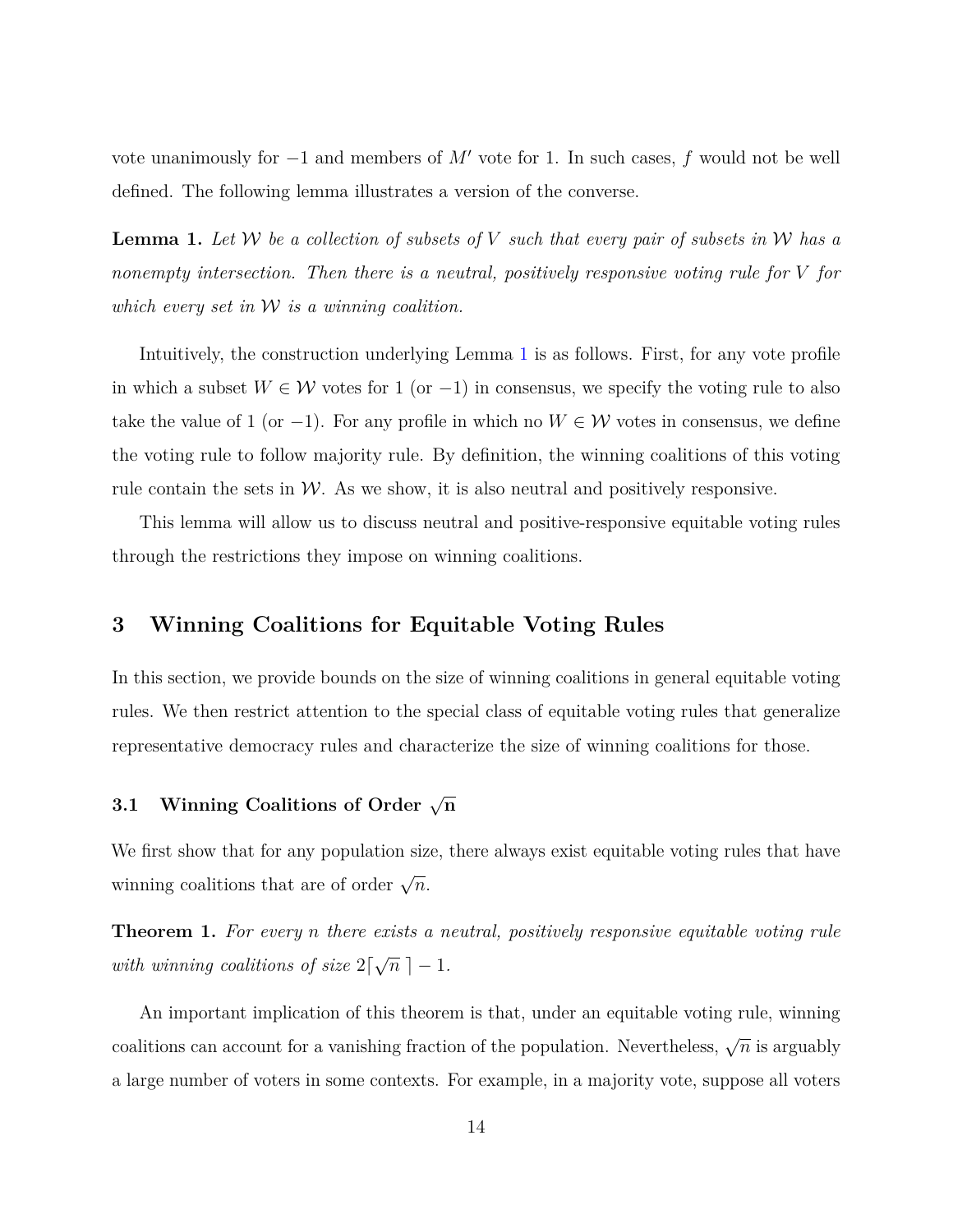<span id="page-14-1"></span>

Figure 3: The longest-run voting rule. The set depicted in blue is a winning coalition of size  $\approx 2$ √ *n*.

vote for each of {−1*,* 1} independently with probability one half. A manipulator who wants to guarantee an outcome with high probability would need to control an order of  $\sqrt{n}$  of the votes. This is a consequence of the fact that the standard deviation of the number of voters who vote 1 is of order  $\sqrt{n}$ .

The cross committee consensus rule described in the introduction is an example of an equitable voting rule in which winning coalitions are *O*( √  $\overline{n}$ ). Nevertheless, there is an algebraic subtlety—the construction of that rule relies on *n* being an integer squared. Certainly, an analogous construction can be made for any *n* that can be described as  $n = k \cdot m$  for some integers *k* and *m* by considering some committees to be of size *k* and others to be of size *m*. Such constructions, however, would not necessarily generate voting rules with winning coalitions of size close to  $\sqrt{n}$ . We prove Theorem [1](#page-13-1) by constructing a simple, related rule that applies to every *n*, called the *longest-run* rule.<sup>[12](#page-14-0)</sup>

<span id="page-14-0"></span> $12$ We thank Elchanan Mossel for suggesting this improvement to a previous construction.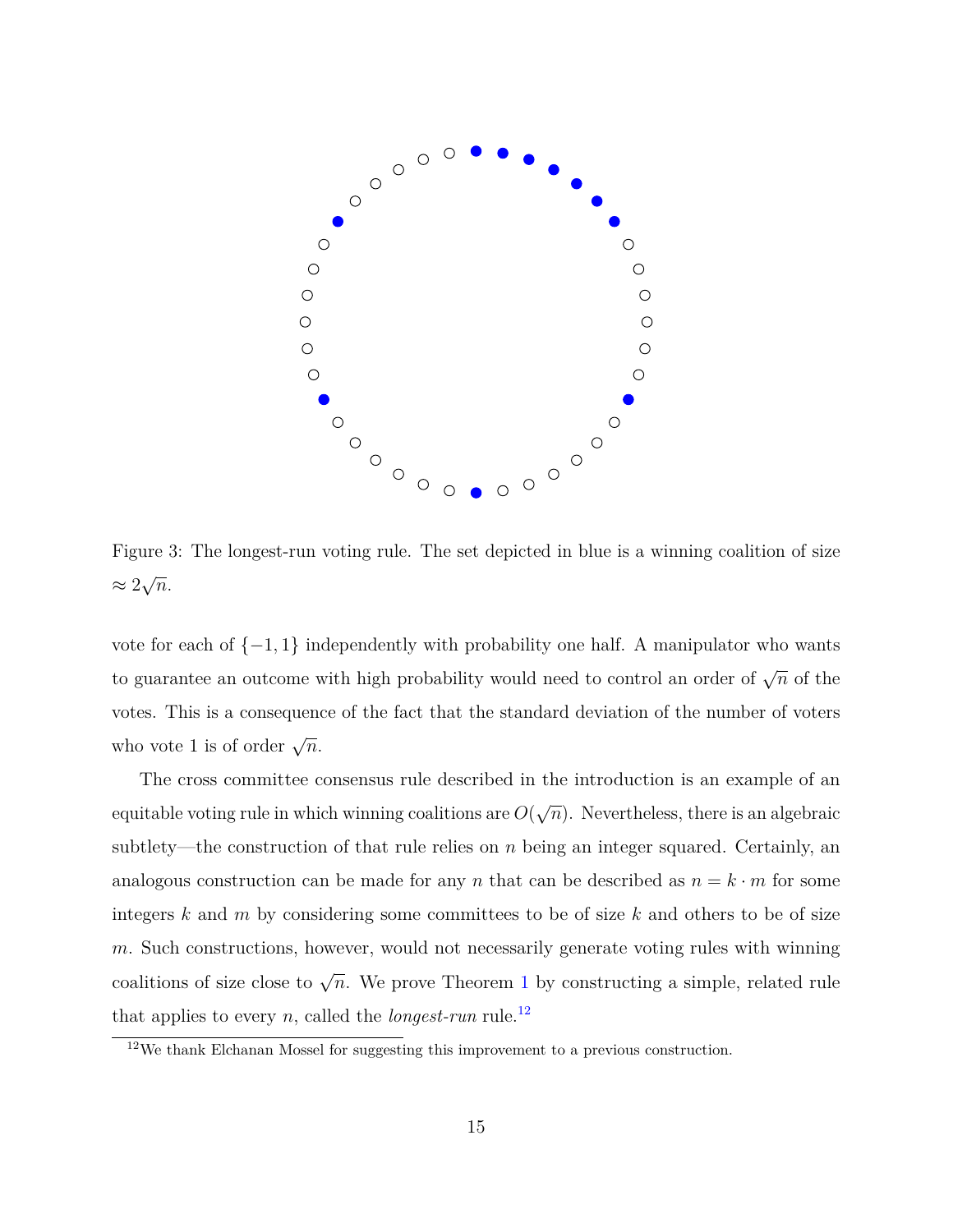Identify the set of voters with  $\{0, 1, \ldots, n-1\}$ , and place them along a cycle, as in Figure [3.](#page-14-1) Given a voting profile *φ*, a *run* is a contiguous block of voters voting identically for either  $-1$  or 1. Formally, a set of voters  $W \subseteq V$  is a run if  $\phi(w) = \phi(w') \in \{-1, 1\}$  for all  $w, w' \in W$ , and if  $W = \{i, i + 1, \ldots, i + k\}$  modulo *n*.

Given a voting profile  $\phi$ , we say that *W* is the *longest-run* if it is a run that is strictly longer than all other runs. The longest-run voting rule  $\ell$  is defined as follows: if there is a longest-run in  $\phi$ , then  $\ell(\phi)$  is the vote cast by the members of this run. Otherwise,  $\ell(\phi) = m(\phi)$ , where m is the majority rule.

The longest-run rule is equitable, since the group of rotations maps any voter to any voter. Furthermore, it admits winning coalitions of size  $\approx 2$  $\sqrt{n}$ : these include a run of length  $\sqrt{n}$ , together with  $\sqrt{n}$  agents spaced  $\sqrt{n}$  apart, thus preventing the creation of longer runs. See Figure [3.](#page-14-1)

We now offer a counterpart for Theorem [1](#page-13-1) that provides a lower bound on the size of minimal coalitions in equitable voting rules.

# <span id="page-15-0"></span>**Theorem 2.** Every winning coalition of an equitable voting rule has size at least  $\sqrt{n}$ .

The proof of Theorem [2](#page-15-0) relies on group-theoretic results described in Appendix [A.](#page-24-0) To gain some intuition for the bound, suppose, as in the longest-run voting rule above, that voters are located on a circle and that Aut*<sup>f</sup>* includes all rotations. These are the permutations of the form  $\sigma(i) = i + k \mod n$ . We know that two winning coalitions cannot be disjoint. Take, then, any winning coalition *S* and denote by  $S + k$  the winning coalition that is derived by adding *k* (again, modulo *n*) to the label of each member. It follows that *S* and  $S + k$  must have a non-empty intersection, or that there are some  $i, j \in S$  with  $i - j = k$ . Therefore, if we look at all the differences between two elements of *S* (i.e., expressions of the form  $i - j$ , where  $i, j \in S$ , they encompass all *n* rotations. In particular, the cardinality of these differences is *n*. On the other hand, the number of such differences is certainly bounded by the number of ordered pairs of members in *S*, which is  $|S|^2$ . It follows that  $|S|^2 \geq n$ , generating our bound.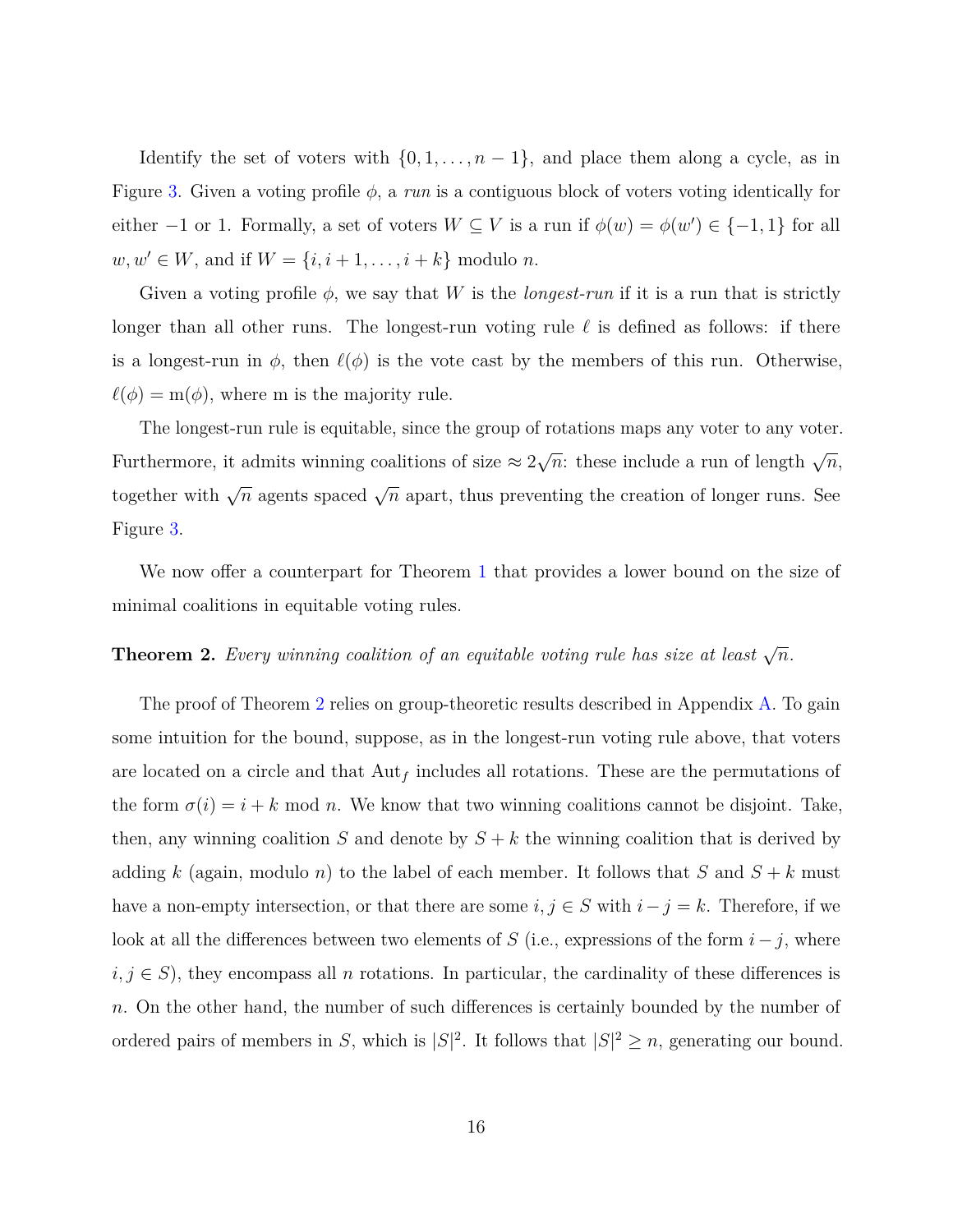#### **3.2 Generalized Representative Democracy Rules**

As already discussed, voting rules mimicking representative democracy are equitable, if not symmetric à la [May](#page-41-0) [\(1952\)](#page-41-0). We now consider a class of equitable voting rules that generalize representative democracy rules. These capture the flavor of various hierarchical voting structures that contain more than two layers. For example, voters may belong to counties, which comprise states, which constitute a country. As we show, these sorts of hierarchical decision rules are associated with far smaller winning coalitions than *n/*2, but still substantially larger than  $\sqrt{n}$ .

A voting rule  $f: \Phi \to X$  is a *generalized representative democracy (GRD)* if the following hold.

- If  $V = \{v\}$  is a singleton, then  $f(\phi) = \phi(v)$ .
- If *V* is not a singleton, there exists a partition  $\{V_1, \ldots, V_d\}$  of *V* into *d* sets such that

$$
f(\phi) = \mathbf{m}(f_1(\phi|_{V_1}), f_2(\phi|_{V_2}), \dots, f_d(\phi|_{V_d})),
$$

where each  $f_i: X^{V_i} \to X$  is some generalized representative democracy rule,  $\phi|_{V_i}$  is  $\phi$ restricted to *V<sup>i</sup>* , and m is the majority rule.

Any GRD rule is associated with a rooted tree that captures voters' hierarchical structure (as in Figure [4](#page-17-0) for the case of  $d = 3$ ). A GRD voting rule is equitable if, in the induced tree, the vertices in each level have the same degree. $^{13}$  $^{13}$  $^{13}$ 

The following result characterizes the size of winning coalitions in GRD voting rules.

<span id="page-16-1"></span>**Theorem 3.** *If f is an equitable generalized representative democracy rule for n voters, then* a winning coalition must have size at least  $n^{\log_3 2}$ . Conversely, for arbitrarily large *n*, there *exist equitable generalized representative democracy voting rules with winning coalitions of*  $size \; n^{\log_3 2}$ .

<span id="page-16-0"></span><sup>&</sup>lt;sup>13</sup>Intuitively, the permutations required to shift one voter's role into another require the shift of that voter's entire "county" into the target role's "county", which can be done only when their numbers coincide.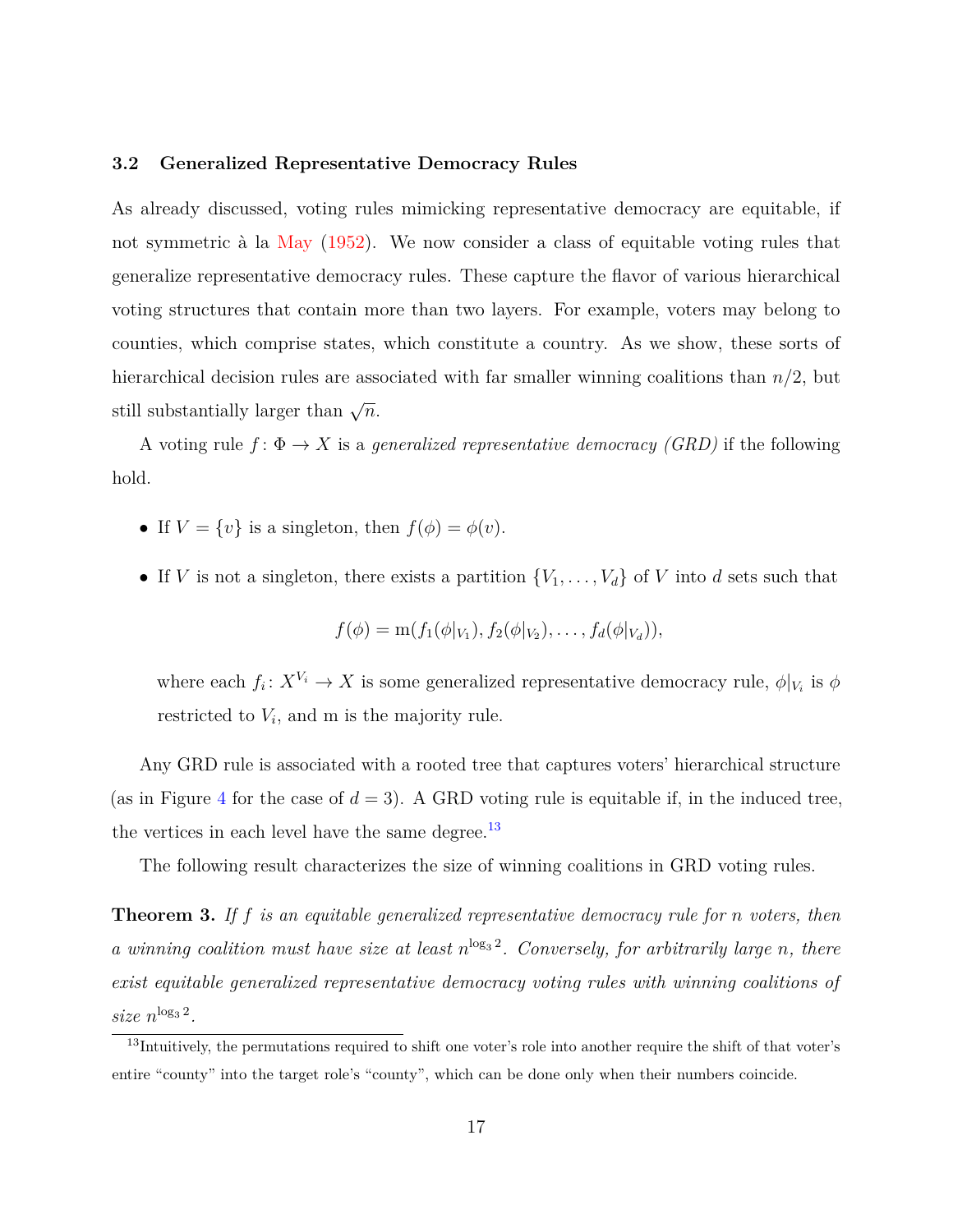There is an intriguing connection between this characterization and the so-called Hausdorff dimension of the Cantor set, which is  $\log_3 2 \approx 0.63$ .<sup>[14](#page-17-1)</sup> The connection arises from the fact that GRD rules with the smallest winning coalitions are those in which, at each level, the subdivision is into three groups. In such rules, to construct a winning coalition, two of the three top "representatives" need to agree. Then, two of the voters of these representatives need to agree, and so on recursively. This precisely mimics the classical construction of the Cantor set.

<span id="page-17-0"></span>

Figure 4: Generalized representative democracy voting rule. The leafs of the tree (at the bottom) represent the voters. At each intermediate node the results of the three nodes below are aggregated by majority.

## **4 k-Equitable Voting Rules**

So far, we have focused on voting rules in which individuals are indifferent between roles. Naturally, one could extend the notion and contemplate rules that are robust to larger coalitions of voters changing their roles in the population. This section analyzes such rules for

<span id="page-17-1"></span><sup>&</sup>lt;sup>14</sup>The Cantor set can be constructed by starting from, say, the unit interval and iteratively deleting the open middle third of any sub-interval remaining. That is, in the first iteration we are left with  $[0, 1/3] \cup [2/3, 1]$ , in the second iteration we are left with  $[0,1/9] \cup [2/9,1/3] \cup [2/3,7/9] \cup [8/9,1]$ , etc. The fractal or Hausdorff dimension is a measure of "roughness" of a set. See [Peitgen et al.](#page-41-6) [\(1993\)](#page-41-6) and references therein.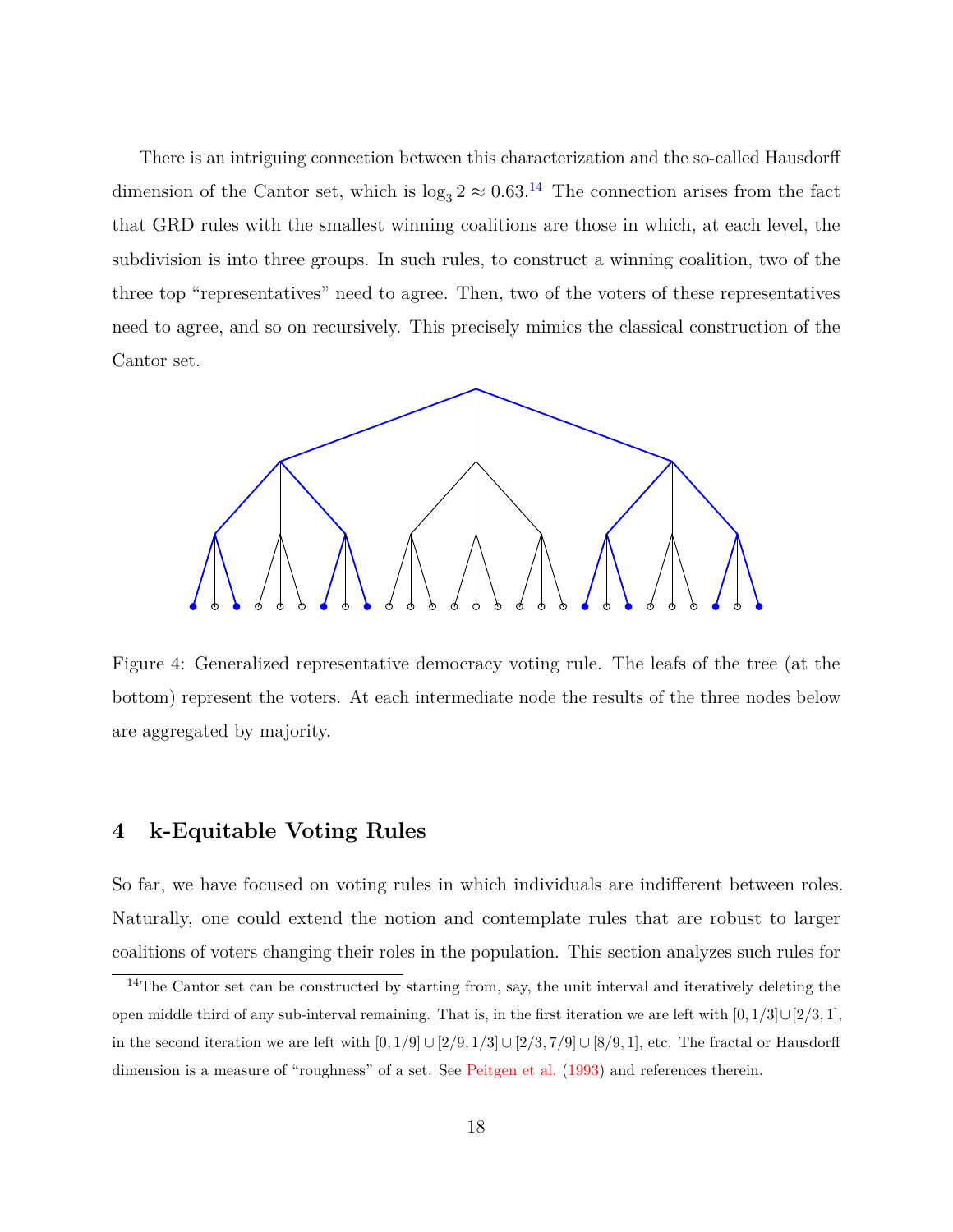arbitrary size *k* of coalitions. With these harsher restrictions on collective-choice procedures, results similar to May's reemerge, although with important caveats.

**Definition 2.** *A voting rule is*  $k$ *-equitable for*  $k \geq 1$  *if, for every pair of ordered*  $k$ *-tuples*  $(v_1,\ldots,v_k)$  and  $(w_1,\ldots,w_k)$  (with  $v_i\neq v_j$  and  $w_i\neq w_j$  for all  $i\neq j$ ), there is a permutation  $\sigma \in$  Aut<sub>f</sub> such that  $\sigma(v_i) = w_i$  for  $i = 1, \ldots, k$ .

Intuitively, *k*-equitable voting rules are ones in which every group of *k* voters has the same "joint role" in the election. This restriction is certainly harsher than that imposed for equitable rules. Indeed, consider the representative democracy example of Figure [1.](#page-2-0) Suppose Alex is assigned the role of 1, while Bailey is assigned the role of 2.The implication of 2-equity is that the pair (Alex, Bailey) could potentially be associated with any pair  $(i, j)$ . But this is clearly not true here, since Alex and Bailey are in the same county, and thus it is impossible to associate them with, e.g., the roles of 1 and  $4.^{15}$  $4.^{15}$  $4.^{15}$ 

In terms of roles and abstract voting rules, *k*-equity admits the following generalization of Proposition [2A.](#page-12-1)

<span id="page-18-1"></span>**Proposition 2B.** An abstract voting rule  $f: X^R \to X$  is k-equitable iff there is a set of *assignments A such that*

- *1.*  $f_a = f_b$  *for all*  $a, b \in A$ *.*
- 2. For each set of *k* roles  $\{r_1, \ldots, r_k\} \subseteq R$  and *k* voters  $\{v_1, \ldots, v_k\} \subset V$  there is an  $a \in A$  *with*  $a(v_i) = r_i$  *for*  $i \in \{1, ..., k\}.$

Thus, there is a menu of assignments that all yield the same rule, but that places no restrictions on which roles a coalition of *k* voters takes. A perhaps illuminating analogy would be to think of equity as corresponding to strategy-proofness, and to think of *k*-equity as corresponding to strategy-proofness for coalitions of size *k*. Alternatively, *k*-equity is reminiscent of group-envy-freeness notions considered in allocation problems (see, e.g., [Varian,](#page-42-1)

<span id="page-18-0"></span><sup>&</sup>lt;sup>15</sup>In group-theoretic terms,  $f$  is  $k$ -equitable if and only if the group Aut<sub>f</sub> is  $k$ -transitive.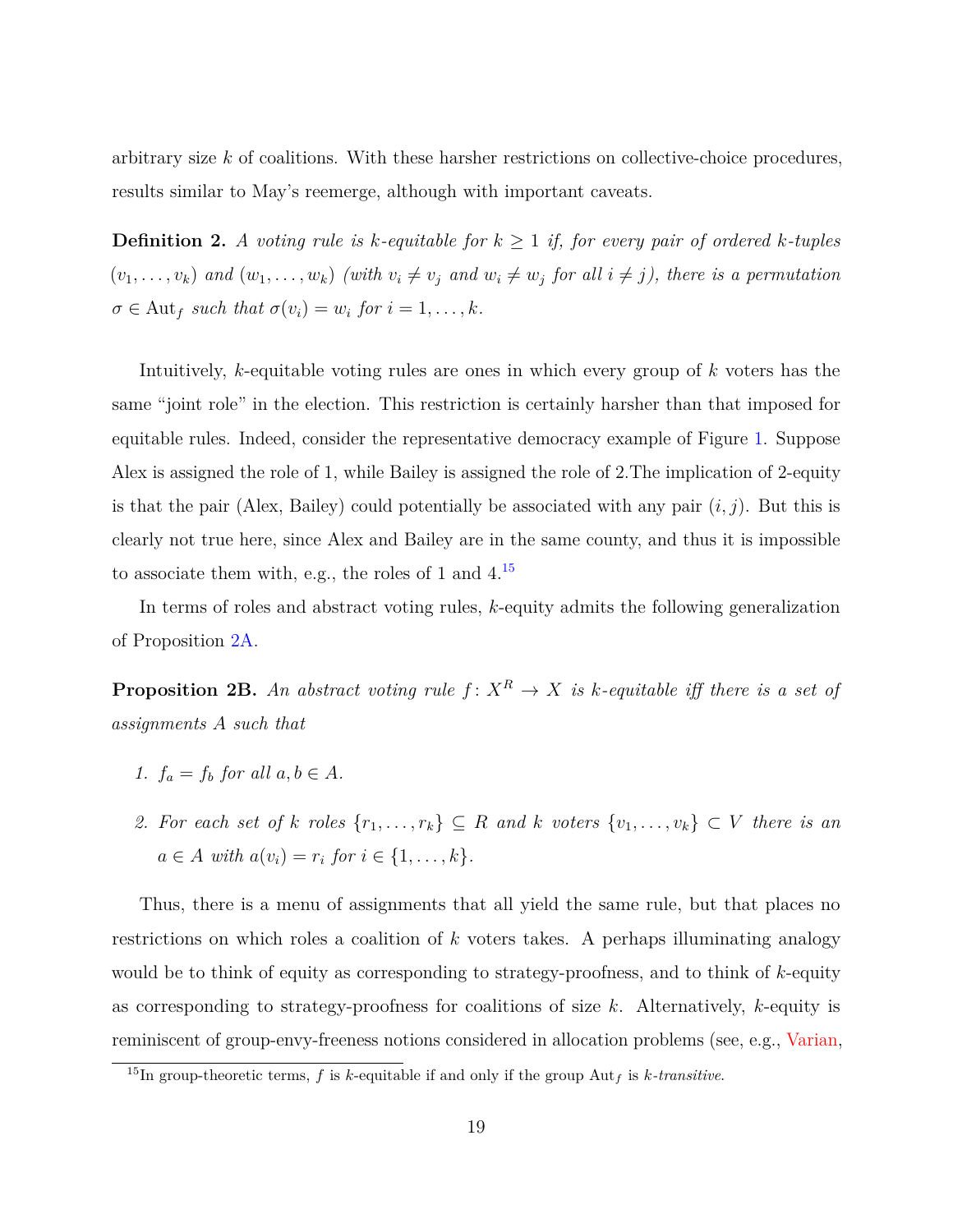[1974\)](#page-42-1). In a sense,  $k$  is a parameter that interpolates between equity, corresponding to  $k = 1$ , and May's symmetry, corresponding to  $k = n$ .

We begin by examining 2-equitable rules. Certainly, majority rule is 2-equitable. As can be easily verified, none of the voting rule examples mentioned so far, other than majority, is 2-equitable. As it turns out, for most population sizes, winning coalitions of size at least *n/*2 are endemic to 2-equitable voting rules.

We say that almost every natural number satisfies a property *P* if the subset  $N_P \subseteq \mathbb{N}$  of the natural numbers that have property *P* satisfies

$$
\lim_{n \to \infty} \frac{|N_P \cap \{1, \dots, n\}|}{n} = 1.
$$

<span id="page-19-0"></span>**Theorem 4.** *For almost every natural number n, every* 2*-equitable voting rule for n voters has no winning coalitions of size less than n/*2*. In particular, for almost all n, the only* 2*-equitable, neutral, positively responsive voting rule is majority.*

Thus, for almost all *n*, the assumption of symmetry in May's Theorem can be substituted with the much weaker assumption of 2-equity.

The proof of Theorem [4](#page-19-0) relies on modern group-theoretical results that were not available when May's Theorem was introduced [\(Cameron et al.,](#page-40-6) [1982\)](#page-40-6). As it turns out, there is a vanishing share of integers for which there exist 2-transitive groups that are neither the set of all permutations nor the set of even permutations. We show in Lemma [3](#page-31-0) in the appendix that those latter groups yield winning coalitions of size at least *n/*2, implying the result.

Theorem [4](#page-19-0) states that for most population sizes, 2-equitable rules imply large winning coalitions. This notably does not hold for *all* population sizes. In Appendix [C,](#page-35-0) we construct 2 equitable and 3-equitable voting rules with small winning coalitions, which apply to arbitrarily large population sizes.

When considering more stringent equity restrictions, results are much starker and conclusions hold for *all* population sizes.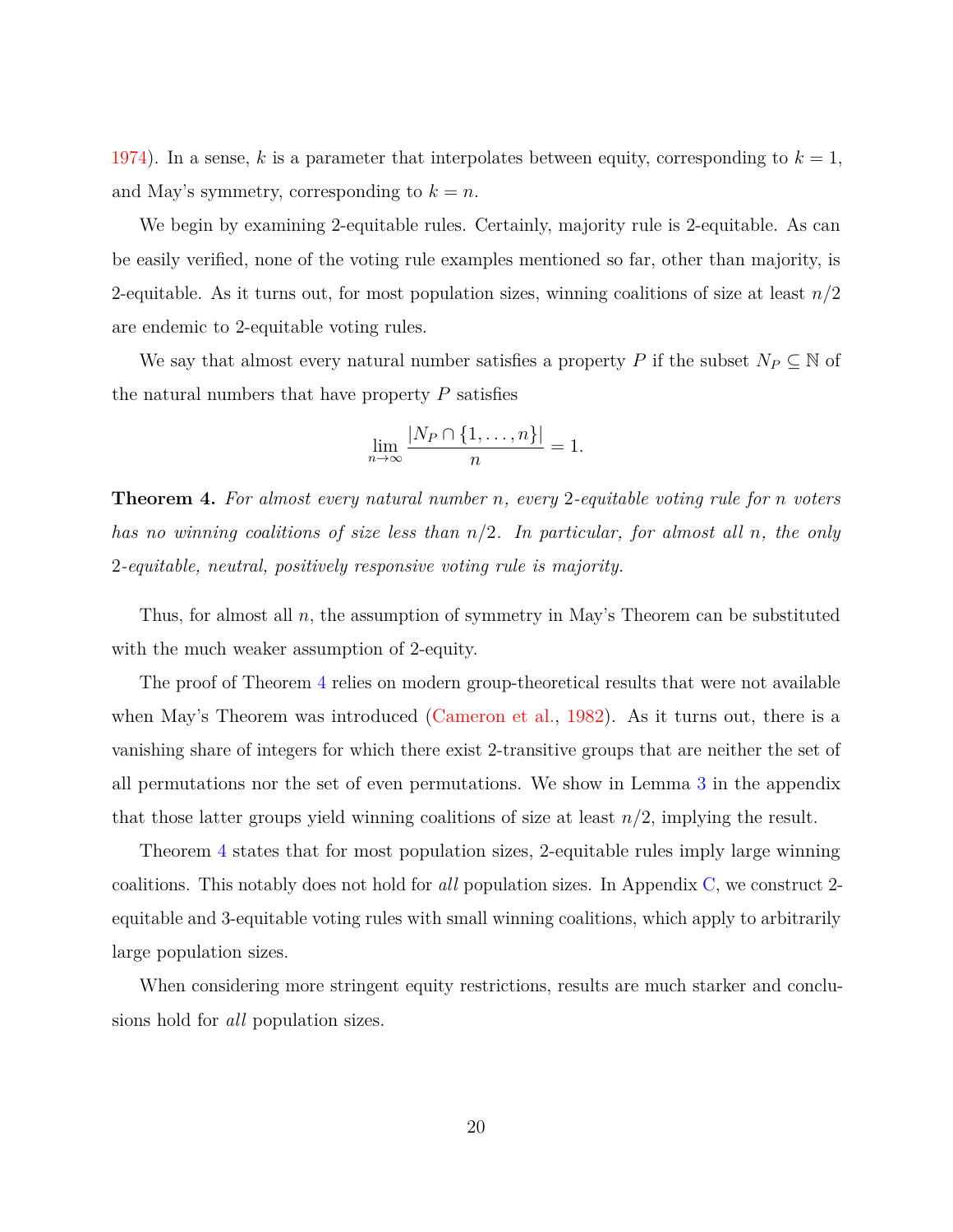<span id="page-20-0"></span>**Theorem 5.** *Every* 6*-equitable voting rule has no winning coalitions of size less than n/*2*. In particular, the only* 6*-equitable, neutral, positively responsive voting rule is majority.*[16](#page-20-1)

The proof of Theorem [5](#page-20-0) relies on discoveries from the 1980's and 1990's that showed that, for any *n*, the only 6-transitive groups are the group of all permutations and the group of even permutations. These results are a consequence of the successful completion of a large project, involving thousands of papers and hundreds of authors, called the *Classification of Finite Simple Groups*, see [Aschbacher et al.](#page-40-7) [\(2011\)](#page-40-7).

We stress that *k*-equity is a strong restriction. Nonetheless, for any fixed *k*, *k*-equity is a far weaker restriction than May's symmetry. In that respect, Theorem [5,](#page-20-0) like Theorem [4,](#page-19-0) offers a strengthening of May's original result.

## **5 Towards a Characterization of Equitable Voting Rules**

As our examples throughout illustrate, the set of equitable voting rules is broad and does not admit a simple universal procedural description. Their full characterization would be as complex as the full classification of finite simple groups alluded to above, and hence is beyond the scope of this paper.

We start here by classifying the equitable voting rules for electorate sizes of the form  $n = p$  and  $n = p<sup>2</sup>$  with *p* a *prime*. We do so for two reasons. First, these cases are easier to handle, while still illustrating some of the complexities entailed in the general characterization of equitable voting rules. To gain some intuition for why these cases are easier, consider the representative democracy rule. When  $n = p$ , the only representative democracy rule is majority, since there is no way to divide the voters into non-singleton counties of equal size. In particular, the class of equitable rules for  $n = p$  is drastically restricted. The second reason we focus on these cases is that it allows us to contemplate general voting rules that can be applied for all electorate sizes *n*.

<span id="page-20-1"></span><sup>&</sup>lt;sup>16</sup>Furthermore, if  $n > 24$ , the same conclusions follow from the weaker assumption of 4-equity.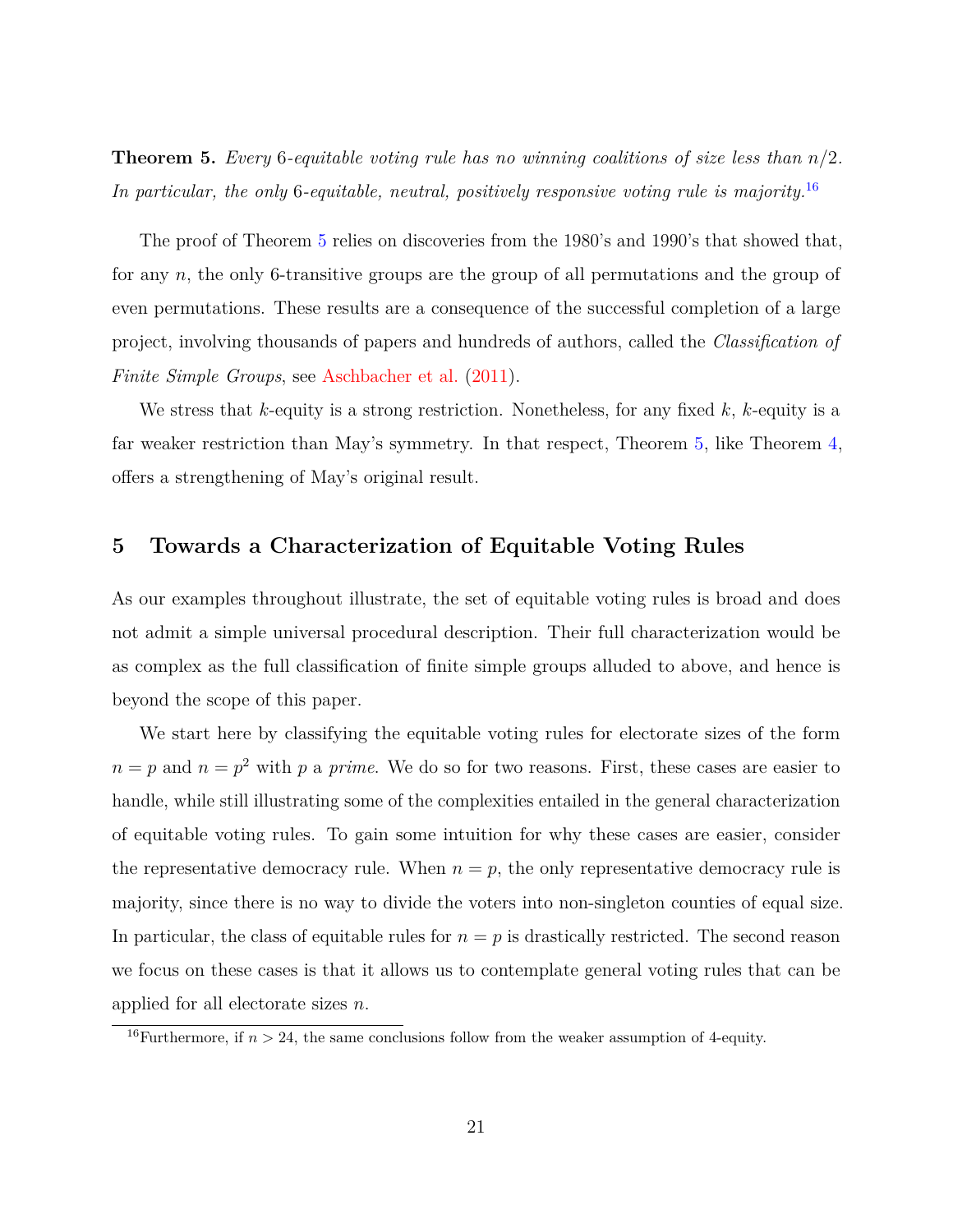For our classification, it will be useful to define *cyclic* voting rules and 2*-cyclic* voting rules.

A voting rule *f* for *n* voters is said to be *cyclic* if one can identify the voters with the set  $\{0, \ldots, n-1\}$  in such a way that the permutation  $\sigma \colon \{0, \ldots, n-1\} \to \{0, \ldots, n-1\}$ given by  $\sigma(i) = i + 1 \text{ mod } n$  is an automorphism of *f*. Intuitively, a voting rule is cyclic if the voters can be arranged on a circle in such a way that rotating, or shifting all voters one space to the right—tantamount to an application of  $\sigma$ —does not affect the outcome. An example of a cyclic voting rule is the longest-run rule described in [§3.](#page-13-2) A perhaps less obvious example is that of the representative democracy rule; the arrangement on the cycle entails positioning members of the same county equidistantly along the cycle. In the example of Figure [4](#page-17-0) in which voters  $\{1, 2, \ldots, 9\}$  are arranged in counties  $\{\{1, 2, 3\}, \{4, 5, 6, \}, \{7, 8, 9\}\},\$ if we arrange the voters along the cycle by the order  $(1, 4, 7, 2, 5, 8, 3, 6, 9)$ , then applying  $\sigma$ , results in the order (4*,* 7*,* 2*,* 5*,* 8*,* 3*,* 6*,* 9*,* 1), and so the first county is mapped to the second, the second is mapped to the third, and the third back to the first. Thus, the voting rule is unchanged by  $\sigma$ , and hence it is cyclic.

A voting rule f for  $n = n_1 \times n_2$  voters is said to be 2-cyclic if one can identify the voters with the set  $\{0, \ldots, n_1 - 1\} \times \{0, \ldots, n_2 - 1\}$  in such a way that the permutations  $\sigma_1$  and  $\sigma_2$ given by

$$
\sigma_1(i_1, i_2) = (i_1 + 1 \mod n_1, i_2)
$$

$$
\sigma_2(i_1, i_2) = (i_1, i_2 + 1 \mod n_2)
$$

are automorphisms of *f*. Intuitively, a voting rule is 2-cyclic if one can arrange the voters on an  $n_1 \times n_2$  grid such that shifting all voters to the right (and wrapping the rightmost ones back to the left) or shifting all voters up (again wrapping the topmost ones to the bottom) does not affect the outcome. It is easy to see that the cross committee consensus rule is an example of such a rule, as is the representative democracy rule.

<span id="page-21-0"></span>**Proposition 3.** Let  $f: X^V \to X$  be an equitable voting rule, and let p be prime. If  $n = p$ , *then f is cyclic.* If  $n = p^2$ , *then f is either cyclic, or* 2*-cyclic, or both.*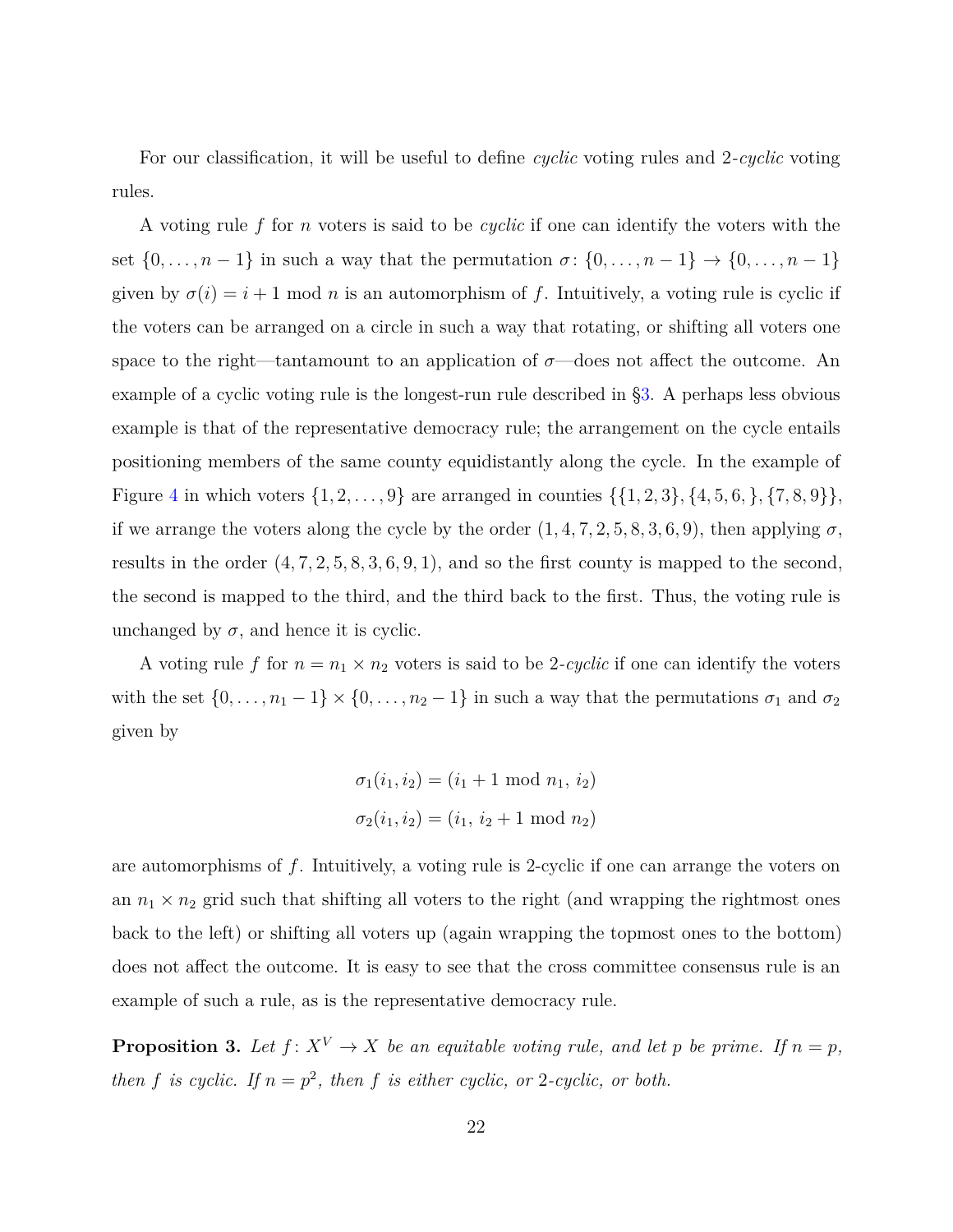The generalization to  $n = p^d$  for  $d > 2$  is more intricate, and is not a straightforward extension to higher dimensional *d*-cyclic rules. See our discussion in [§B.7.](#page-32-0)

This proposition has an important implication to the design of simple, equitable voting rules that are not tailored to particular electorate sizes. Majority rule is one such rule—one only needs to tally the votes and consider the difference between the number of supporters of one alternative relative to the other. The longest-run voting rule is another such example. In fact, any such rule must also work for electorates comprised of a prime number of voters, and in particular *must* be cyclic. It would be interesting to understand whether a far larger class of rules than cyclic voting rules can work for *almost all* electorate sizes.

## **6 Conclusions**

In this paper we study equity, a notion of procedural fairness that captures equality between different voters' roles.

The voting rules that satisfy May's symmetry axiom admit a simple description: a voting rule is symmetric, or anonymous, if and only if the outcome depends only on the number of voters who choose each possible vote. In contrast, the set of equitable voting rules is much richer, and its complexity is intimately linked to frontier problems in mathematics; in particular, the classification of finite simple groups. This paper includes a number of diverse examples, including generalized representative democracy, cross committee consensus, and a number of additional constructions that appear in the appendix, but the class of all equitable rules is larger yet. Understanding which equitable rules satisfy different desirable conditions—non-malleability, inclusiveness, etc.—could be an interesting avenue for future research.

We believe the approach taken here could potentially be useful for various other contexts. For example, symmetric games are often thought of as ones in which *any* permutation of players' identities does not affect individual payoffs (e.g., [Dasgupta and Maskin,](#page-40-8) [1986,](#page-40-8) page 18). As is well known, such finite games have symmetric equilibria. Interestingly, in his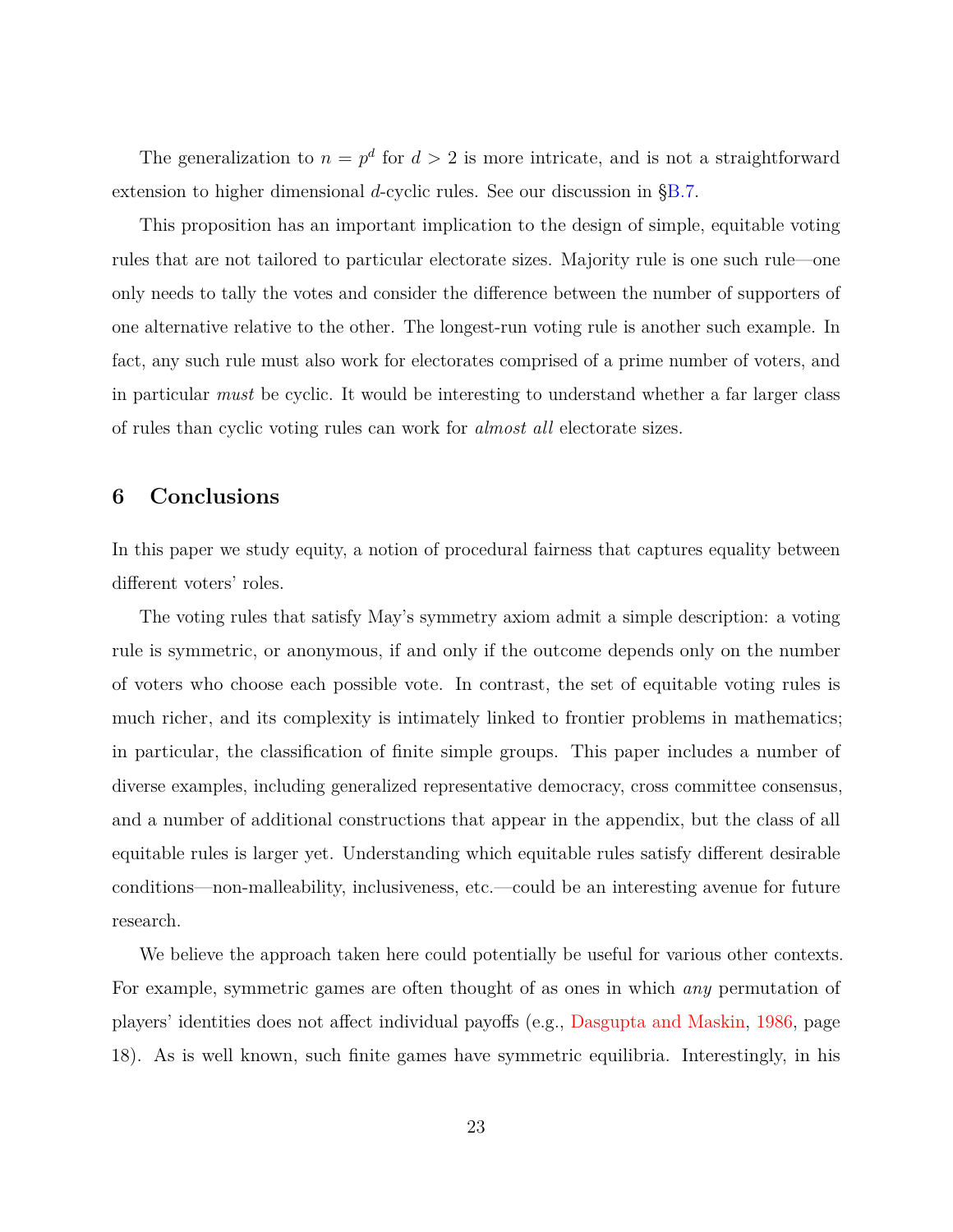original treatise on games, Nash took an approach to symmetry that is similar to ours, studying the automorphism group of the game. He showed that equity, analogously defined for games, suffices for the existence of symmetric equilibria: that is, it suffices that for every two players *v* and *w* there is an automorphism of the game that maps *v* to *w* [\(Nash,](#page-41-7) [1951,](#page-41-7) page  $289$ ).<sup>[17](#page-23-0)</sup> It would be interesting to explore further the consequences of equity so defined in more general strategic interactions.

<span id="page-23-0"></span><sup>&</sup>lt;sup>17</sup>Theorem 2 in [Nash](#page-41-7) [\(1951\)](#page-41-7) states that "Any finite game has a symmetric equilibrium point." Now, Nash's definition of a symmetric equilibrium is a strategy profile  $\mathfrak{s}$  such that  $\mathfrak{s}_i = \mathfrak{s}_j$  whenever there is an automorphism  $\chi$  of the game with  $\chi(i) = j$ . In particular, for there to be a symmetric strategy in the sense we usually consider, where all players use the same strategy, it suffices for there to be a transitive automorphism group, i.e. one in which for every *i*, *j* there is an automorphism  $\chi$  with  $\chi(i) = j$ .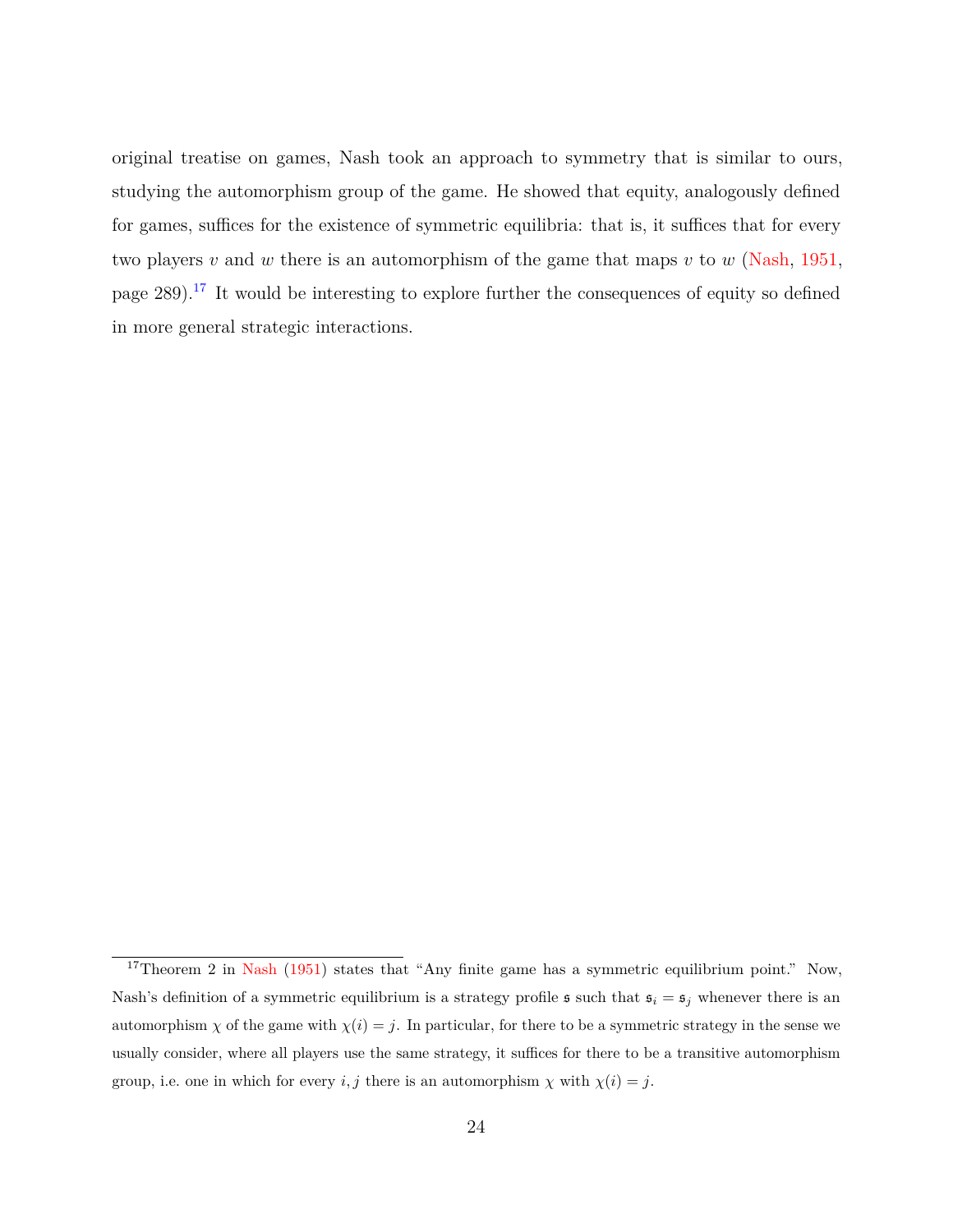## <span id="page-24-0"></span>**A A Primer on Finite Groups**

This section contains what is essentially a condensed first chapter of a book on finite groups (see, e.g., [Rotman,](#page-41-8) [2012\)](#page-41-8), and is provided for the benefit of readers who are not familiar with the topic. The terms and results covered here suffice to prove the main results of this paper.

Denote by  $N = \{1, \ldots, n\}$ . A *permutation* of *N* is a bijection  $g: N \to N$ . The inverse of a permutation *g* is denoted by  $g^{-1}$  (so  $g^{-1}(g(i)) = i$ ), and the composition of two permutations *g* and *h* is simply *gh*; i.e., if  $k = gh$  then  $k(i) = g(h(i))$ .

A *group*—for our purposes—will be a non-empty set of permutations that (1) contains *g* <sup>−</sup><sup>1</sup> whenever it contains *g*, and (2) contains *gh* whenever it contains both *g* and *h*. It follows from this definition that every group must include the trivial, identity permutation *e* that satisfies  $e(i) = i$  for all *i*.

Groups often appear as sets of permutations that *preserve some invariant*. In our case,  $Aut_f$  is the group of permutations of the voters that preserves every outcome of  $f$ . It is easy to see that Aut*<sup>f</sup>* is indeed a group.

A subgroup *H* of *G* is simply a subset of *G* that is also a group. Given  $g \in G$ , we denote

$$
gH = \{gh \in G \, : \, h \in H\}.
$$

The sets *gH* are in general not subgroups, and are called the *left cosets* of *H* (the right cosets are of the form *Hg*). It is easy to verify that all left cosets are disjoint, and that each has the same size as *H*. It follows that the size of *G* is divisible by the size of *H*.

Given an element  $i \in N$ , we denote by  $G_i$  the set of permutations that fix *i*. That is,  $g \in G_i$  if  $g(i) = i$ .  $G_i$  is a subgroup of *G*. It is called the *stabilizer* of *i*.

The *G*-orbit of  $i \in N$  is the set of  $j \in N$  such that  $j = g(i)$  for some  $g \in G$ , and is denoted by *Gi*. As it turns out, if *j* is in the orbit of *i* then the set of  $g \in G$  such that  $g(i) = j$  is a coset of the stabilizer  $G_i$ . It follows that there is a bijection between the orbit  $Gi$  and the cosets of *G<sup>i</sup>* . This is called the *Orbit-Stabilizer Theorem*.

Recall that *G* is transitive if for all *i, j* there is a  $g \in G$  such that  $g(i) = j$ . This is equivalent to there existing only a single *G*-orbit, or that *j* is in the orbit of *i* for every *i, j*.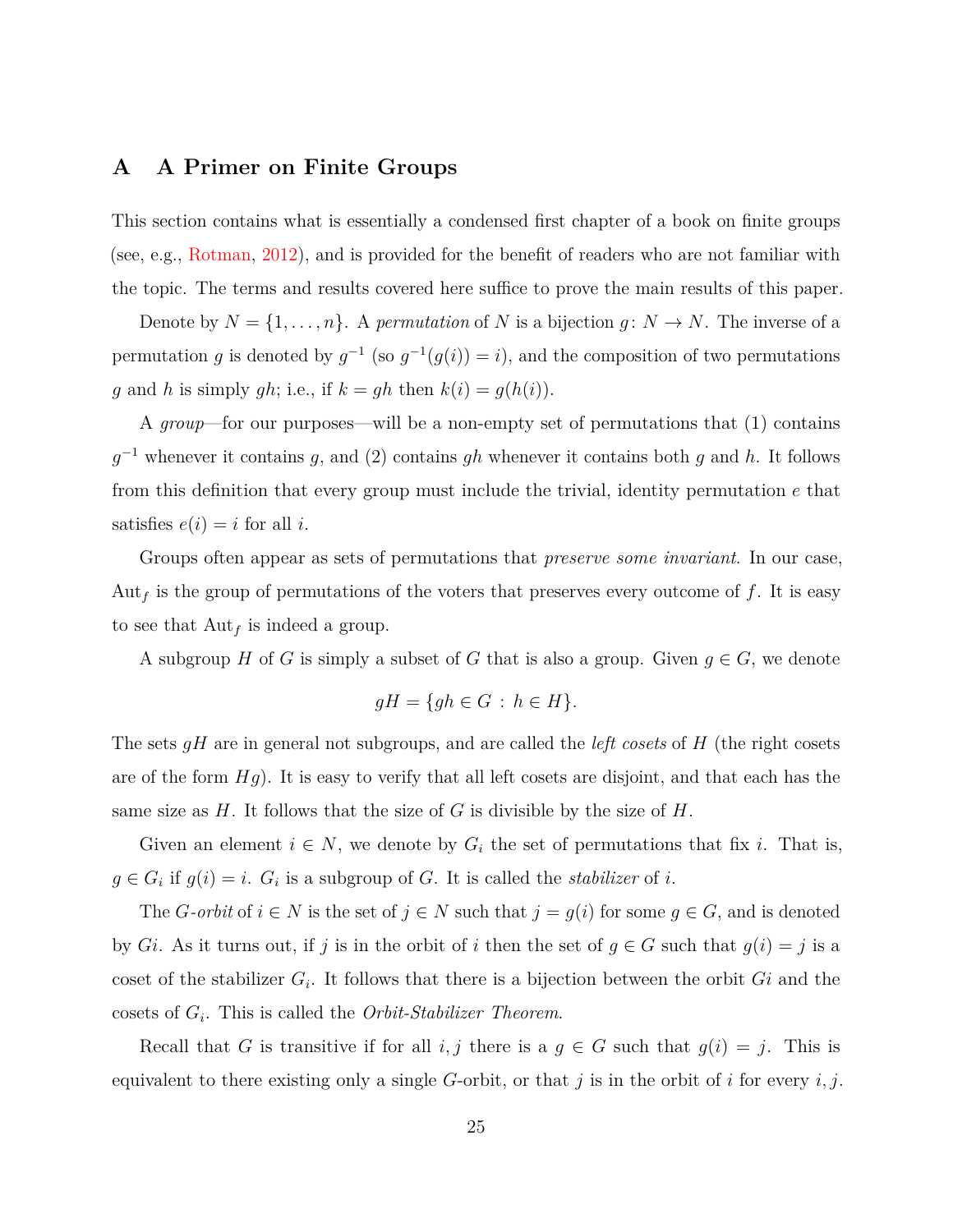Therefore, if *G* is transitive, the orbit *Gi* is of size *n*, and since we can identify this orbit with the cosets of  $G_i$ , there are *n* such cosets. Since they are all the same size as  $G_i$ , and since they form a partition of *G*, each coset of  $G_i$  must be of size  $|G|/n$ . We will use this fact in the proof of Theorem [2.](#page-15-0)

## **B Proofs**

## **B.1 Proofs of Propositions [1A,](#page-11-0) [1B,](#page-12-0) [2A](#page-12-1) and [2B](#page-18-1)**

*Proof of Proposition [1A.](#page-11-0)* We begin by showing that if *f* is anonymous, then all assignments are equivalent under *f*.

Assume that *f* is symmetric, and let *a* and *b* be two assignments. Define  $\sigma = b \circ a^{-1}$ . Then, by definition of symmetry, for every  $\phi \in X^V$ ,

$$
f_a(\phi) = f(\phi \circ a^{-1}) = f((\phi \circ a^{-1})^{\sigma}) = f(\phi \circ a^{-1} \circ \sigma^{-1}) = f(\phi \circ a^{-1} \circ (a \circ b^{-1})) = f(\phi \circ b^{-1}) = f_b(\phi)
$$

and hence *a* and *b* are equivalent. Since *a* and *b* were arbitrary, it follows that all assignments are equivalent under *f*.

Conversely, suppose that all assignments are equivalent under *f*. We need to show that for any  $\sigma \in S(R)$  and any  $\phi \in X^R$ ,  $f(\phi) = f(\phi^{\sigma})$ . Fix  $\sigma$  and  $\phi$ , let *a* be any assignment, and let  $b = \sigma \circ a$ . Then since *a* and *b* are equivalent,

$$
f(\phi) = f((\phi \circ a) \circ a^{-1}) = f_a(\phi \circ a) = f_b(\phi \circ a) = f(\phi \circ (a \circ b^{-1})) = f(\phi \circ \sigma^{-1}) = f(\phi^{\sigma}).
$$

 $\Box$ 

Since  $\sigma$  and  $\phi$  were arbitrary, it follows that f is symmetric.

In analogy with the notion of equivalence of roles given in Section [2.4,](#page-9-0) say that two *k*-tuples of roles **r** and **s** are equivalent if there is a *k*-tuple **v** of voters and a pair of assignments *a* and *b* such that  $f_a = f_b$ ,  $a(\mathbf{v}) = \mathbf{r}$ , and  $b(\mathbf{v}) = \mathbf{s}$ . Proposition [1B](#page-12-0) then follows from the next proposition by setting *k* to 1:

<span id="page-25-0"></span>**Proposition 3.** An abstract voting rule  $f: X^R \to X$  is k-equitable if and only if all k-tuples *of roles are equivalent under f.*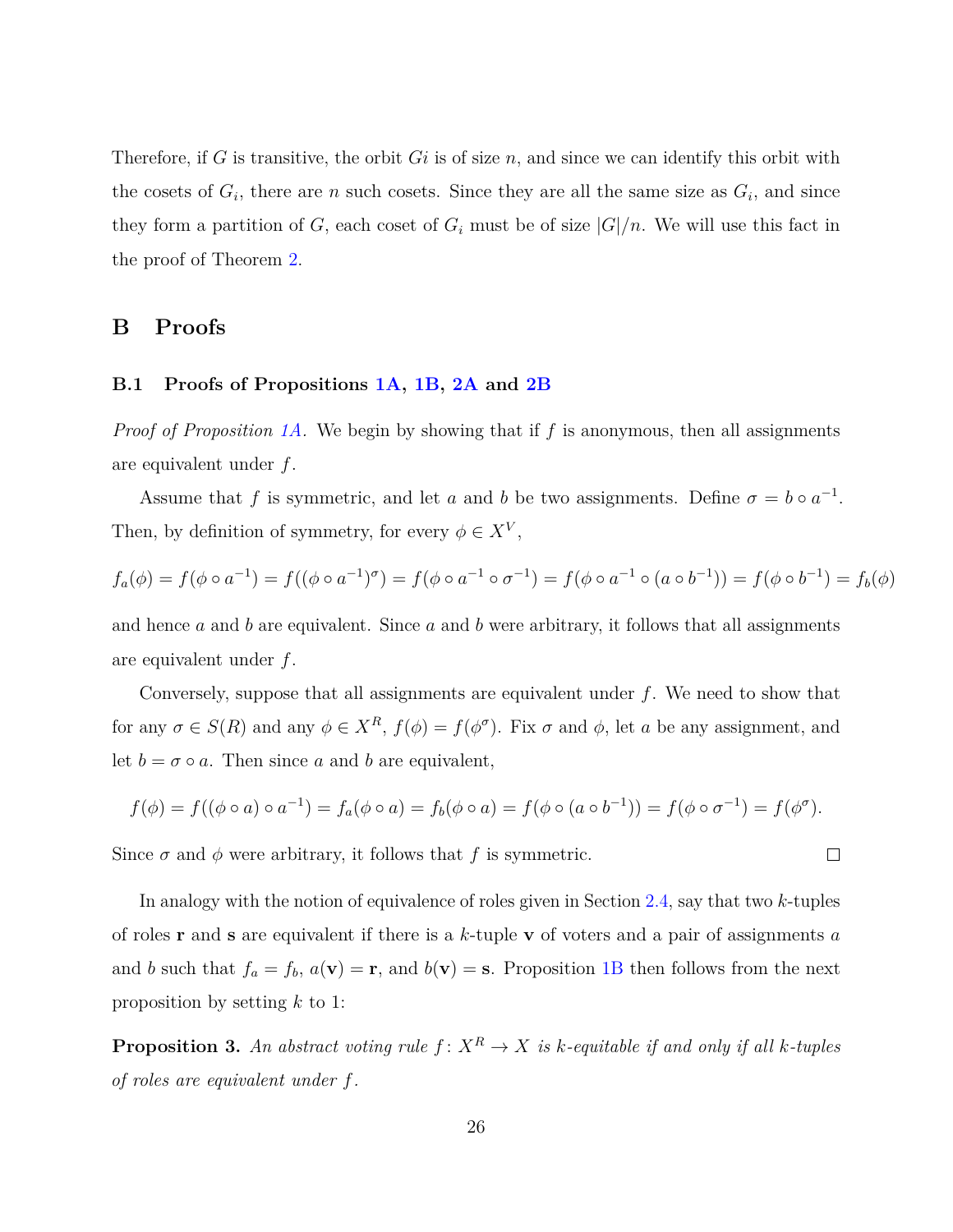*Proof.* Fix an assignment *a*. The rule *f* is *k*-equitable if and only if *f<sup>a</sup>* is *k*-equitable, which holds if and only if for every pair of *k*-tuples  $(v_1, \ldots, v_k)$  and  $(w_1, \ldots, w_k)$  of voters there is a  $\sigma \in S(V)$  such that  $\sigma((v_1,\ldots,v_k)) = (w_1,\ldots,w_k)$  and for all  $\phi \in X^V$ ,  $f_a(\phi) = f_a(\phi^{\sigma})$ . Since

$$
f_a(\phi^\sigma) = f((\phi \circ \sigma^{-1}) \circ a^{-1})
$$

$$
= f(\phi \circ (a \circ \sigma)^{-1})
$$

$$
= f_{a \circ \sigma}(\phi),
$$

it follows that *f* is *k*-equitable if and only if for every pair of *k*-tuples  $(v_1, \ldots, v_k)$  and  $(w_1, \ldots, w_k)$  of voters there is a  $\sigma \in S(V)$  such that  $\sigma((v_1, \ldots, v_k)) = (w_1, \ldots, w_k)$  and  $f_a = f_{a \circ \sigma}$ .

Now, this holds if and only if for every pair of *k*-tuples  $(r_1, \ldots, r_k)$  and  $(s_1, \ldots, s_k)$  of roles there is a  $\sigma \in S(V)$  such that  $\sigma(a^{-1}(r_1, \ldots, r_k)) = a^{-1}(s_1, \ldots, s_k)$  and  $f_a = f_{a \circ \sigma}$ . But this holds if and only if for every such pair of *k*-tuples of roles, there is a  $\sigma \in S(V)$  and a *k*-tuple of voters  $(v_1, \ldots, v_k)$  such that  $f_a = f_{a \circ \sigma}$ ,  $a((v_1, \ldots, v_k)) = (r_1, \ldots, r_k)$ ,  $(a \circ \sigma)((v_1, \ldots, v_k)) =$  $(s_1, \ldots, s_k)$ , which holds if and only if every pair of *k*-tuples of roles is equivalent under  $f$ .  $\Box$ 

We now prove Proposition [2B.](#page-18-1) Proposition [2A](#page-12-1) then follows directly by setting *k* to 1.

*Proof of Proposition [2B.](#page-18-1)* We first show that if *f* is *k*-equitable, then there is a set *A* as above. Assume *f* is *k*-equitable. Fix an assignment *a*, and let

$$
A = \{b \text{ an assignment s.t. } f_a = f_b\}.
$$

(1) is immediate from the definition of *A*. To see that (2) holds, note that for any *k*tuple of roles  $(r_1, \ldots, r_k)$  and any *k*-tuple of voters  $(v_1, \ldots, v_k)$ , it follows from a result analogous to Proposition [3](#page-25-0) that since *f* is *k*-equitable, there are assignments *c* and *d* such that  $c((v_1, ..., v_k)) = (r_1, ..., r_k), d((v_1, ..., v_k)) = a((v_1, ..., v_k)),$  and  $f_c = f_d$ . Now,  $f_c = f_d$  implies that for all  $\phi \in X^V$ ,  $f_c(\phi) = f_d(\phi)$ , which implies that for all  $\phi \in X^V$ ,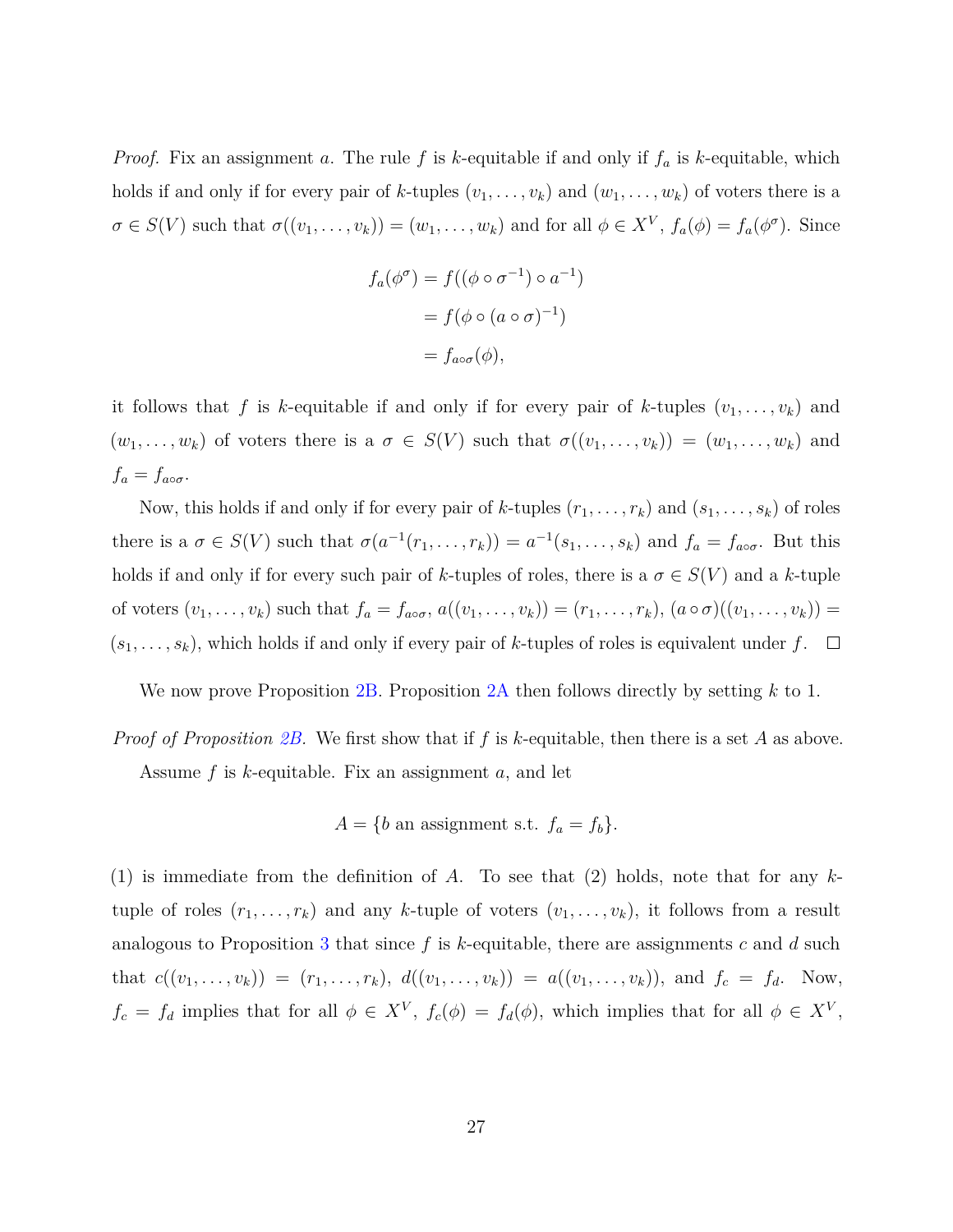$f_c(\phi \circ (a^{-1} \circ d)) = f_d(\phi \circ (a^{-1} \circ d))$ . It follows that, for all  $\phi \in X^V$ ,

$$
f_{\text{cod}^{-1}\circ a}(\phi) = f(\phi \circ (c \circ d^{-1} \circ a)^{-1})
$$
  

$$
= f((\phi \circ (a^{-1} \circ d)) \circ c^{-1})
$$
  

$$
= f_c(\phi \circ (a^{-1} \circ d))
$$
  

$$
= f_d(\phi \circ (a^{-1} \circ d))
$$
  

$$
= f((\phi \circ (a^{-1} \circ d)) \circ d^{-1})
$$
  

$$
= f(\phi \circ a^{-1})
$$
  

$$
= f_a(\phi),
$$

and hence  $f_{cod^{-1} \circ a} = f_a$ . But this implies that  $c \circ d^{-1} \circ a \in A$ . Since  $(c \circ d^{-1} \circ a)((v_1, \ldots, v_k)) =$  $c(d^{-1}(a((v_1, \ldots, v_k)))) = c((v_1, \ldots, v_k)) = (r_1, \ldots, r_k), (2)$  then follows.

We now show that if there is a set *A* as above, then *f* is *k*-equitable.

Assume there is such an *A*. By a result analogous to Proposition [3,](#page-25-0) it is sufficient to show that all *k*-tuples of roles are equivalent under *f*. But this follows immediately from (2) and the definition of equivalence of *k*-tuples of roles.  $\Box$ 

### **B.2 Proof of Lemma [1](#page-13-0)**

*Proof of Lemma [1.](#page-13-0)* Let f be the voting rule defined as follows. For a voting profile  $\phi$ , if there is a set  $W \in \mathcal{W}$  such that  $\phi(w) = 1$  for all  $w \in W$ , then  $f(\phi) = 1$ , and similarly, if there is a set  $W \in \mathcal{W}$  such that  $\phi(w) = -1$  for all  $w \in W$ , then  $f(\phi) = -1$ . This is well-defined, since if there are two such sets  $W$ , they must agree because they intersect. If there are no such sets, then  $f(\phi)$  is determined by majority.

That *f* is neutral follows immediately from the symmetry in the definition of *f* when some  $W \in \mathcal{W}$  agrees on either 1 or  $-1$  and the fact that majority is neutral. To see that f is positively responsive, suppose that  $f(\phi) \in \{0, 1\}$ ,  $\phi'(x) \ge \phi(x)$  for all  $x \in V$ , and  $\phi'(y) > \phi(y)$ for some  $y \in V$ . Since  $f(\phi) \neq -1$ , there is no set  $W \in W$  such that  $\phi(x) = -1$  for all  $x \in W$ , hence the same is true for  $\phi'$ . If there is some set  $W \in \mathcal{W}$  such that  $\phi'(x) = 1$  for all  $x \in W$ ,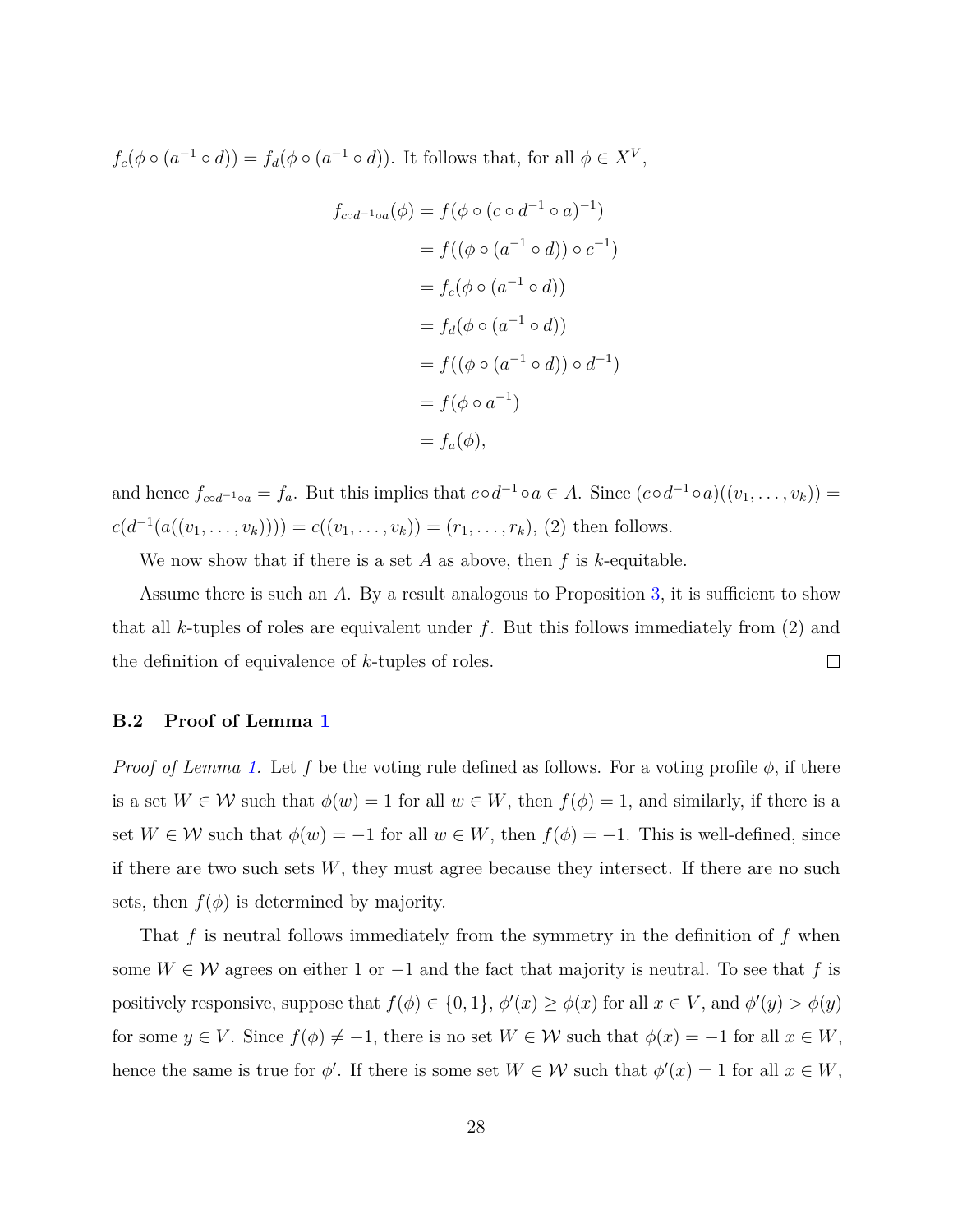then  $f(\phi') = 1$ . If not, then the same is true of  $\phi$ , and hence by positive responsiveness of majority,  $f(\phi') = 1$ .

Finally, it is immediate from the definition of *f* that every  $W \in \mathcal{W}$  is a winning coalition.

 $\Box$ 

## **B.3 Proof of Theorem [1](#page-13-1)**

*Proof of Theorem [1.](#page-13-1)* The longest-run voting rule is equitable, since any rotation of the cycle is an automorphism. That is, for every *k*, the map  $\sigma: V \to V$  defined by  $\sigma(i) = i + k \mod n$ leaves the outcome unchanged. Furthermore, for every pair of voters  $i, j$ , if we set  $k = i - j$ , then  $\sigma(i) = j$ .

For every *V* of size *n*, we claim that the longest-run rule  $\ell \colon X^V \to X$  has winning coalitions of size  $2\lceil$ √  $\overline{n}$ ] – 1.

Let

$$
W = \{0, \ldots, \lceil \sqrt{n} \rceil - 1\} \cup \{w : w \bmod \lceil \sqrt{n} \rceil = 0\}.
$$

Any run that is disjoint from  $W$  is of length at most  $\lceil$ √  $\overline{n}$  | − 1 since the second set in the definition of  $W$  is comprised of voters who are at most  $\lceil$ √  $\overline{n}$  apart. However, the first set is a contiguous block of length  $\lceil$ √  $\overline{n}$ ]. Hence, if all  $w \in W$  vote identically in  $\{-1, 1\}$ , the longest run will be a subset of  $w$ , and hence the outcome will be the vote cast by all members of W. It then follows that W is a winning coalition.

Finally,

$$
|W| = |\{0, ..., \lceil \sqrt{n} \rceil - 1\}| + |\{w : w \bmod \lceil \sqrt{n} \rceil = 0\}| - |\{0\}|
$$
  
=  $\lceil \sqrt{n} \rceil + |\{w : w \bmod \lceil \sqrt{n} \rceil = 0\}| - 1$   
\$\leq 2\lceil \sqrt{n} \rceil - 1\$.

Since every superset of a winning coalition is again a winning coalition, the result follows.  $\Box$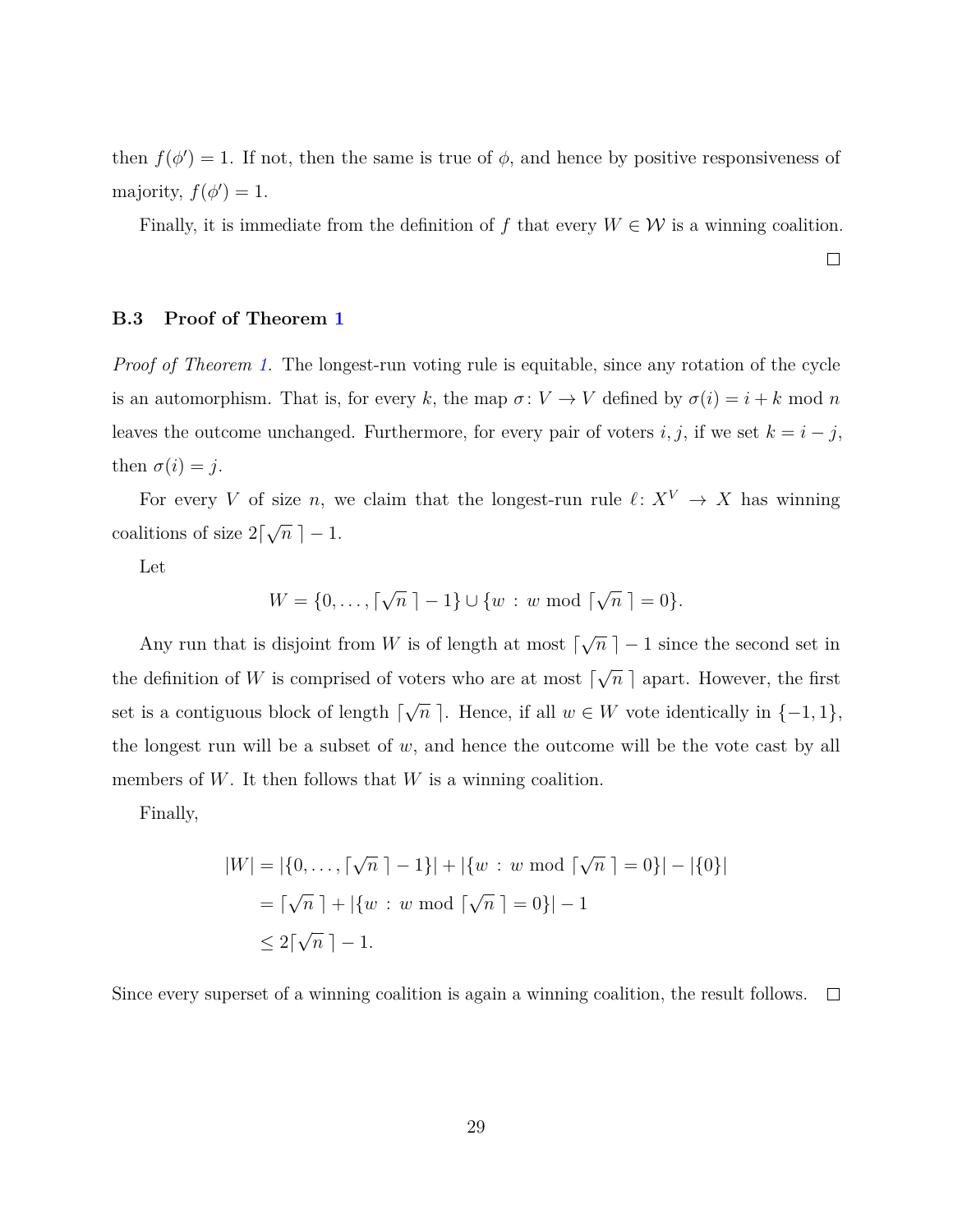### **B.4 Proof of Theorem [2](#page-15-0)**

Readers who are not familiar with the theory of finite groups are encouraged to read [§A](#page-24-0) before reading this proof.

Recall that the group of all permutations of a set of size *n* is denoted by *Sn*.

The next lemma shows that if a group *G* acts transitively on {1*, . . . , n*}, then any set *S* that intersects all of its translates (i.e., sets of the form  $gS$  for  $g \in G$ ) must be of size at least √ *n*. The proof of the theorem will apply this lemma to a winning coalition *S*.

<span id="page-29-0"></span>**Lemma 2.** Let  $G \subset S_n$  be transitive, and suppose that  $S \subseteq V$  is such that for all  $g \in G$ ,  $gS \cap S \neq \emptyset$ *.* Then  $|S| \geq \sqrt{n}$ *.* 

*Proof.* For any  $v, w \in V$ , define  $\Gamma_{v,w} = \{g \in G : g(v) = w\}$ . Then  $\Gamma_{v,w}$  is a left coset of the stabilizer of *v*. Hence, and since the action is transitive, it follows from the Orbit-Stabilizer Theorem that  $|\Gamma_{v,w}| = \frac{|G|}{n}$ *n*<sup>2</sup>. If *gS* ∩ *S*  $\neq$  *Ø* for all *g* ∈ *G*, then for any *g* ∈ *G*, there exists  $v, w \in S$  such that  $g(v) = w$ , hence

$$
\bigcup_{v,w \in S} \Gamma_{v,w} = G.
$$

So

$$
|G| = \left| \bigcup_{v,w} \Gamma_{v,w} \right| \le \sum_{v,w} |\Gamma_{v,w}| = |S|^2 \frac{|G|}{n},
$$

and we conclude that  $|S| \geq \sqrt{n}$ .

Our lower bound (Theorem [2\)](#page-15-0) is an immediate corollary of this claim.

*Proof of Theorem [2.](#page-15-0)* Let f be an equitable voting rule for the voter set *V*. Suppose that  $W \subseteq V$  is a winning coalition for *f*. Then, for every  $\sigma \in Aut_f$ , it must be the case that  $\sigma(W) \cap W \neq \emptyset$  (otherwise, *f* would not be well-defined). Hence, it follows from Lemma [2](#page-29-0) that  $|W| \geq \sqrt{n}$ .  $\Box$ 

 $\Box$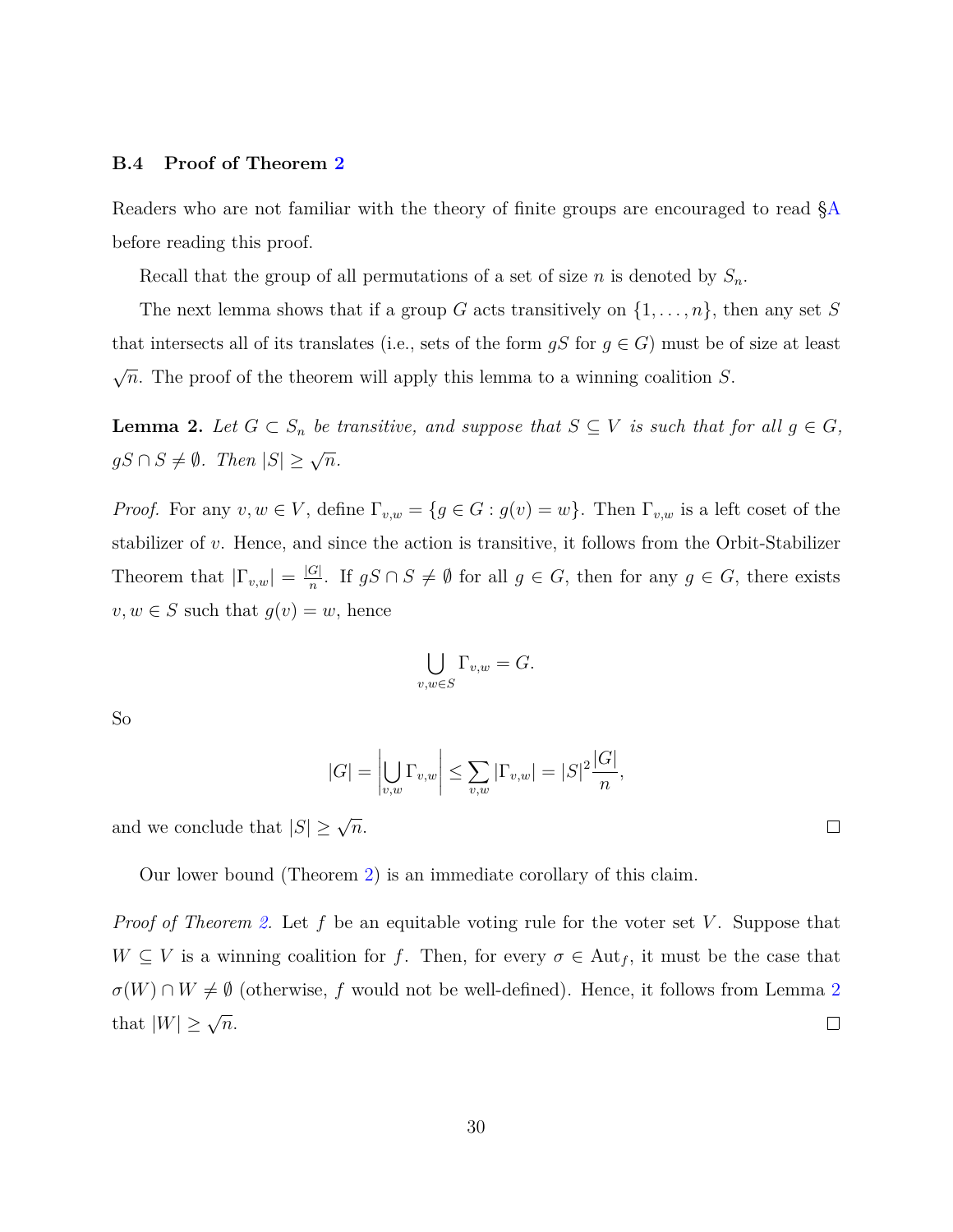#### **B.5 Proof of Theorem [3](#page-16-1)**

*Proof of Theorem [3.](#page-16-1)* Define  $C(n)$  to be the smallest size of any winning coalition in any generalized representative democracy rule for *n* voters. We want to show that  $C(n) \ge n^{\log_3 2}$ .

If  $n = 1$ , a winning coalition must be of size 1, which is  $\geq 1^{\log_3 2}$ .

If  $n > 1$ , any generalized voting rule f is of the form  $f(\phi) = m(f_1(\phi|_{V_1}), f_2(\phi|_{V_2}), \ldots, f_d(\phi|_{V_d}))$ . Because the voting rule is equitable, the functions  $f_i$  are all isomorphic, and so have minimal winning coalitions of the same size. A minimal winning coalition for *f* would then need to include a strict majority of these, which is of size at least  $\frac{d+1}{2}$ . Therefore,<sup>[18](#page-30-0)</sup>

<span id="page-30-1"></span>
$$
C(n) \ge \min_{d|n} \frac{d+1}{2} \cdot C(n/d). \tag{1}
$$

Assume by induction that  $C(m) \ge m^{\log_3 2}$  for all  $m < n$ . Then for  $d|n$ ,

$$
\frac{d+1}{2} \cdot C\left(n/d\right) \ge \frac{d+1}{2} \cdot \left(\frac{n}{d}\right)^{\log_3 2} = n^{\log_3 2} \cdot \frac{d+1}{2} \cdot d^{-\log_3 2}.
$$

Denote  $h(d) = \frac{d+1}{2} \cdot d^{-\log_3 2}$ , so that

$$
\frac{d+1}{2}C(n/d) \ge n^{\log_3 2}h(d).
$$

Note that  $h(d) \geq 1$ . To see this, observe that  $h(3) = 1$ , and

$$
h'(d) = \frac{d^{-\log 6/\log 3} (d \log \frac{3}{2} - \log 2)}{2 \log 3} > 0
$$

for  $d \geq 3$ , and so  $h(d) \geq 1$  for  $d \geq 3$ .

We have thus shown that

$$
\frac{d+1}{2}C(n/d) \ge n^{\log_3 2},
$$

and so by [\(1\)](#page-30-1),  $C(n) \ge n^{\log_3 2}$ .

To see that  $C(n) = n^{\log_3 2}$  for arbitrarily large *n*, consider the following GRD rule (see Figure [4\)](#page-17-0). Take *n* to be a power of 3, and let *f* be defined recursively by partitioning at each level into three sets  ${V_1, V_2, V_3}$  of equal size. A simple calculation shows that the winning coalition recursively consisting of the winning coalitions of any two of  ${V_1, V_2, V_3}$  (e.g.,  $V_1$ ) and  $V_3$ , as in Figure [4\)](#page-17-0), is of size  $n^{\log_3 2}$ .  $\Box$ 

<span id="page-30-0"></span><sup>&</sup>lt;sup>18</sup>Here and below  $d|n$  denotes that *d* is a divisor of *n*.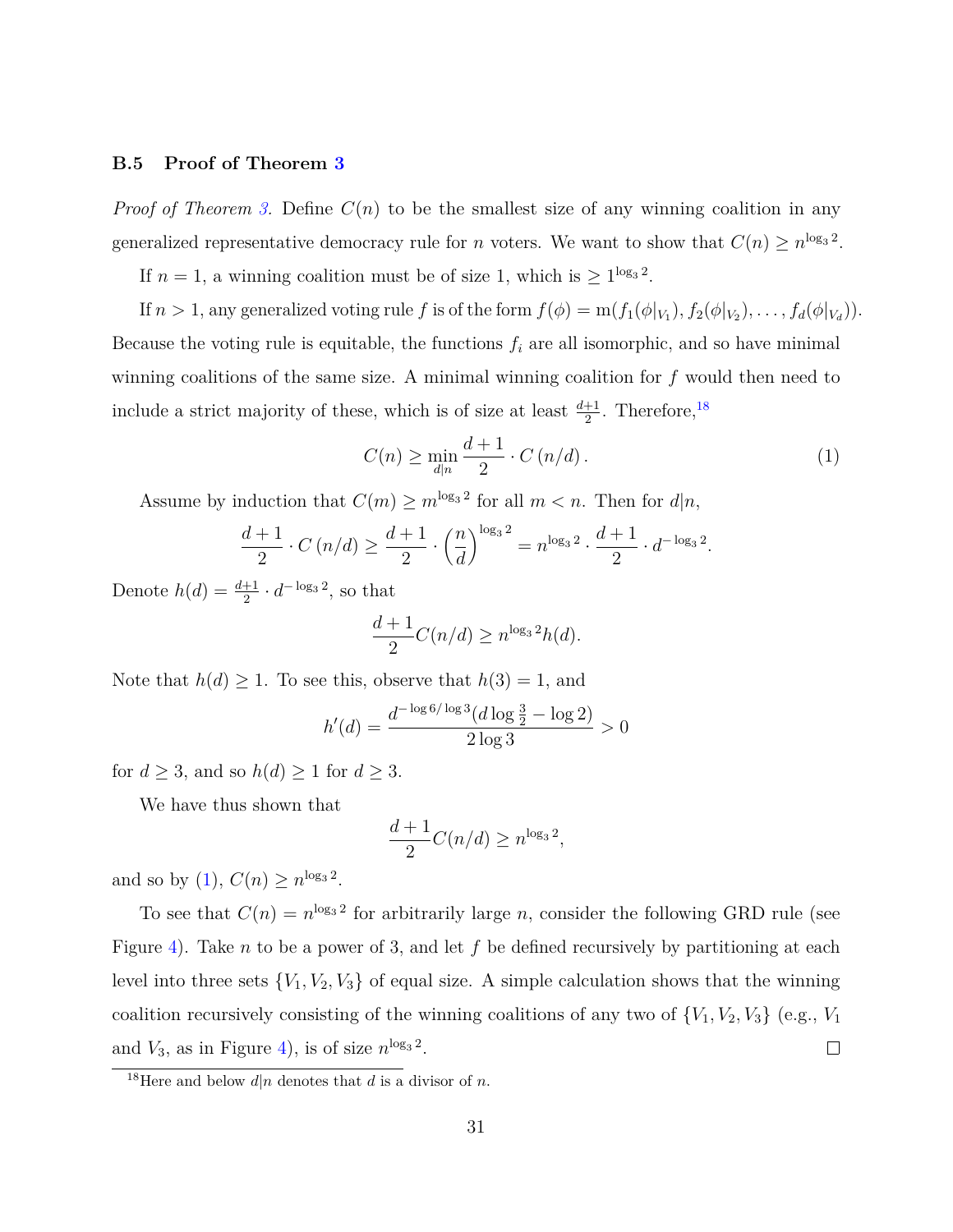The construction of small winning coalitions in the last part of the proof mimics the construction of the Cantor set.

### **B.6 Proof of Theorems [4](#page-19-0) and [5](#page-20-0)**

The group of all even permutations is called the *alternating group* and is denoted *An*.

<span id="page-31-0"></span>**Lemma 3.** Let f be a voting rule for *n* voters. If  $\text{Aut}_f$  is either  $S_n$  or  $A_n$  then every winning *coalition for f has size at least n/*2*.*

*Proof.* Suppose  $W \subseteq V$  is a winning coalition for  $f$  with  $|W| = k < n/2$ . Label the voters *V* with labels  $1, \ldots, n$  such that  $W = \{1, \ldots, k\}$ , and let  $\pi$  be the permutation of *V* given by  $\pi(i) = n + 1 - i$  for  $i = 1, ..., n$ . If  $\lfloor n/2 \rfloor$  is odd, let  $\pi$  be the map above composed with the map that exchanges 1 and 2. It follows that  $\pi$  is in the alternating group, and hence  $\pi \in \text{Aut}_f$ . However,  $\pi(W) \cap W = \emptyset$  since  $k < n + 1 - k$ , contradicting the assumption *W* is a winning coalition.  $\Box$ 

*Proof of Theorem [4.](#page-19-0)* Denote by  $\eta(n)$  the number of positive integers  $m \leq n$  for which there is no 2-transitive group action on a set of *m* elements except for  $S_m$  and  $A_m$ . It follows from the main theorem in [Cameron et al.](#page-40-6) [\(1982\)](#page-40-6) that  $n - \eta(n)$  is at most  $3n/\log(n)$  for all *n* large enough. Since

$$
\lim_{n \to \infty} \frac{3n/\log(n)}{n} = 0,
$$

it follows that

$$
\lim_{n \to \infty} \frac{\eta(n)}{n} = \lim_{n \to \infty} 1 - \frac{n - \eta(n)}{n} = 1,
$$

and so the claim follows from Lemma [3.](#page-31-0)

*Proof of Theorem [5.](#page-20-0)* The only 4- or 5-transitive finite groups aside from the alternating and symmetric groups are the Mathieu groups, with the largest action on a set of size 24 [\(Dixon](#page-40-9) [and Mortimer,](#page-40-9) [1996\)](#page-40-9). Hence, for  $n > 24$ , every 4- or 5-transitive voting rule must have

 $\Box$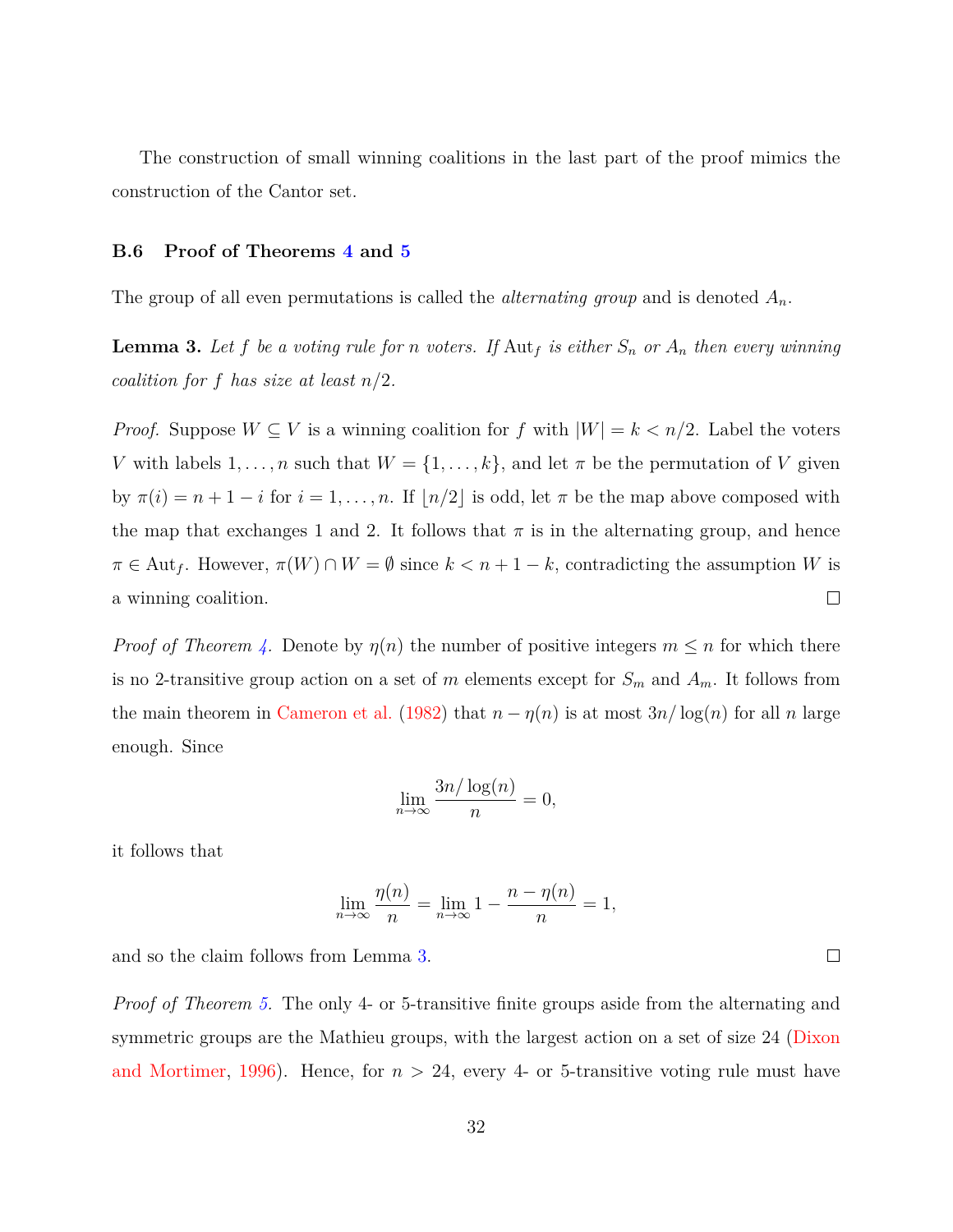either  $S_n$  or  $A_n$  as an automorphism group. Furthermore, the *only* 6-transitive groups are  $S_n$ or *A<sup>n</sup>* (again, see [Dixon and Mortimer,](#page-40-9) [1996\)](#page-40-9). Hence, the result follows immediately from  $\Box$ Lemma [3.](#page-31-0)

### <span id="page-32-0"></span>**B.7 Proof of Proposition [3](#page-21-0)**

This proposition's proof follows directly from group theory results that are classical, but that are not covered in our primer in [§A,](#page-24-0) and which we now review briefly.

Let *G* be a group. The *order* of *G* is simply its size. The order of  $g \in G$  is the smallest *n* such that  $g^n$  is the identity. Given a prime *p*, we say that a group *P* is a *p*-group if the orders of all of its elements are equal to powers of *p*. We assume for the remainder of this section that *p* is prime.

Let *G* be a finite group with  $|G| = p^d \cdot m$ , where  $d \ge 1$ , and *m* is not divisible by *p*. [Sylow](#page-42-2) [\(1872\)](#page-42-2) proved that, in this case, *G* has a subgroup *P* that is a *p*-group of order  $p^d$ . Such groups are called Sylow *p*-groups in his honor. The following lemma states an important and well-known fact (see, e.g., [Wielandt,](#page-42-3) [2014,](#page-42-3) Theorem 3.4') regarding Sylow *p*-groups.

<span id="page-32-1"></span>**Lemma 4.** Let G act transitively on a set V of size  $n = p^d$  for some  $d \geq 1$ . Any Sylow *p-subgroup of G acts transitively on V .*

*Proof.* Since the order of *G* is divisible by the size of *V*,  $|G| = p^{d+\ell} \cdot m$  for some  $\ell \geq 0$  and *m* not divisible by *p*. Let *P* be a Sylow *p*-subgroup, so that  $|P| = p^{d+\ell}$ .

For any  $i \in V$ , the size of the *P*-orbit *Pi* divides  $|P| = p^{d+\ell}$ , and so is equal to  $p^{d-a}$ for some  $a \geq 0$ . Now, the size of the stabilizers  $P_i$  and  $G_i$  is  $|P_i| = |P|/|P_i| = p^{\ell+a}$  and  $|G_i| = p^{\ell} \cdot m$ . Since  $P_i$  is a subgroup of  $G_i$ ,  $|P_i|$  divides  $|G_i|$ , and so  $a = 0$ ,  $|Pi| = p^d = n$ , and *P* acts transitively on *V* .  $\Box$ 

The *center* of a group is the collection of all of its elements that commute with all the group elements:  ${g \in G : gh = hg \text{ for all } h \in G}$ . This is easily seen to also be a subgroup of *G*.

<span id="page-32-2"></span>**Lemma 5.** *Every non-trivial p-group has a non-trivial center.*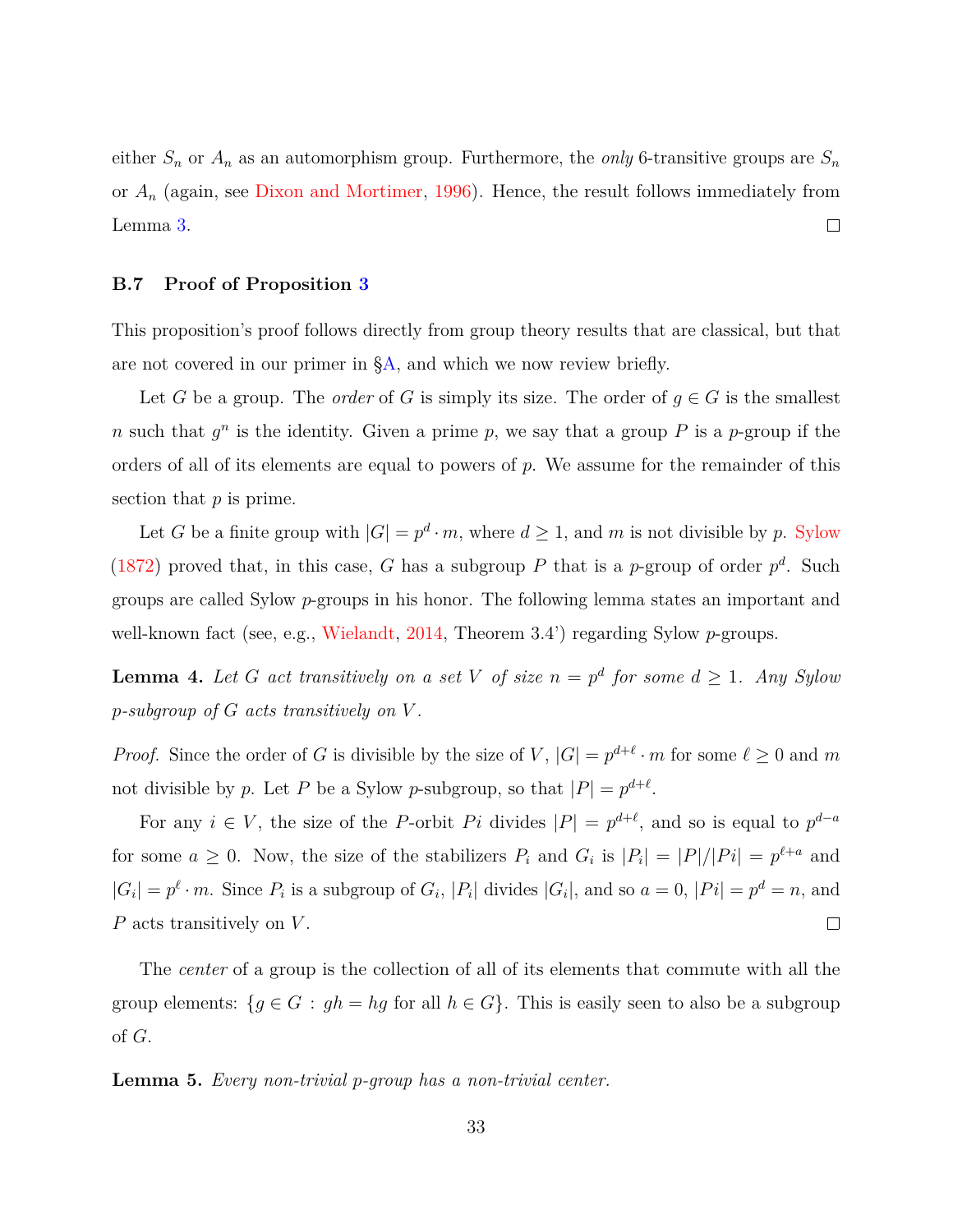For a proof, see Theorem 6.5 in [Lang](#page-41-9) [\(2002\)](#page-41-9). Here and below, a non-trivial group is a group of order larger than 1.

Let *G* be a group that acts transitively on a set *V* , and let *Z* be the center of *G*. Denote by  $G/Z$  the set of left cosets of *Z*, and let  $\hat{V}$  be the set of *Z*-orbits of *V*. If  $v, w \in V$  are in the same *Z*-orbit, then  $g(v)$  and  $g(w)$  are also in the same *Z*-orbit, since if  $z(v) = w$ then  $z(g(v)) = g(z(v)) = g(w)$ . Hence, each  $g \in G$  induces a permutation on  $\hat{V}$ . Note that *g, h* ∈ *G* induce the same permutation on  $\hat{V}$  if they are in the same element of  $G/Z$ . Hence, we can think of  $G/Z$  as a group of permutations of  $\hat{V}$ . This group must act transitively on  $\hat{V}$ since *G* acts transitively on *V*. Furthermore, if a subgroup of  $G/Z$  acts transitively on  $\hat{V}$ , then the union of the cosets it includes is a subgroup of *G* that acts transitively on *V* .

<span id="page-33-0"></span>**Lemma 6.** Let G be a group acting transitively on a set V of size  $p^d$ , for some  $d \geq 1$ . There *exists a p-subgroup*  $R$  *of*  $G$  *of size*  $p^d$  *acting transitively on*  $V$  *with trivial stabilizers.* 

*Proof.* Let *P* denote a Sylow *p*-subgroup of *G*. By Lemma [4,](#page-32-1) the action of *P* on *V* is also transitive.

Let *Z* denote the center of *P*. Since *P* is non-trivial, by Lemma [5,](#page-32-2) *Z* is non-trivial. We claim that the *Z* action on *V* has trivial stabilizers. To see this, assume that  $h(v) = v$  for some *v*, and choose any  $w \in V$ . Since *P* acts transitively, there is some  $g \in P$  such that  $q(v) = w$ . Since *h* commutes with *q*,

$$
h(w) = h(g(v)) = g(h(v)) = g(v) = w,
$$

and so, since *w* was arbitrary, *h* is the identity. Hence,  $Z_v = \{e\}$  for every  $v \in V$ . Note that by the Orbit-Stabilizer Theorem, this implies that each *Z* orbit is equal in size to *Z*.

If the action of *Z* is also transitive, we are done, since we can take  $R = Z$ .

Finally, consider the case that *Z* does not act transitively.

In this case  $P' = P/Z$  acts transitively on  $\hat{V}$ , the set of the *Z*-orbits of *V*. By induction,  $P'$  has a subgroup  $Z'$  which acts transitively with trivial stabilizers on  $\hat{V}$ , and hence has size  $|\hat{V}|$ . Note that since the action of *Z* has trivial stabilizers, every *Z*-orbit has size |*Z*|, and so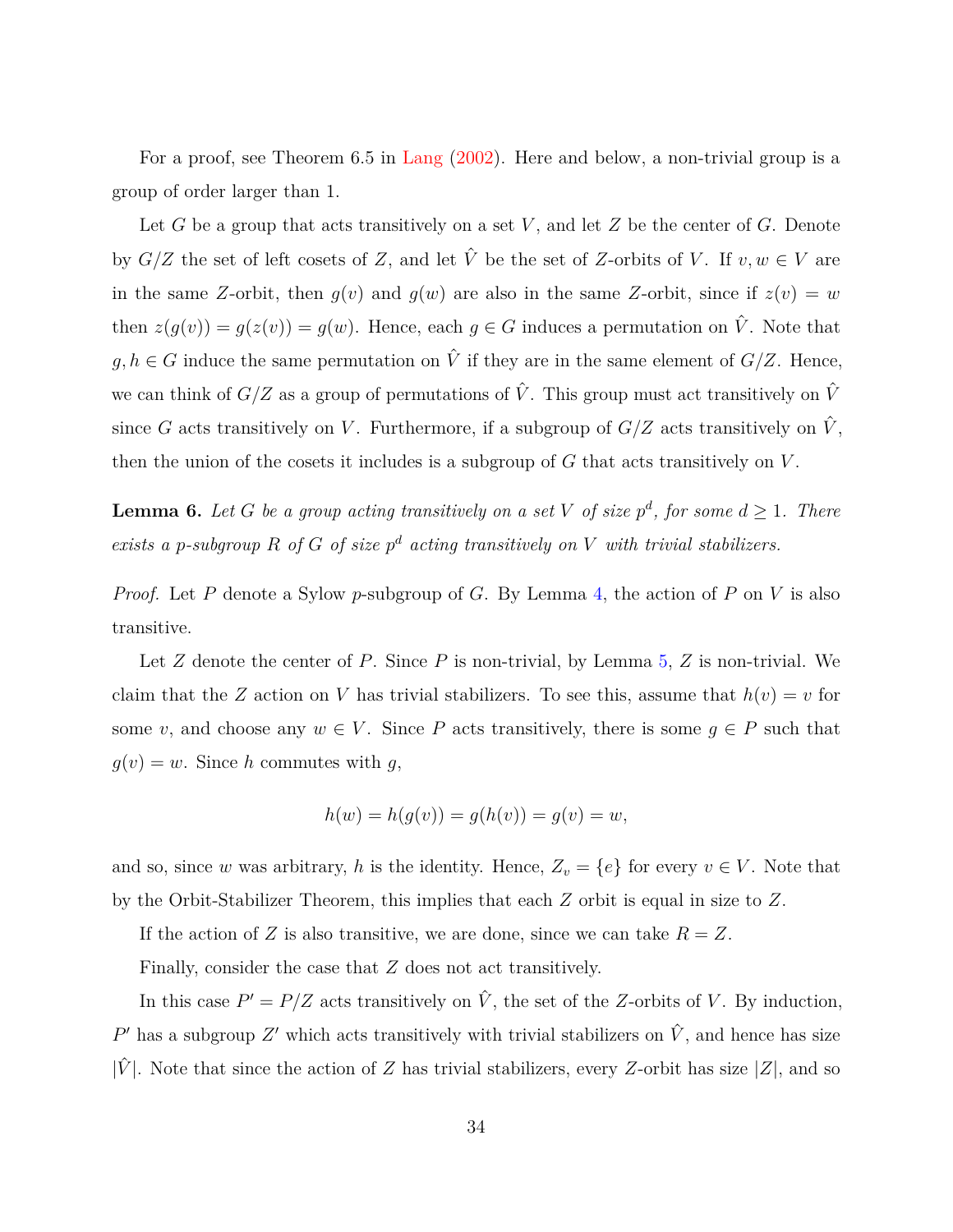$|\hat{V}| = |V|/|Z| = p^d/|Z|$ . Thus, taking R to be the union of the cosets in  $P/Z$  that comprise Z', *R* acts transitively on *V*. Finally, since this subgroup has size  $|Z'|\cdot|Z| = p^d = |V|$ , it follows that the action of *R* has trivial stabilizers.

 $\Box$ 

A group is said to be *abelian* if all of its elements commute:  $gh = hg$  for all  $g, h \in G$ . Note that the center of every group is abelian by definition. The structure of abelian groups is simple and well understood: Kronecker's Theorem [\(Kronecker,](#page-41-10) [1870;](#page-41-10) [Stillwell,](#page-42-4) [2012,](#page-42-4) Theorem 5.2.2) states that every abelian group is a product of cycles of prime powers. That is, if *G* is an abelian group of permutations of a set *V* —and assuming without loss of generality that no element of  $V$  is fixed by all elements of  $G$ —then there is a way to identify  $V$  with  $\prod_{i=1}^{m} \{0, \ldots, n_i - 1\}$ , with each  $n_i$  a prime power, so that *G* is generated by permutations<sup>[19](#page-34-0)</sup> of the form

$$
\sigma_k(i_1,\ldots,i_m)=(i_1,\ldots,i_{k-1},i_k+1 \text{ mod } n_k,i_{k+1},\ldots,i_m).
$$

As is also well known, every group of order  $p$  or  $p^2$  is abelian [\(Netto,](#page-41-11) [1892,](#page-41-11) page 148). From these facts follows the next lemma.

<span id="page-34-1"></span>**Lemma 7.** *Let R be a group of order p or p* 2 *, acting transitively on a set V . In the former case, we can identify V with*  $\{0, \ldots, p-1\}$  *so that R is generated by* 

$$
\sigma(i) = i + 1 \mod p.
$$

*In the latter case, we can either identify V with*  $\{0, \ldots, p^2 - 1\}$  *so that R is generated by* 

$$
\sigma(i) = i + 1 \mod p^2,
$$

*or else we can identify V with*  $\{0, \ldots, p-1\}^2$ , *so that R is generated by* 

$$
\sigma_1(i_1, i_2) = (i_1 + 1 \mod p, i_2)
$$
  

$$
\sigma_1(i_1, i_2) = (i_1, i_2 + 1 \mod p).
$$

<span id="page-34-0"></span> $19A$  group is said to be generated by a set *S* of permutations if it includes precisely those permutations that can be constructed by composing permutations in *S*.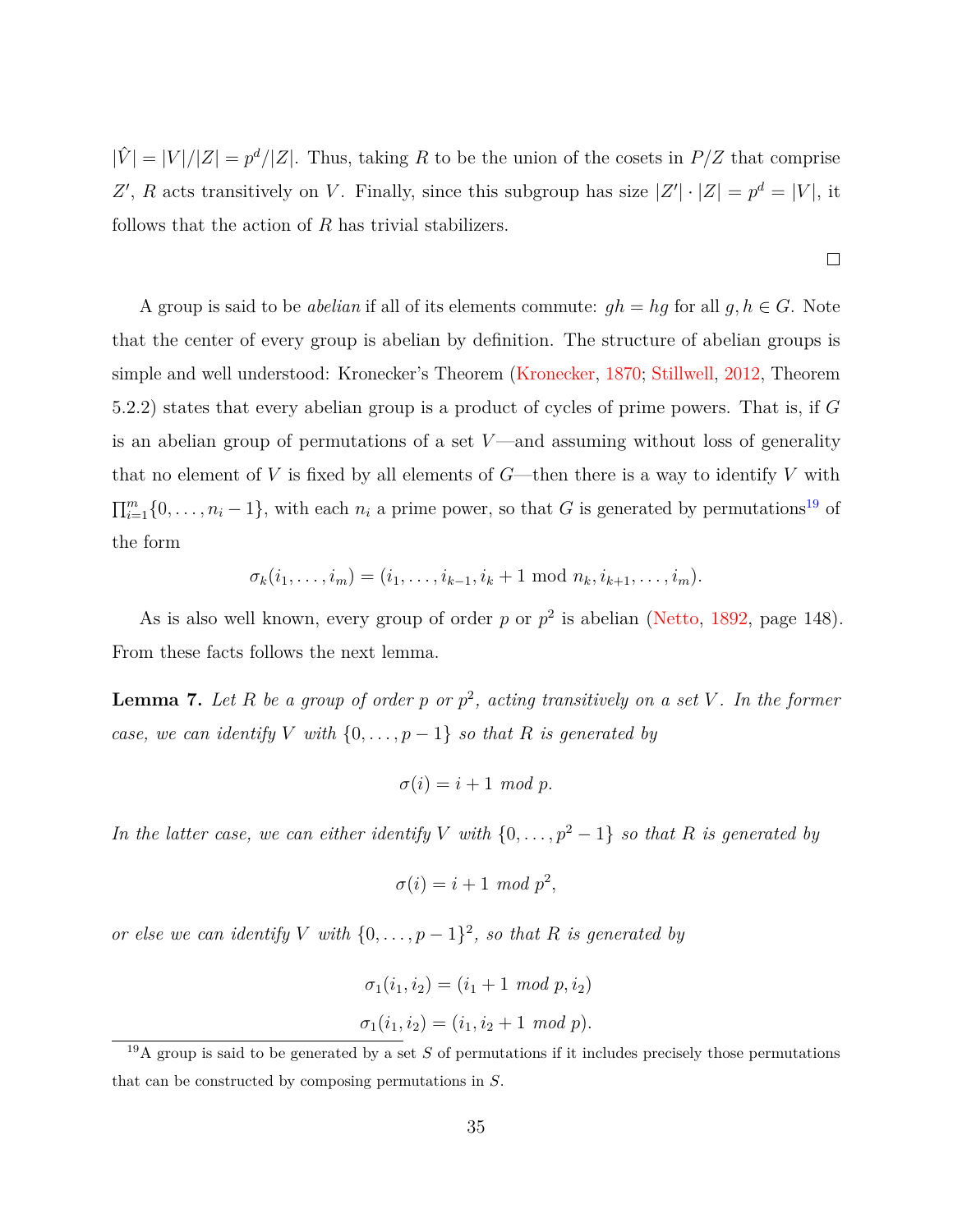Hence, if *R* is a subgroup of the automorphism group of a voting rule *f*, then this rule is cyclic if  $n = p$ , and is either cyclic, 2-cyclic or both if  $n = p^2$ .

*Proof of Proposition [3.](#page-21-0)* By Lemma [6,](#page-33-0) Aut*<sup>f</sup>* has a *p*-subgroup *R* of order *n* that acts transitively on *V*. The claim now follows immediately from Lemma [7.](#page-34-1)  $\Box$ 

When  $n = p^d$ , with  $d > 2$ , this proof fails since the group R is no longer necessarily abelian. Non-abelian groups do not have cyclic structure, and thus voting rules for which this group  $R$  is not abelian will not be cyclic, 2-cyclic, or higher-dimensional cyclic. We conjecture that such equitable voting rules do indeed exist.

## <span id="page-35-0"></span>**C 2-Equitable and 3-Equitable Rules**

In this section we construct 2-equitable and 3-equitable rules with small winning coalitions that apply to arbitrarily large population sizes. This construction is rather technically involved and uses finite vector spaces. To glean some intuition, we first explain an analogous construction using standard vector spaces and assuming a continuum of voters.

Suppose voters are identified with the set of one-dimensional subspaces of  $\mathbb{R}^3$ : i.e., each voter is identified with a line that passes through the origin. Now suppose winning coalitions are the two-dimensional subspaces: if all voters on a plane agree, that is the election outcome, otherwise the election is undecided.<sup>[20](#page-35-1)</sup> Clearly, the winning coalitions are much smaller than the electorate (or indeed of "half of the voters") in the sense that they have a smaller dimension.

Invertible linear transformations of  $\mathbb{R}^3$  permute the one-dimensional subspaces, and the two-dimensional subspaces, and so constitute automorphisms of this voting rule. Equity follows since for any two non-zero vectors *v* and *u*, we can find some invertible linear transformation that maps *v* to *u*. Moreover, the voting rule is also 2-equitable—given a pair of distinct voters  $(v_1, v_2)$ , and given another such pair  $(u_1, u_2)$ , we can find some invertible

<span id="page-35-1"></span> $\frac{20}{20}$ This rule is well defined since every pair of two-dimensional subspaces intersects, and so no two winning coalitions are disjoint.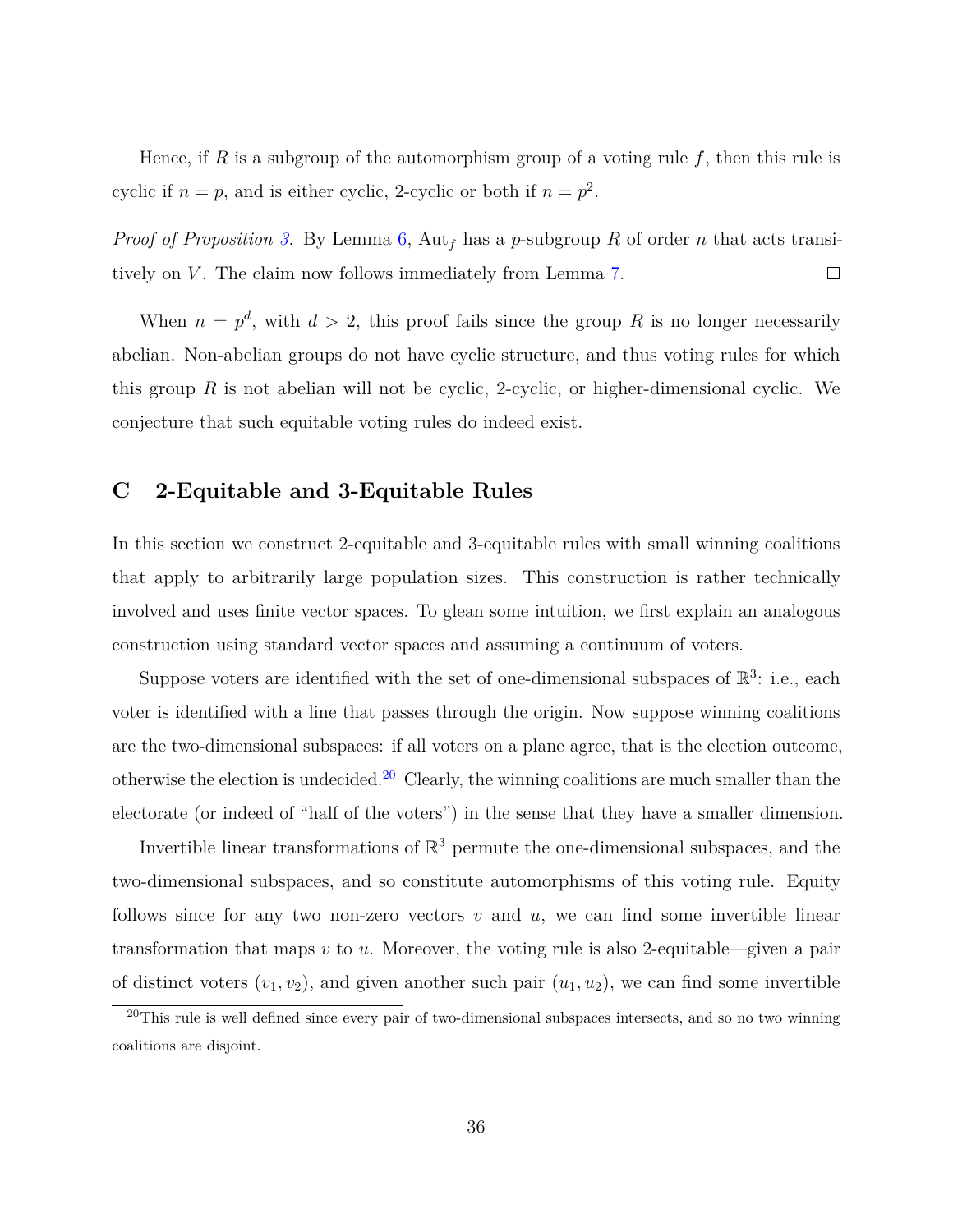<span id="page-36-1"></span>

Figure 5: Every three co-linear points form a winning coalition, as well as the three points on the circle (marked in blue). This voting rule is 2-equitable.

linear transformation that maps the former to the latter. Thus, *every pair* of voters plays the same role.

In Theorem [6](#page-36-0) below we construct 2-equitable voting rules for finite sets of voters, using finite vector spaces instead of  $\mathbb{R}^3$ . Figure [5](#page-36-1) shows a 2-equitable voting rule constructed in this way, for 7 voters. In the figure, every three co-linear nodes form a winning coalition, as well as the three nodes on the circle.<sup>[21](#page-36-2)</sup> In this construction, the size of the winning coalition is exactly  $\sqrt{n}$  (rounded up to the nearest integer), which matches the lower bound of  $\sqrt{n}$  in Theorem [2.](#page-15-0)

<span id="page-36-0"></span>**Theorem 6.** Let the set of voters be of size  $n = q^2 + q + 1$ , for prime q. Then there is a  $\emph{2-equitable voting rule with a winning coalition of size exactly equal to  $\sqrt{n}$ , rounded up to the$ *nearest integer.*

More generally, a similar statement holds when  $n = q^2 + q + 1$  and  $q = p^k$  for some  $k \ge 1$ and *p* prime. The example in Figure [5](#page-36-1) corresponds to the case  $q = 2$ .

<span id="page-36-2"></span> $^{21}$ Figure [5](#page-36-1) depicts what is commonly referred to as a Fano plane in finite geometry. It is the finite projective plane of order 2.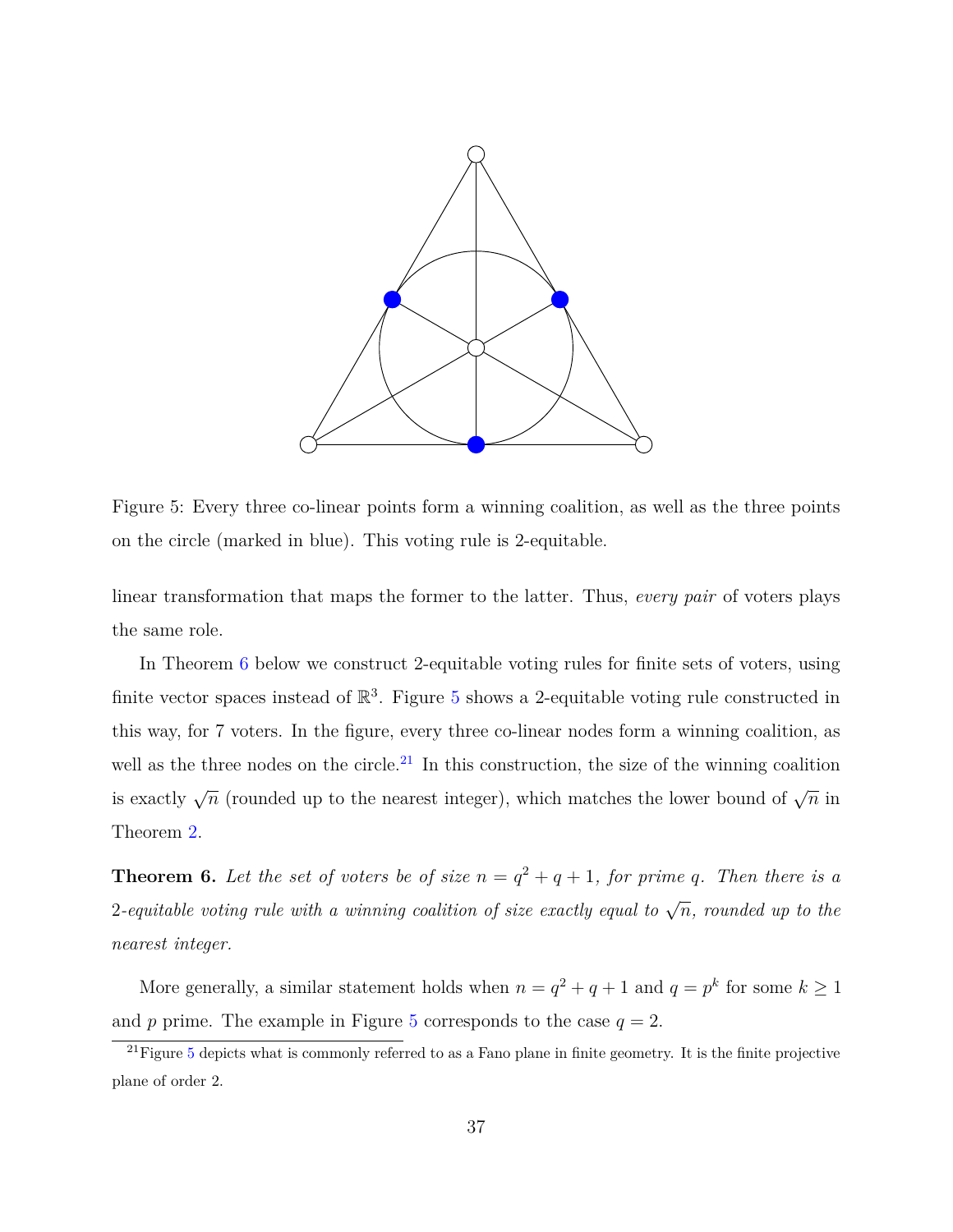*Proof.* Let  $\mathbb{F}_q$  denote the finite field with *q* elements.<sup>[22](#page-37-0)</sup>

Given a positive integer  $m$ ,  $\mathbb{F}_q^m$  is a vector space, where the scalars take values in  $\mathbb{F}_q$ : it satisfies all the axioms that (say)  $\mathbb{R}^3$  satisfies, but for scalars that are in  $\mathbb{F}_q$  instead of  $\mathbb{R}$ . Indeed, much of the standard theory of linear algebra of  $\mathbb{R}^m$  applies in this finite setting, and we will make use of it here.

In particular, we will make use of  $GL(m, q)$ , the group of invertible,  $m \times m$  matrices with entries in  $\mathbb{F}_q$ . Here, again, the product of two matrices is calculated as usual, but addition and multiplication are taken modulo *q*. Since  $\mathbb{F}_q^m$  is finite, each matrix in  $GL(m, q)$ corresponds to a permutation of  $\mathbb{F}_q^m$ . As in the case of matrix multiplication on  $\mathbb{R}^m$ , these permutations preserve the 1-dimensional and 2-dimensional subspaces. Moreover, this group acts 2-transitively on the 1-dimensional subspaces, as any two non-colinear vectors  $(u, v)$ can be completed to a basis of  $\mathbb{F}_q^m$ , and likewise starting from  $(u', v')$ ; then any basis can be carried by an invertible matrix to any other basis.

With this established, we are ready to identify our set of voters with the set of 1-dimensional subspaces of  $\mathbb{F}_q^3$ . For each 2-dimensional subspace *U* of  $\mathbb{F}_q^3$ , define the set  $S_U$  of 1-dimensional subspaces (i.e., voters) contained in *U*. Let *W* be the collection of all such sets  $S_U$ , and define, using Lemma [1,](#page-13-0) a voting rule  $f$  in which the sets  $S_U$  are winning coalitions. We need to verify that any two winning coalitions  $S_U$  and  $S_{U'}$  are non-disjoint. This simply follows from the fact that every pair of 2-dimensional subspaces intersects in some 1-dimensional subspace, and so it follows that each pair of such winning coalitions will have exactly one voter in common.<sup>[23](#page-37-1)</sup>

A simple calculation shows that the winning coalitions are of size  $q + 1$ . Since  $\sqrt{n} \leq$ √  $q + 1 \leq$  $\overline{n} + 1$ , the claim follows.  $\Box$ 

<span id="page-37-0"></span>To construct 3-equitable rules we will need the following lemma. It allows us to show, <sup>22</sup> $\mathbb{F}_q$  is the set  $\{0, 1, \ldots, q-1\}$ , equipped with the operations of addition and multiplication modulo *q*. The primality of *q* is required to make multiplication invertible.

<span id="page-37-1"></span><sup>&</sup>lt;sup>23</sup>This is the reason that the winning coalitions of this rule are so small and proving a tight match to the lower bound.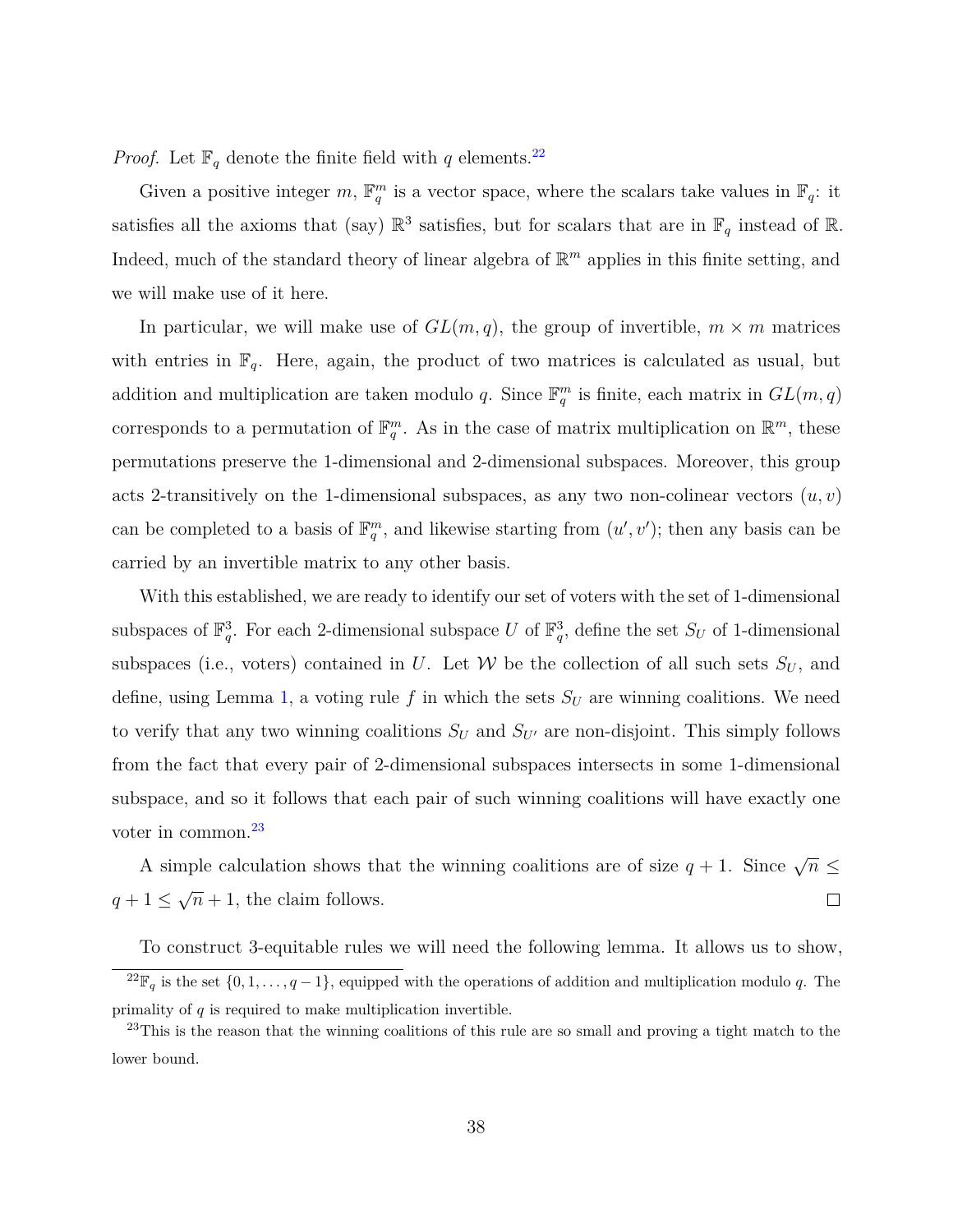using the probabilistic method, that for small automorphism groups we can construct voting rules with small winning coalitions. This is useful for proving that there exist 3-equitable voting rules with small winning coalitions.

<span id="page-38-1"></span>**Lemma 8.** Let G be a group of m permutations of  $\{1, \ldots, n\}$ . Then there is a neutral and *positively responsive voting rule*  $f$  *such that*  $G$  *is a subgroup of*  $\text{Aut}_f$ *, and*  $f$  *has winning coalitions of size at most* 2 √  $\overline{n}$  log  $m+2$ .

We use this lemma to prove our theorem illustrating the existence of 3-equitable rules with small winning coalitions for arbitrarily large voter populations. We then return to prove the lemma.

**Theorem 7.** For *n* such that  $n-1$  is a prime power, there is a 3-equitable voting rule with *a winning coalition of size at most* 6 √  $\overline{n}$   $\log n$ *.* 

*Proof.* For *n* such that *n* − 1 is the power of some prime there is a 3-transitive group of permutations of  $\{1, \ldots, n\}$  that is of size  $m < n^{3.24}$  $m < n^{3.24}$  $m < n^{3.24}$  Hence, by Lemma [8,](#page-38-1) there is a 3-equitable voting rule for *n* (i.e., a rule with a 3-transitive automorphism group) with a winning coalition √  $\overline{n} \log(n^3) = 6\sqrt{n} \log n.$ of size at most 2  $\Box$ 

It is natural to conjecture that this probabilistic construction is not optimal, and that there exist 3-equitable rules with winning coalitions of size *O*( √ *n*).

The heart of Lemma [8](#page-38-1) is the following group-theoretic claim, which states that when *G* is small then we can find a small set *S* such that *gS* and *S* are non-disjoint for every  $g \in G$ . These sets  $gS$  will be the winning coalitions used to prove Lemma [8.](#page-38-1) The proof of this proposition uses the *probabilistic method*: we choose *S* at random from some distribution, and show that, with positive probability, it has the desired property. This proves that there exists a deterministic *S* with the desired property.

<span id="page-38-0"></span><sup>&</sup>lt;sup>24</sup>The group *PGL*(2*, n* − 1) acts 3-transitively on the projective line over the field  $\mathbb{F}_{n-1}$ , and is of size  $n(n-1)(n-2) < n^3$ .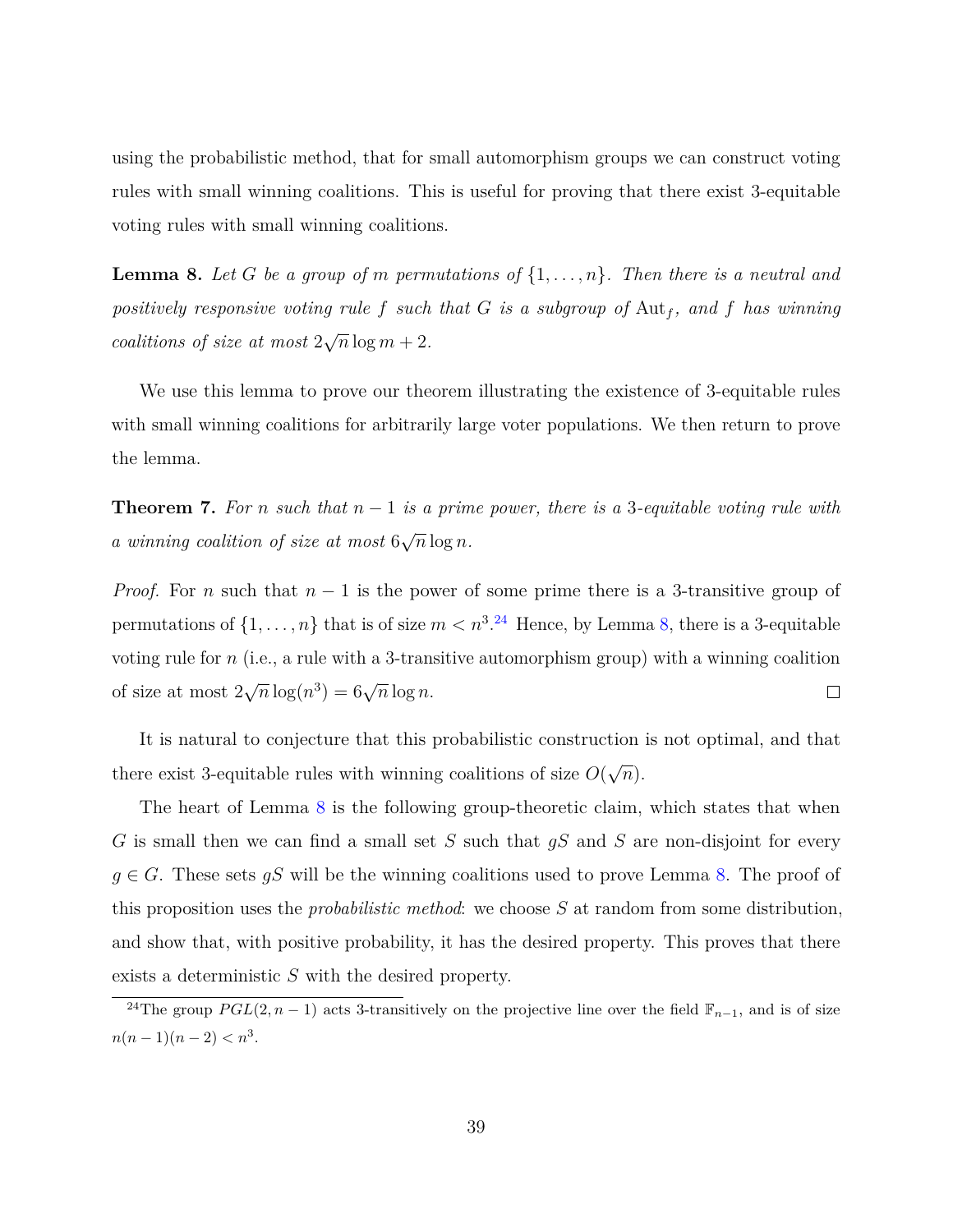<span id="page-39-0"></span>**Proposition 4.** Let a group *G* of  $m > 2$  permutations of  $\{1, \ldots, n\}$ . Then there exists a set  $S \subseteq \{1, \ldots, n\}$  *with*  $|S| \leq 2$ √  $\overline{n} \log m + 2$  *such that*  $\forall g \in G$  *we have*  $gS \cap S \neq \emptyset$ *.* 

*Proof.* To prove this, we will choose S at random, and prove that it has the desired properties with positive probability. Let  $\ell = \lceil$ √  $\overline{n} \log |G|$ . Let  $S = S_1 \cup S_2$ , where  $S_1$  is any subset of *X* of size  $\ell$ , and  $S_2$  is the union of  $\ell$  elements of *X*, chosen independently from the uniform distribution. Hence *S* includes at most  $2\ell \leq 2$ √  $\overline{n}$  log |*G*| + 2 elements.

We now show that  $\mathbb{P}(\forall g \in G : gS \cap S \neq \emptyset) > 0$ , and hence there is some set *S* with the desired property. Note that for any particular  $g \in G$ , the distribution of  $gS_2$  is identical to the distribution of  $S_2$ . Hence

$$
\mathbb{P}(gS \cap S = \emptyset) \leq \mathbb{P}(gS_2 \cap S_1 = \emptyset)
$$

$$
= \mathbb{P}(S_2 \cap S_1 = \emptyset)
$$

$$
= \left(\frac{n - \ell}{n}\right)^{\ell}
$$

$$
\leq e^{-\ell^2/n}
$$

$$
\leq e^{-(\log m)^2}.
$$

Thus, the probability that there is some  $g \in G$  for which  $gS \cap S = \emptyset$  is, by taking a union bound, at most

$$
me^{-(\log|G|)^2},
$$

which is strictly less than 1 for  $m > 2$ .

We are finally ready to prove Lemma [8.](#page-38-1)

*Proof of Lemma [8.](#page-38-1)* Let *S* be the subset of  $\{1, \ldots, n\}$  given by Proposition [4.](#page-39-0) Let *W* be the collection of sets of the form  $gS$ , where  $g \in G$ . This is a collection of pairwise non-disjoint sets, since if  $gS$  and  $hS$  intersect then so do  $h^{-1}gS$  and S, which is impossible by the defining property of *S*. Since  $|S| = 2\sqrt{n}\log m + 2$  the claim follows from Lemma [1.](#page-13-0)  $\Box$ 

 $\Box$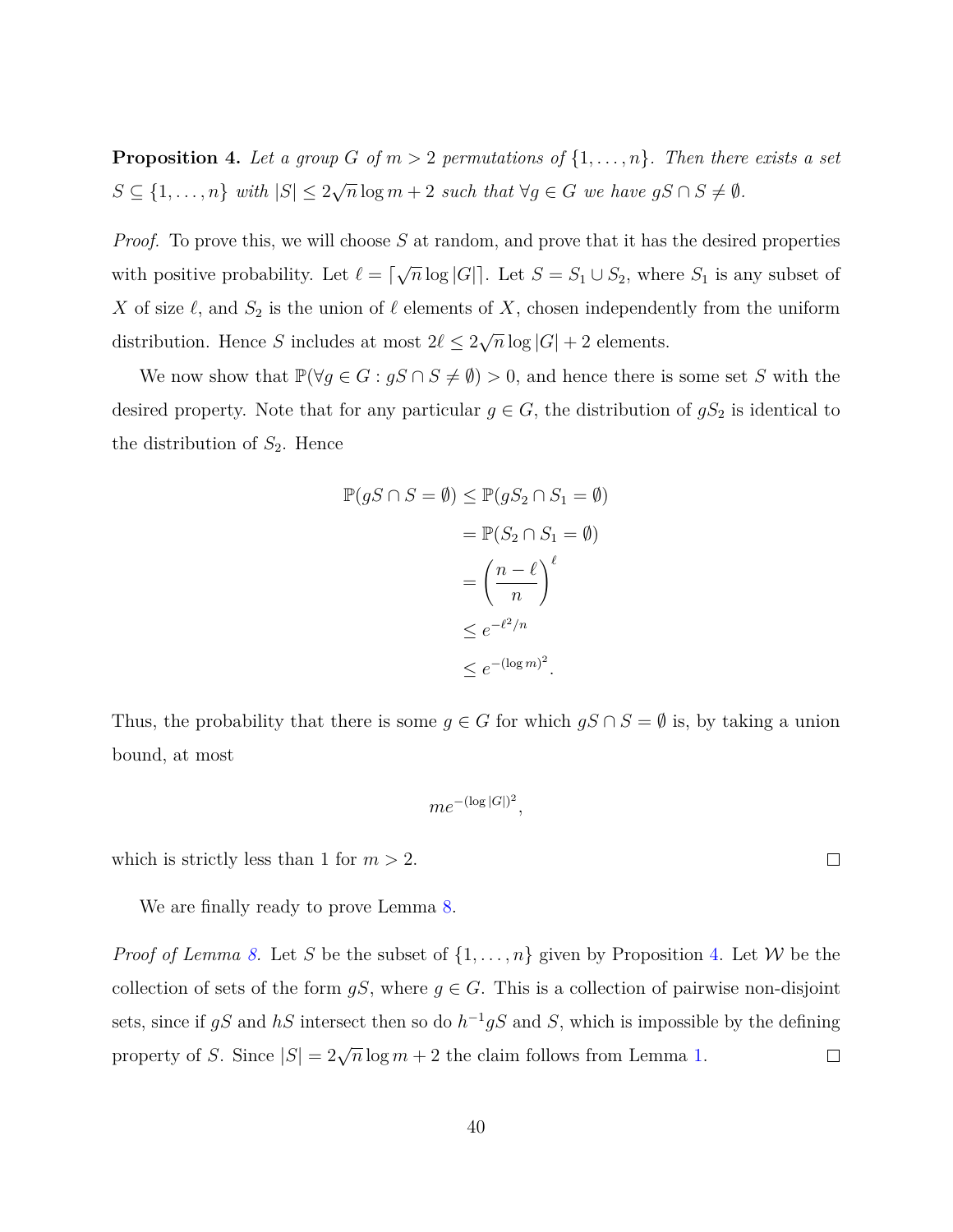## **References**

- <span id="page-40-7"></span>M. Aschbacher, R. Lyons, S. D. Smith, and R. Solomon. *The Classification of finite simple groups: Groups of characteristic 2 type*. Number 172. American Mathematical Soc., 2011.
- <span id="page-40-4"></span>A. Bhatnagar. Voting Rules that are Unbiased but not Transitive-Symmetric. *The Electronic Journal of Combinatorics*, 27, 2020.
- <span id="page-40-6"></span>P. J. Cameron, P. M. Neumann, and D. N. Teague. On the degrees of primitive permutation groups. *Mathematische Zeitschrift*, 180(3):141–149, 1982. ISSN 1432-1823.
- <span id="page-40-0"></span>E. Cantillon and A. Rangel. A graphical analysis of some basic results in social choice. *Social Choice and Welfare*, 19(3):587–611, 2002.
- <span id="page-40-8"></span>P. Dasgupta and E. Maskin. The existence of equilibrium in discontinuous economic games, i: Theory. *Review of Economic Studies*, 53(1):1–26, 1986.
- <span id="page-40-9"></span>J. D. Dixon and B. Mortimer. *Permutation Groups*, volume 163. Springer Science & Business Media, 1996.
- <span id="page-40-3"></span>P. Dubey and L. S. Shapley. Mathematical properties of the banzhaf power index. *Mathematics of Operations Research*, 4(2):99–131, 1979.
- <span id="page-40-1"></span>M. Fey. May's theorem with an infinite population. *Social Choice and Welfare*, 23(2):275–293, 2004.
- <span id="page-40-2"></span>R. Goodin and C. List. A conditional defense of plurality rule: Generalizing may's theorem in a restricted informational environment. *American Journal of Political Science*, 50(4): 940–949, 2006.
- <span id="page-40-5"></span>J. R. Isbell. Homogeneous games. II. *Proceedings of the American Mathematical Society*, 11  $(2):159-161, 1960.$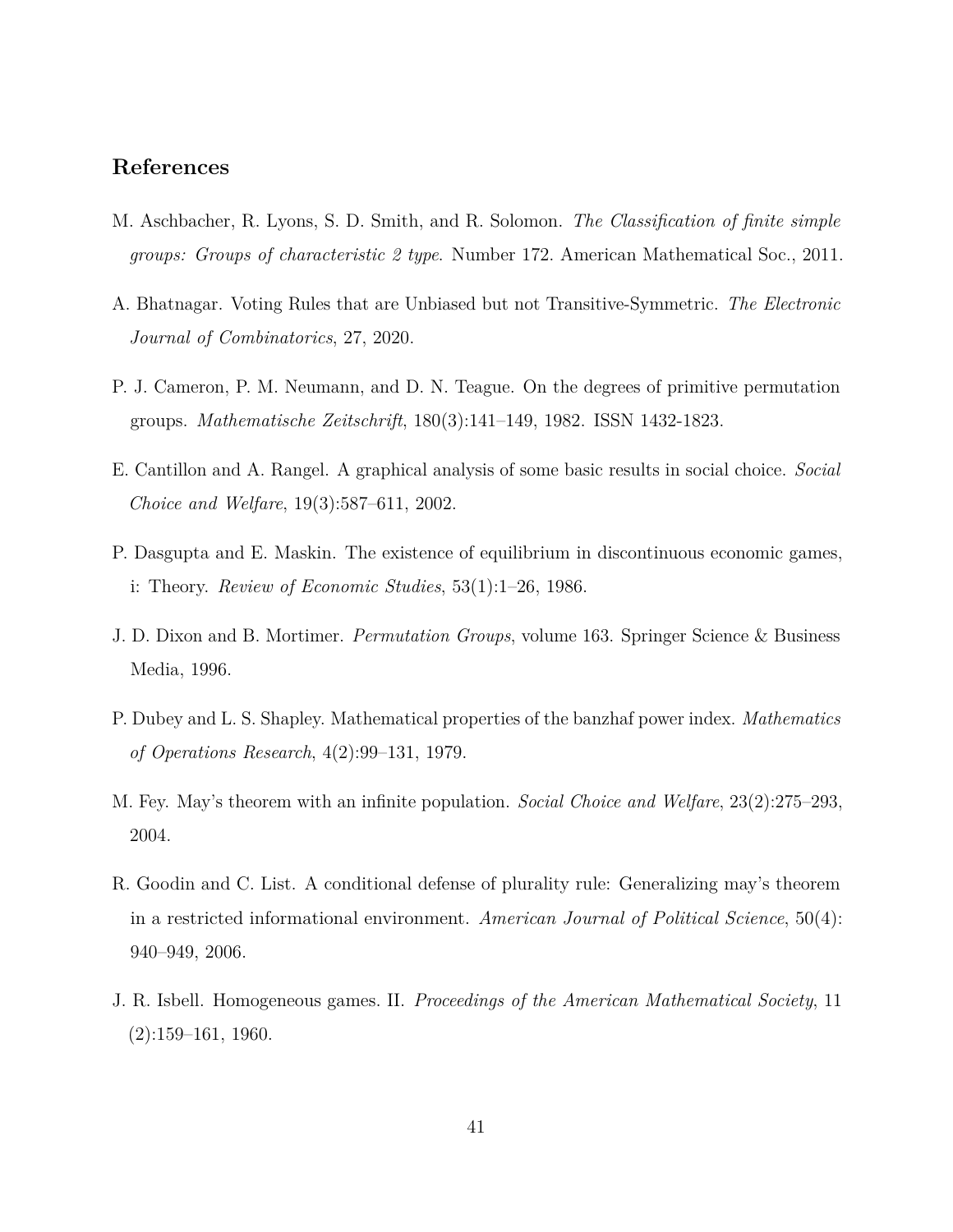- <span id="page-41-10"></span>L. Kronecker. *Auseinandersetzung einiger Eigenschaften der Klassenzahl idealer complexer Zahlen*. 1870.
- <span id="page-41-9"></span>S. Lang. *Algebra*. Springer New York, 2002.
- <span id="page-41-0"></span>K. O. May. A set of independent necessary and sufficient conditions for simple majority decision. *Econometrica*, 20(4):680–684, 1952.
- <span id="page-41-4"></span>A. J. McGann, C. A. Smith, M. Latner, and A. Keena. *Gerrymandering in America: The House of Representatives, the Supreme Court, and the Future of Popular Sovereignty*. Cambridge University Press, 2016.
- <span id="page-41-3"></span>E. Mossel and R. O'Donnell. Recursive reconstruction on periodic trees. *Random Structures & Algorithms*, 13(1):81–97, 1998.
- <span id="page-41-7"></span>J. Nash. Non-cooperative games. *Annals of Mathematics*, pages 286–295, 1951.
- <span id="page-41-11"></span>E. Netto. *The theory of substitutions and its applications to algebra*. Inland Press, 1892. Available online at <https://archive.org/details/theoryofsubstitu00nett/page/148>.
- <span id="page-41-1"></span>E. W. Packel. Transitive permutation groups and equipotent voting rules. *Mathematical Social Sciences*, 1(1):93–100, 1980.
- <span id="page-41-6"></span>H.-O. Peitgen, H. Jürgens, and D. Saupe. *Chaos and Fractals: New Frontiers of Science*. Springer, 1993.
- <span id="page-41-5"></span>L. Penrose. The elementary statistics of majority voting. *Journal of the Royal Statistical Society*, 109:53–57, 1946.
- <span id="page-41-2"></span>W. Reiker. *The Theory of Political Coalitions*. New Haven and London: Yale University Press, 1962.
- <span id="page-41-8"></span>J. J. Rotman. *An Introduction to the Theory of Groups*, volume 148. Springer Science & Business Media, 2012.